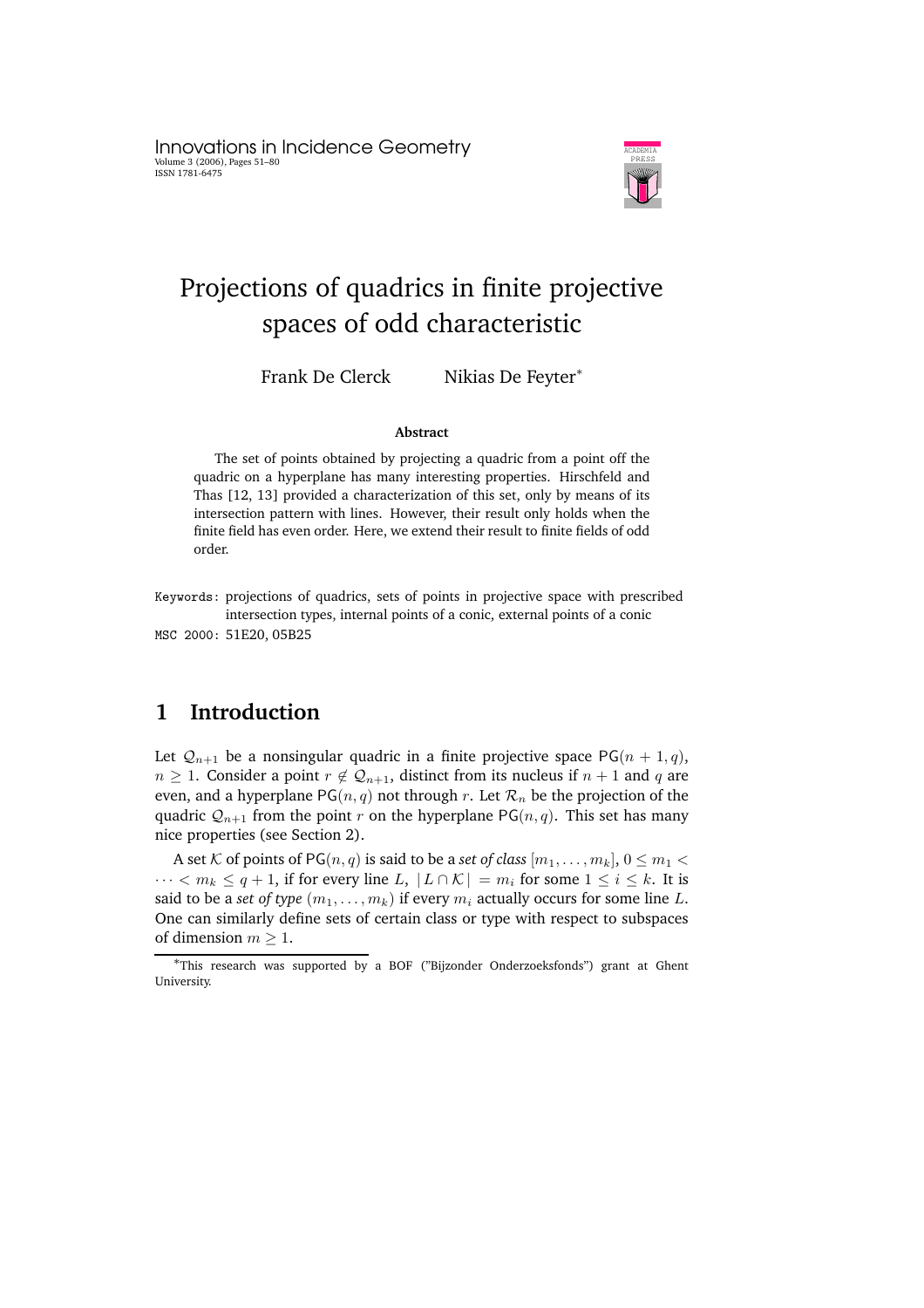If q is even,  $\mathcal{R}_n$  is a set of class  $\left[1, \frac{1}{2}q + 1, q + 1\right]$  in PG $(n, q)$ . Sets of class  $[1, m, q + 1]$ , in PG $(n, q)$ , q even and  $q > 4$ , have been classified. See Tallini Scafati [18], Hirschfeld and Thas [12, 13] and Glynn [9] for more details. The case  $q = 4$  is special, see also Hirschfeld and Hubaut [10] and Hirschfeld, Hubaut and Thas [11]. If  $m = \frac{q}{2} + 1$ ,  $q > 4$ , then a set of type  $(1, m, q + 1)$ is indeed the projection of a nonsingular quadric.

If q is odd,  $\mathcal{R}_n$  is a set of class  $\left[1, \frac{1}{2}(q + 1), \frac{1}{2}(q + 3), q + 1\right]$  in PG $(n, q)$ . The purpose of this paper is to prove a characterization of  $\mathcal{R}_n$  for odd q, similar to the results in the  $q$  even case. In concrete, we classify all sets of class  $\left[1,\frac{1}{2}(q+1),\frac{1}{2}(q+3),q+1\right]$  in  $\mathsf{PG}(n,q),\,n\geq 2$  and  $q>7$  odd.

Section 2 provides a general view of the set  $\mathcal{R}_n$ . Sets of class  $\left[1, \frac{1}{2}(q+1),\right]$  $\frac{1}{2}(q+3), q+1$  in the plane PG(2, q), q odd, were classified in [5]. We state this result in Section 3. Some of the sets in the plane occur as plane sections of  $\mathcal{R}_n$ , others do not. In Section 4, we show that some combinations of plane sections cannot occur. Section 5 discusses two notions of singularity in sets of class  $\left[1, \frac{1}{2}(q+1), \frac{1}{2}(q+3), q+1\right]$ . Next, in Section 6, we cite the classification of projective Shult spaces by Buekenhout and Lefèvre [3] and Lefèvre-Percsy [17]. This result can be seen as a characterization of quadrics, and it is used in this sense in Sections 7 and 8, where we prove our main result.

**Main Theorem.** Let  $K$  be a set of class  $\left[1, \frac{1}{2}(q + 1), \frac{1}{2}(q + 3), q + 1\right]$  in PG $(n, q)$ ,  $n \geq 2$  and  $q > 7$  *odd. Then one of the following cases occurs.* 

- 1.  $K = \mathcal{R}_n$ .
- *2. K is singular. Either*  $K$  *is the set of all points of*  $PG(n, q)$ *, or*  $K$  *is a cone with vertex an m*-space *U* of  $PG(n, q)$ ,  $0 \le m \le n - 2$ , and base a nonsingular set  $\int$ *of class*  $\left[1, \frac{1}{2}(q+1), \frac{1}{2}(q+3), q+1\right]$  *in an*  $(n-m-1)$ *-space V skew to U*.
- *3. K* is quasi singular. Then  $K$  consists of  $\frac{1}{2}(q + 1)$  hyperplanes through a  ${\it common}\ (n{-}2)$ -space  $U$  and a nonsingular set, which is of class  $\big[1,\frac12(q+1),\frac12\big]$  $\frac{1}{2}(q+3), q+1$  in a hyperplane  $U' \supseteq U$ ,  $U'$  distinct from the  $\frac{1}{2}(q+1)$ *hyperplanes contained in* K*.*
- *4.*  $n = 2$  and there is a nondegenerate conic C and a point  $p \in C$  such that K *is the union of the tangent line* L *to* C *at* p *and the set of internal points of* C*.*

## **2 The** set  $\mathcal{R}_n$

We recall that  $Q_{n+1}$  is a nonsingular quadric in a finite projective space PG( $n +$  $1, q$ ,  $n \geq 1$ , and that  $r \notin Q_{n+1}$  is a point distinct from its nucleus if  $n+1$  and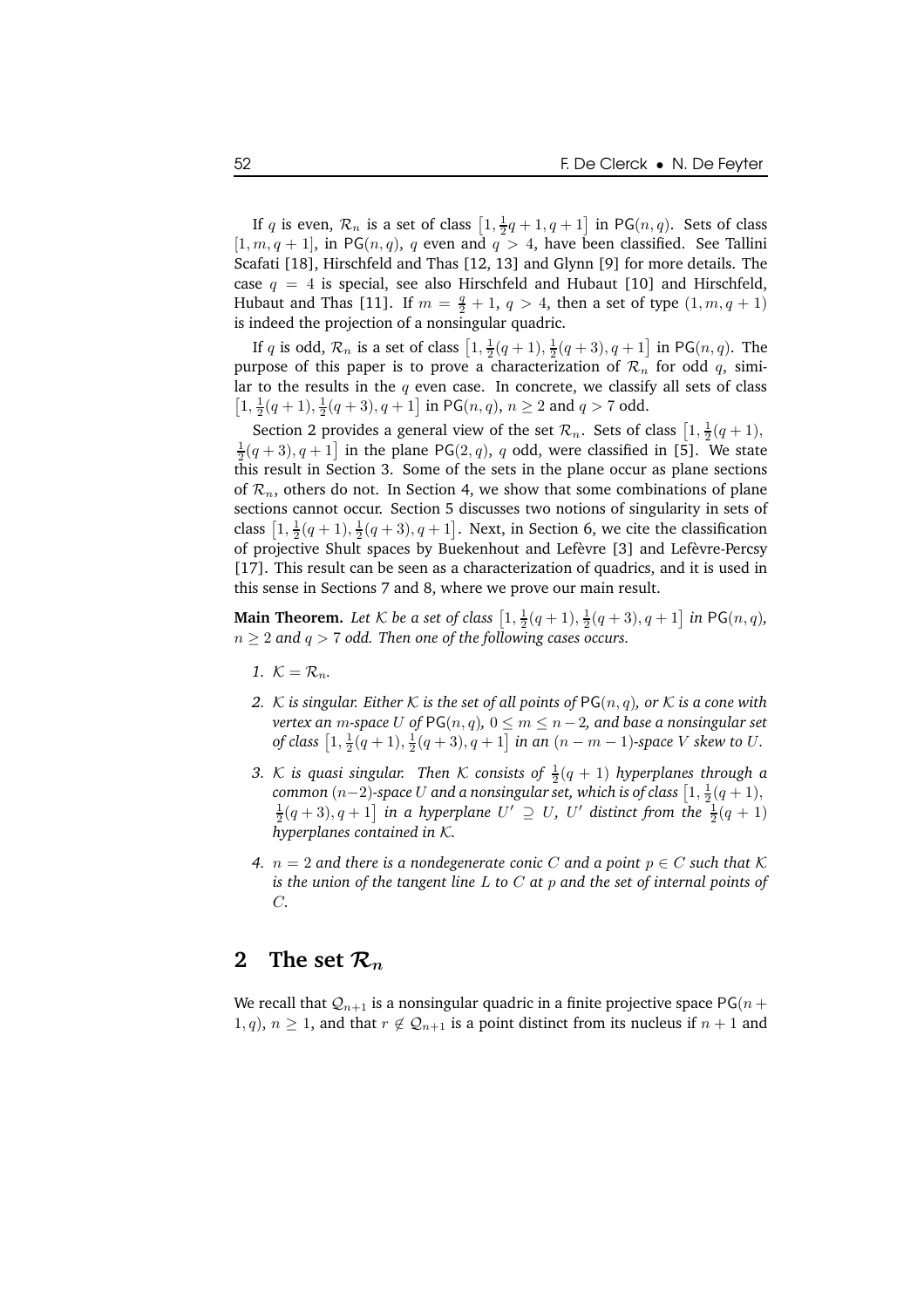q are even. Let  $\mathcal{R}_n$  be the projection of the quadric  $\mathcal{Q}_{n+1}$  from the point r on a hyperplane PG( $n, q$ ) not through r. Let  $\mathcal{T}_n \subseteq \mathcal{R}_n$  be the set of points p of  $PG(n, q)$  such that the line  $\langle p, r \rangle$  is a tangent to  $\mathcal{Q}_{n+1}$ , and let  $\mathcal{P}_n = \mathcal{R}_n \setminus \mathcal{T}_n$ . In the even case  $\mathcal{T}_n$  is a hyperplane of PG( $n, q$ ). For q odd, the tangent lines to  $\mathcal{Q}_{n+1}$  through r are precisely the lines joining r with the points of  $\mathcal{Q}_{n+1} \cap r^{\perp}$ , where  $r^{\perp}$  is the polar hyperplane of r with respect to  $\mathcal{Q}_{n+1}$ . We have  $r \notin r^{\perp}$ , so we may assume without loss of generality that  $\mathsf{PG}(n,q) = r^{\perp}$ . Now  $\mathcal{T}_n$  is the nonsingular quadric  $\mathcal{Q}_{n+1}\cap r^{\perp}$ .

Assume  $q \neq 2$ . A point-line geometry HT<sub>n</sub> arises naturally from the set  $\mathcal{P}_n$ . The points of HT<sub>n</sub> are the points of  $\mathcal{P}_n$  and the lines of HT<sub>n</sub> are the lines of  $PG(n, q)$  which contain q points of  $\mathcal{P}_n$  or, equivalently, which are the projections of the lines of  $\mathcal{Q}_{n+1}$  that are not contained in  $r^{\perp}$ .

A number of interesting graphs and geometries are related to projections of quadrics. For example, if n is even, the point graph of  $HT_n$  is a strongly regular graph. In fact it is the strongly regular graph of Hubaut and Metz [15]. If  $q = 3$ , then the point graph of  $HT_n$  is a strongly regular graph, also when n is odd. More precisely, it is the strongly regular graph C.10' of Hubaut [16]. There are some constructions of partial geometries and semipartial geometries (for the definitions, see Bose [2] and Debroey, Thas [6]) which have these strongly regular graphs as point graphs, see Thas [19], Hirschfeld and Thas [13] and Delanote [7]. Thas [20] unified and extended these constructions in the concept of SPG-systems.

We will now focus on the  $q$  odd case. The following proposition, the proof of which is trivial, shows that  $\mathcal{R}_n$  is a set of class  $\left[1, \frac{1}{2}(q+1), \frac{1}{2}(q+3), q+1\right]$ . The set of lines of  $PG(n, q)$  containing i points of  $\mathcal{R}_n$  will be denoted by  $\mathcal{L}_i$ ,  $i \in \{1, \frac{1}{2}(q+1), \frac{1}{2}(q+3), q+1\}.$ 

**Proposition 2.1.** *Consider the set*  $\mathcal{R}_n$  *in*  $PG(n,q)$ *, q odd.* Let *L be a line of*  $PG(n, q)$ *, and let*  $\pi = \langle r, L \rangle$ *. One of the following cases occurs.* 

- *1. The plane*  $\pi$  *intersects*  $\mathcal{Q}_{n+1}$  *in a nondegenerate conic C. Then L is in*  $\mathcal{L}_{\frac{1}{2}(q+1)}$  or  $\mathcal{L}_{\frac{1}{2}(q+3)}$ , according as r is an internal or external point of C, *or* equivalently, according as L is an external or secant line to  $\mathcal{T}_n$ .
- *2. The plane*  $\pi$  *intersects*  $Q_{n+1}$  *in two distinct lines*  $L_1, L_2$ *. Then*  $L \in \mathcal{L}_{q+1}$  *and* L is a tangent line to  $T_n$ , the point of tangency being the point  $L_1 \cap L_2$ .
- *3. The plane*  $\pi$  *intersects*  $Q_{n+1}$  *in a point p. Then*  $L \in \mathcal{L}_1$  *and*  $L$  *is a tangent line to*  $T_n$ *, the point of tangency being the point p.*
- *4. The plane*  $\pi$  *intersects*  $\mathcal{Q}_{n+1}$  *in the line L. Then*  $L \in \mathcal{L}_{q+1}$  *and*  $L \subseteq \mathcal{T}_n$ *.*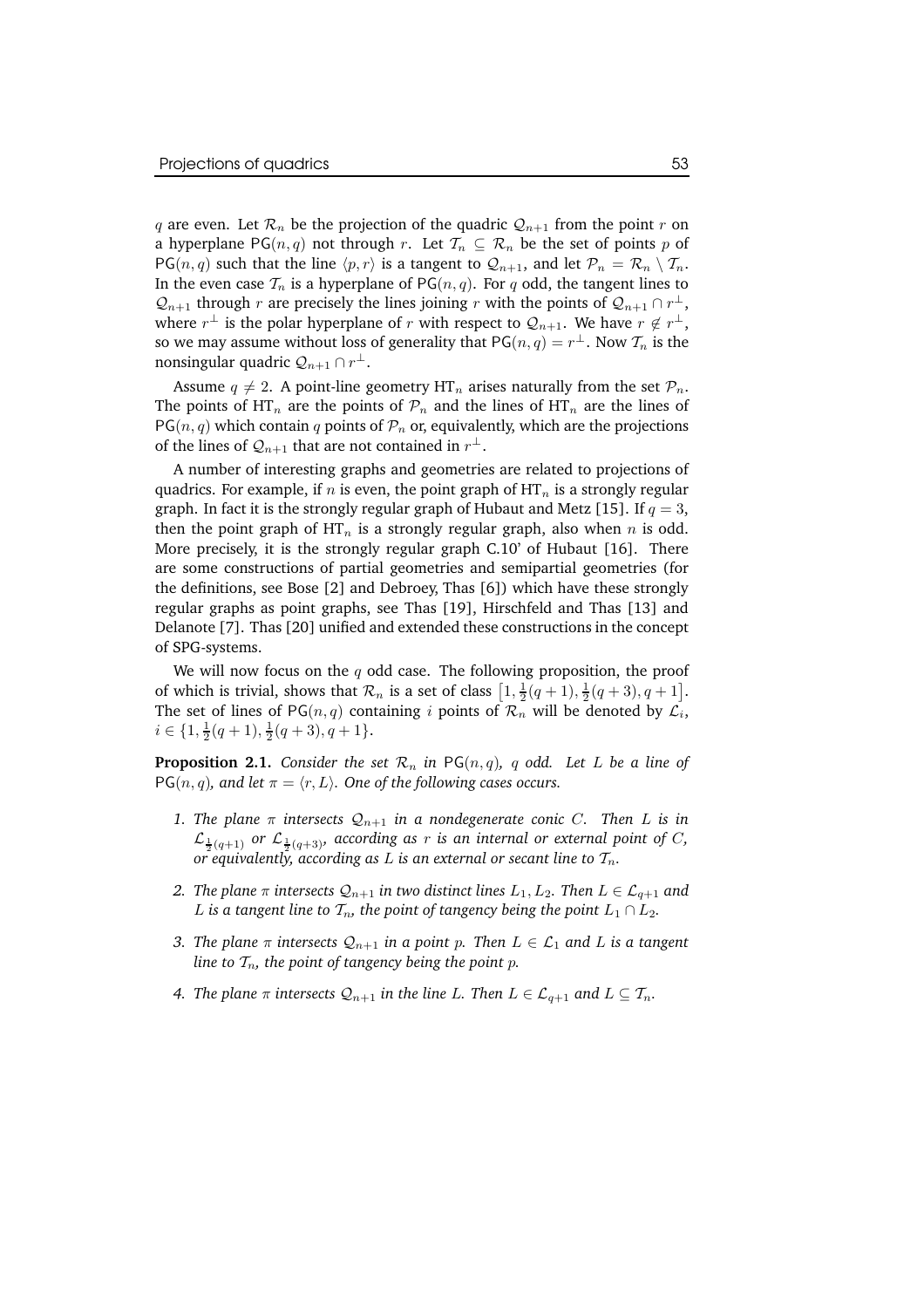If  $n + 1 = 2m + 1$ , either  $\mathcal{Q}_{2m+1} = \mathbf{Q}^{+}(2m + 1, q)$  is a hyperbolic quadric or  $\mathcal{Q}_{2m+1} = \mathsf{Q}^-(2m+1,q)$  is an elliptic quadric. In either case the orthogonal group of  $\mathcal{Q}_{2m+1}$  acts transitively on the points off  $\mathcal{Q}_{2m+1}$  (see Hirschfeld and Thas [14], Theorem 22.6.6), and so the set  $\mathcal{R}_{2m}$  is uniquely determined. We write  $\mathcal{R}_{2m} = \mathcal{R}_{2m}^+$  if  $\mathcal{Q}_{2m+1} = Q^+(2m+1, q)$  and  $\mathcal{R}_{2m} = \mathcal{R}_{2m}^-$  if  $\mathcal{Q}_{2m+1} =$  $Q^-(2m+1, q)$ . In either case, the quadric  $\mathcal{T}_{2m} = \mathcal{Q}_{2m+1} \cap \text{PG}(2m, q)$  is a nonsingular parabolic quadric.

If  $n+1 = 2m$ , then  $\mathcal{Q}_{2m} = \mathbb{Q}(2m, q)$  is a parabolic quadric. Here however, the orthogonal group of  $\mathcal{Q}_{2m}$  has two orbits on the points off  $\mathcal{Q}_{2m}$ . If the point r is such that the quadric  $\mathcal{T}_{2m-1} = \mathcal{Q}_{2m} \cap PG(2m-1, q)$  is a nonsingular hyperbolic quadric, then we write  $\mathcal{R}_{2m-1} = \mathcal{R}_{2m-1}^+$ . If the quadric  $\mathcal{T}_{2m-1}$  is a nonsingular elliptic quadric, then we write  $\mathcal{R}_{2m-1} = \mathcal{R}^-_{2m-1}.$ 

**Proposition 2.2.** *If*  $q$  *is odd, the number of points of the set*  $\mathcal{R}_n$  *is as follows.* 

$$
|\mathcal{R}_{2m}^{\pm}| = |\mathcal{P}_{2m}^{\pm}| + |\mathcal{I}_{2m}| = \frac{1}{2}q^m(q^m \pm 1) + \frac{q^{2m} - 1}{q - 1};
$$
  

$$
|\mathcal{R}_{2m-1}^{\pm}| = |\mathcal{P}_{2m-1}^{\pm}| + |\mathcal{I}_{2m-1}^{\pm}| = \frac{1}{2}q^{m-1}(q^m \mp 1) + \frac{(q^{m-1} \pm 1)(q^m \mp 1)}{q - 1}.
$$

*Proof.* This follows from the facts that  $|Q(2n, q)| = (q^{2n} - 1)/(q - 1)$ , that  $|Q^+(2n+1,q)| = (q^n+1)(q^{n+1}-1)/(q-1)$ , and that  $|Q^-(2n+1,q)| =$  $(q^{n}-1)(q^{n+1}+1)/(q-1).$ 

Choose a basis in PG $(n, q)$  and let  $\mathcal{T}_n : F(X) = 0$ , with  $X = (X_0, \ldots, X_n)$ . Let  $S(q) = \{x^2 \mid x \in {\textsf{GF}}(q)\}$  be the set of squares and  $\textsf{N}(q) = {\textsf{GF}}(q) \setminus S(q)$  be the set of nonsquares. Let  $\overline{\mathcal{P}_n} = PG(n,q) \setminus \mathcal{R}_n$  and  $\overline{\mathcal{R}_n} = \mathcal{T}_n \cup \overline{\mathcal{P}_n}$ .

**Theorem 2.3.**  $\mathcal{P}_n = \{p(x) \mid F(x) \in S\}$  *with either*  $S = S(q) \setminus \{0\}$  *or*  $S = N(q)$ *. If*  $n = 2m$ *, then*  $\mathcal{P}_{2m}^+ = \{p(\bm{x}) \mid F(\bm{x}) \in S(q) \setminus \{0\}\}\$ ,  $\mathcal{P}_{2m}^- = \{p(\bm{x}) \mid F(\bm{x}) \in N(q)\}\$ ,  $\mathcal{P}_{2m}^+ = \mathcal{P}_{2m}^-$  and  $\mathcal{P}_{2m}^- = \mathcal{P}_{2m}^+$ . If  $n=2m-1$ , then  $\overline{\mathcal{P}_{2m-1}^{\star}}$  is projectively equivalent to  $\mathcal{P}_{2m-1}^{\star}$  and there exists a projectivity which fixes  $\mathcal{T}_{2m-1}^{\star}$  and interchanges  $\mathcal{P}_{2m-1}^{\star}$ and  $\overline{P_{2m-1}^{\star}}$ ,  $\star \in \{+, -\}.$ 

*Proof.* Extend the basis of  $PG(n, q)$  to a basis of  $PG(n + 1, q)$  such that  $PG(n, q)$ :  $X_{n+1} = 0$  and  $r(0, \ldots, 0, 1)$ . Put  $\mathcal{Q}_{n+1}$ :  $F'(\mathbf{X}, X_{n+1}) = 0$ . As  $\mathcal{Q}_{n+1} \cap PG(n, q) =$  $\mathcal{T}_n$  and as r is the pole of PG(n, q),

$$
F'(\mathbf{X}, X_{n+1}) = X_{n+1}^2 + zF(\mathbf{X})
$$

for some  $z \neq 0$ . A point  $p(x, 0) \notin \mathcal{T}_n$  of PG $(n, q)$  is in  $\mathcal{P}_n$  if and only if there is a point  $p'(\bm{x}, x_{n+1})$  on the line  $\langle p, r \rangle$  such that  $p' \in \mathcal{Q}_{n+1}$ . Hence  $p \in \mathcal{P}_n$  if and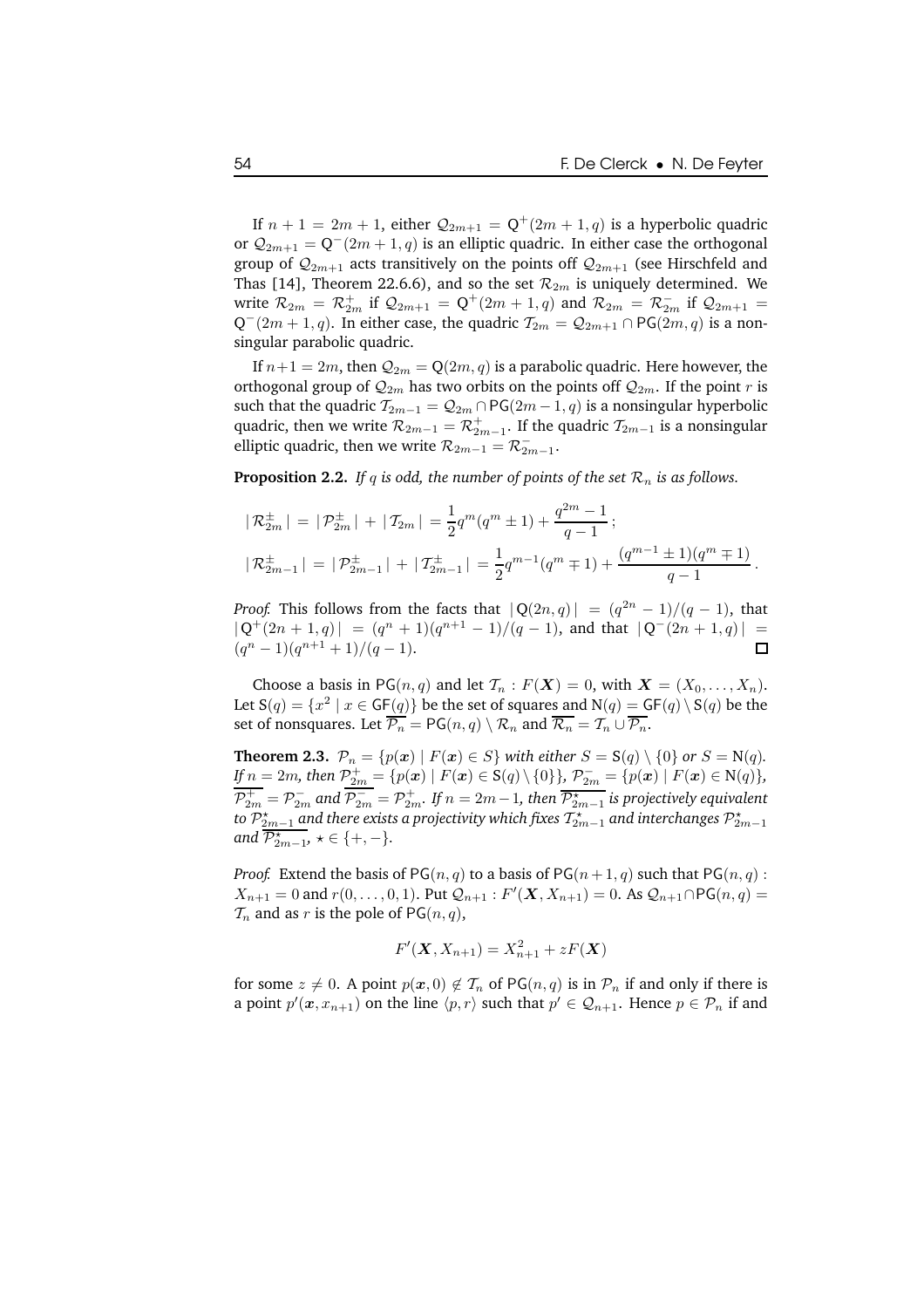only if there is an  $x_{n+1} \in \mathsf{GF}(q)$  such that  $x_{n+1}^2 = -zF(\mathbf{x})$ . The first statement follows.

Let  $n = 2m$ . Then without loss of generality we may assume that

$$
F(\mathbf{X}) = X_0^2 + X_1 X_2 + \dots + X_{2m-1} X_{2m}.
$$

If  $\mathcal{Q}_{2m+1} = \mathsf{Q}^{+}(2m+1,q)$  is a hyperbolic quadric, then since

$$
F'(\mathbf{X}, X_{2m+1}) = X_{2m+1}^2 + z(X_0^2 + X_1X_2 + \dots + X_{2m-1}X_{2m}),
$$

the polynomial  $X_{2m+1}^2 + zX_0^2$  is reducible. So  $-z \in S(q) \setminus \{0\}$ , and so  $\mathcal{P}_n^+$  =  ${p(\boldsymbol{x}) | F(\boldsymbol{x}) \in S(q) \setminus \{0\}}$ . If  $\mathcal{Q}_{2m+1} = Q^-(2m+1, q)$  is an elliptic quadric, then the polynomial  $X_{2m+1}^2 + zX_0^2$  is irreducible. So  $-z \in N(q)$ , and so  $\mathcal{P}_n^-$  =  $\{p(\boldsymbol{x}) \mid F(\boldsymbol{x}) \in N(q)\}.$ 

Let  $n = 2m - 1$  and consider  $\mathcal{R}_{2m-1}^*$ ,  $\star \in \{+, -\}$ . Consider the pencil of quadrics of  $PG(2m, q)$ 

$$
P = \{ \mathcal{Q}_{2m}^z : X_{2m}^2 + zF(\mathbf{X}) = 0 \mid z \in \mathsf{GF}(q) \cup \{\infty\} \}.
$$

We have shown that  $\mathcal{Q}_{2m} = \mathcal{Q}_{2m}^z$  for some  $z \not\in \{0,\infty\}$ . For every  $z \in \mathsf{GF}(q) \backslash \{0\},$  $\mathcal{Q}_{2m}^z \cap PG(2m-1,q) = \mathcal{T}_{2m-1}^{\star}$  and the projection of  $\mathcal{Q}_{2m}^z \setminus \mathcal{T}_{2m-1}^{\star}$  from r on PG(2m – 1, q) is either  $\mathcal{P}_{2m-1}^{\star}$  or  $\overline{\mathcal{P}_{2m-1}^{\star}}$ .

Every element of the orthogonal group  $PGO_{\star}(2m, q)$  of  $\mathcal{T}_{2m-1}^{\star}$  can be extended to a projectivity of  $PG(2m, q)$  which fixes the point r, and hence fixes the pencil P. Hence  $\{T_{2m-1}^*, \overline{P_{2m-1}}^*, \overline{P_{2m-1}}\}$  is an imprimitive partition of PG(2m – 1, q) for the group  $PGO_{\star}(2m, q)$ . As  $PGO_{\star}(2m, q)$  acts transitively on the points off  $\mathcal{T}_{2m-1}^*$ , there is a projectivity which fixes  $\mathcal{T}_{2m-1}^*$  and interchanges  $\mathcal{P}_{2m-1}^*$  and  $\mathcal{P}_{2m-1}^{\star}$ .  $\Box$ 

**Proposition 2.4.** *Consider the graph*  $\Gamma_n$  *on the points of*  $PG(n, q)$  *off*  $\mathcal{T}_n$ *, two points being adjacent if they determine a tangent line to*  $T_n$ *. If*  $Q_{n+1}$  *contains lines, then*  $\mathcal{P}_n$  *is the vertex set of a connected component of*  $\Gamma_n$ *.* 

*Proof.* Proposition 2.1 says that if a line L of  $PG(n, q)$  is tangent to  $\mathcal{T}_n$  at a point  $p$  and contains a point  $p'$  of  $\mathcal{P}_n$ , then  $\langle r,L\rangle\cap\mathcal{Q}_{n+1}$  consists of two distinct lines intersecting at  $p$ , so  $L \setminus \{p\} \subseteq \mathcal{P}_n$ . It follows that if  $p' \in \mathcal{P}_n$ , then the connected component of  $p'$  in  $\Gamma_n$  is contained in  $\mathcal{P}_n$ . As  $\mathcal{Q}_{n+1}$  contains lines, the geometry HT<sub>n</sub> is connected. So  $\mathcal{P}_n$  contains only one connected component of  $\Gamma_n$ .

**Corollary 2.5.** *It easily follows from Theorem 2.3 and Proposition 2.4, that, assuming*  $n \geq 3$ , *the graph*  $\Gamma_n$  *has exactly two connected components, the vertex sets of which are*  $P_n$  *and*  $\overline{P_n}$ *.*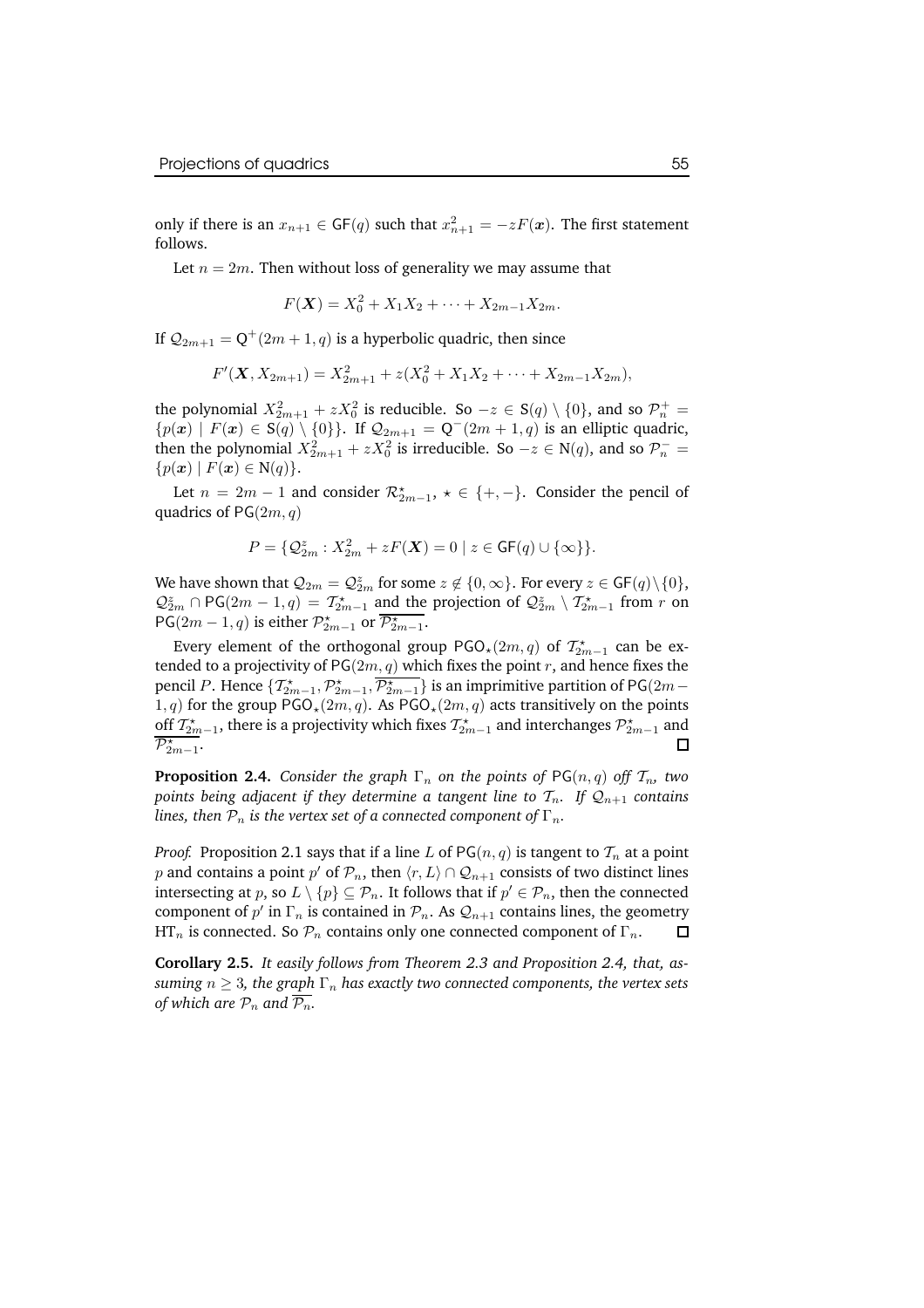**Proposition 2.6.** *Let*  $n = 2m$  *be even. Let*  $\varphi$  *be the orthogonal polarity of*  $\mathcal{T}_{2m}$ *. Then*  $\mathcal{P}_{2m}^+$  *is the set of all points*  $p$  *such that*  $p^\varphi \cap \mathcal{I}_{2m}$  *is a nonsingular hyperbolic*  $q$ uadric, and  $\mathcal{P}_{2m}^-$  is the set of all points  $p$  such that  $p^\varphi \cap \mathcal{T}_{2m}$  is a nonsingular *elliptic quadric.*

*Proof.* Let  $\varphi'$  be the polarity of  $\mathcal{Q}_{2m+1}$ . Let  $p \notin \mathcal{T}_{2m}$  be a point of PG $(2m, q)$ and let  $L = \langle p, r \rangle$ . Then  $p^{\varphi} = L^{\varphi'}$  and L is a secant to  $\mathcal{Q}_{2m+1}$  if and only if  $L^{\varphi'} \cap {\cal Q}_{2m+1} = p^{\varphi} \cap {\cal T}_{2m}$  is of the same type as  ${\cal Q}_{2m+1}$ . □

# **3 The projective plane**

The sets of class  $\left[0, \frac{1}{2}(q-1), \frac{1}{2}(q+1), q\right]$  in the projective plane PG(2, q),  $q > 3$ , were determined in [5]. Notice that for  $q = 3$ , such a set is simply the complement of a blocking set. By taking complements, we obtain the following result.

**Theorem 3.1.** Let  $K$  be a set of class  $\left[1, \frac{1}{2}(q + 1), \frac{1}{2}(q + 3), q + 1\right]$  in the plane  $\pi = PG(2, q), q > 3$ . Then K is of one of the following types.

- **Type I.** *There is a nondegenerate conic*  $C_{\pi}$  *such that*  $K$  *is the union of*  $C_{\pi}$  *and its internal points.* So  $K = \mathcal{R}_2^-$  and  $K$  *is a set of type*  $\left(1, \frac{1}{2}(q+1), \frac{1}{2}(q+3)\right)$ *.*
- **Type II.** *There is a nondegenerate conic*  $C_{\pi}$  *and a point*  $p_{\pi} \in C_{\pi}$  *such that* K *is the union of the tangent line*  $L_{\pi}$  *to*  $C_{\pi}$  *at*  $p_{\pi}$  *and the set of internal points of*  $C_{\pi}$ *. Here* K is a set of type  $(1, \frac{1}{2}(q + 1), \frac{1}{2}(q + 3), q + 1)$ *.*
- **Type III.** *There is a nondegenerate conic*  $C_{\pi}$  *such that*  $K$  *is the union of*  $C_{\pi}$  *and its* external points. So  $K = \mathcal{R}_2^+$  and  $K$  is a set of type  $\left(\frac{1}{2}(q+1), \frac{1}{2}(q+3), q+1\right)$ .
- **Type IV.** K is the union of either  $\frac{1}{2}(q+1)$  or  $\frac{1}{2}(q+3)$  distinct lines through a given *point*  $p_{\pi}$ *. Here* K *is a set of type*  $(1, \frac{1}{2}(q + 1), q + 1)$  *or*  $(1, \frac{1}{2}(q + 3), q + 1)$ *, respectively.*
- **Type V.** K consists of the points on  $\frac{1}{2}(q + 1)$  lines through a given point  $p_{\pi}$  and  $\frac{1}{2}(q-1)$  or  $\frac{1}{2}(q+1)$  points, distinct from  $p_\pi$  and not on these lines, which are *on* a line  $L_{\pi}$  through  $p_{\pi}$ . Here  $K$  is a set of type  $\left(1, \frac{1}{2}(q+1), \frac{1}{2}(q+3), q+1\right)$ .
- **Type VI.** K consists of the points on a line  $L_{\pi}$ . Here K is a set of type  $(1, q + 1)$ .
- **Type VII.** *Every point of*  $\pi$  *is a point of*  $K$ *. Here*  $K$  *is a set of type*  $(q + 1)$ *.*
- **Type VIII.**  $q = 5$  and K is the set of points on three nonconcurrent lines, except *the points of intersection. Here*  $K$  *is a set of type*  $(1, 3, 4)$ *.*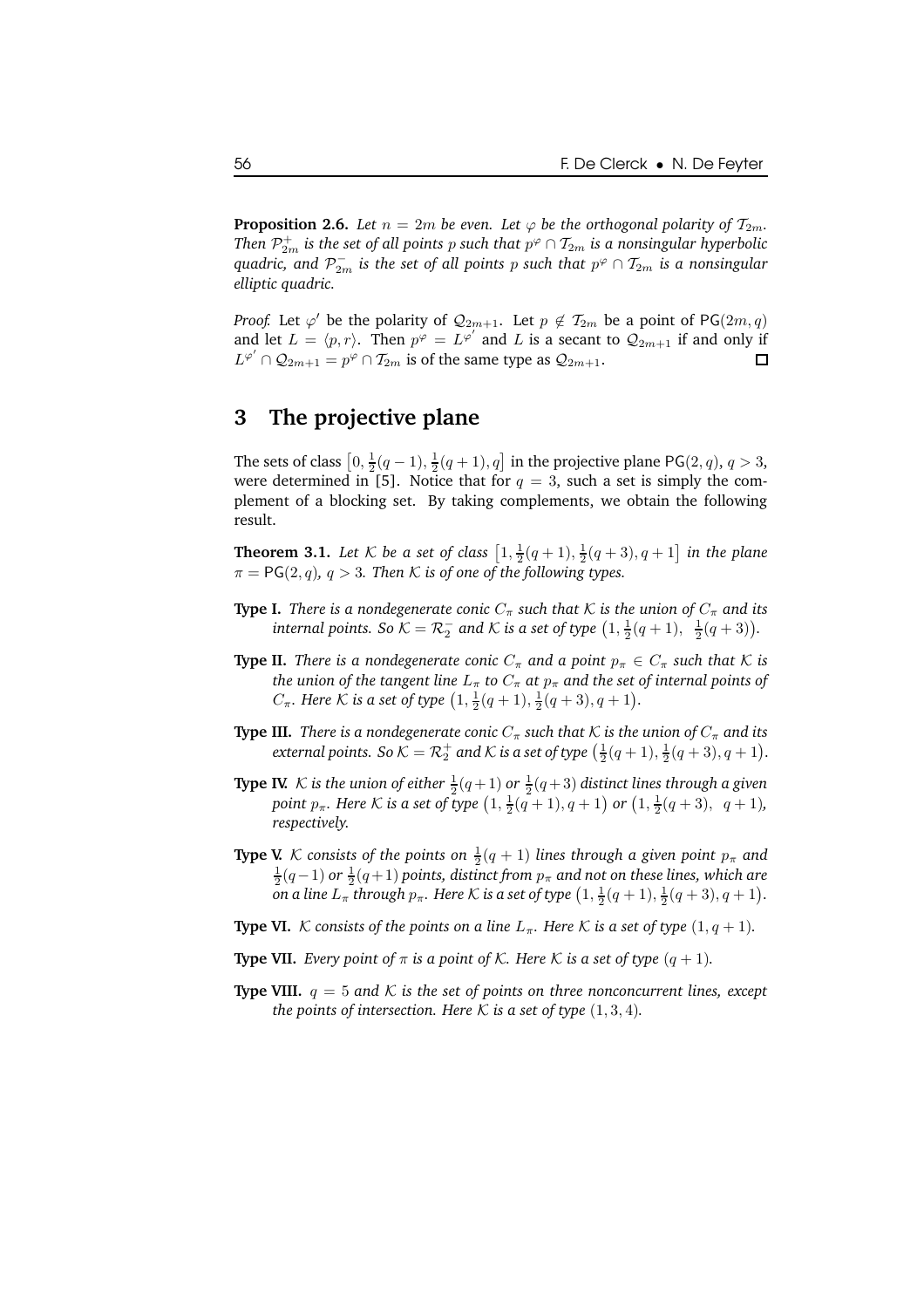Let K be a set of class  $\left[1, \frac{1}{2}(q+1), \frac{1}{2}(q+3), q+1\right]$  in PG $(n, q)$ ,  $n \ge 3$  and  $q > 3$ , and let  $\pi$  be a plane of PG( $n, q$ ). Then clearly  $\pi \cap \mathcal{K}$  is a set of class  $[1, \frac{1}{2}(q+1), \frac{1}{2}(q+3), q+1]$  in  $\pi$ . We say that  $\pi$  is a plane of type I, II, ... if  $\pi \cap \mathcal{K}$  is of type I, II, ..., respectively.

If a plane of type IV consists of  $\frac{1}{2}(q+1)$  lines, then we call it a plane of type IVa; otherwise we call it a plane of type IVb. If  $\pi$  is a plane of type V and the line  $L_{\pi}$  contains  $\frac{1}{2}(q-1)$  points of  $K$ , other than  $p_{\pi}$ , then we say that  $\pi$  is a plane of type Va; otherwise  $\pi$  is said to be a plane of type Vb. If  $\pi$  is a plane of type IV or V, then the point  $p_{\pi}$  is also called the *vertex* of  $\pi$ .

For every  $i \in \{1, \frac{1}{2}(q+1), \frac{1}{2}(q+3), q+1\}$ , let  $\mathcal{L}_i$  denote the set of lines L such that  $|L \cap K| = i$ . Table 1 gives useful information on the sets which occur in Theorem 3.1.

The following proposition, the proof of which is trivial, tells which types of planes can occur in the set  $\mathcal{R}_n$ .

**Proposition 3.2.** Let  $\mathcal{Q}_{n+1}$  be a nonsingular quadric in a finite projective space  $PG(n + 1, q)$ ,  $n \geq 1$ , q odd. Let  $\mathcal{R}_n$  be the projection of the quadric  $\mathcal{Q}_{n+1}$  from *a point*  $r \notin Q_{n+1}$  *on a hyperplane* PG( $n, q$ ), *not through*  $r$ *. Let*  $\pi$  *be a plane of*  $PG(n, q)$ , *let* p *be a* point of  $\mathcal{R}_n$ , not in  $\pi$ , and *let*  $W = \langle p, \pi \rangle$ . One of the following *cases occurs.*

- *1. If*  $W ∩ Q_{n+1}$  *is a nonsingular elliptic quadric, then*  $\pi ∩ T_n$  *is a nondegenerate conic C*, and  $\pi$  *is of type* I, *with*  $C_{\pi} = C$ .
- 2. *If*  $W \cap Q_{n+1}$  *is a nonsingular hyperbolic quadric, then*  $\pi \cap T_n$  *is a nondegenerate conic C*, *and*  $\pi$  *is of type* III, *with*  $C_{\pi} = C$ *.*
- *3. If*  $W \cap Q_{n+1}$  *is a quadratic cone, then*  $\pi \cap T_n$  *is either the union of two distinct lines or a single point* p*. In the first case,* π *is of type* IVb*, and in the second case*  $\pi$  *is of type* IVa *with vertex p*.
- *4. If*  $W \cap Q_{n+1}$  *is the union of two planes*  $\pi_1$ *,*  $\pi_2$ *, then*  $\pi \cap T_n$  *is the line*  $\pi_1 \cap \pi_2$ *and*  $\pi$  *is of type* VII.
- *5. If*  $W \cap Q_{n+1}$  *is a line L, then*  $\pi \cap T_n = L$  *and*  $\pi$  *is of type* VI.
- *6. If*  $W \cap Q_{n+1}$  *is the plane*  $\pi$ *, then*  $\pi \subseteq \mathcal{T}_n$  *is of type* VII.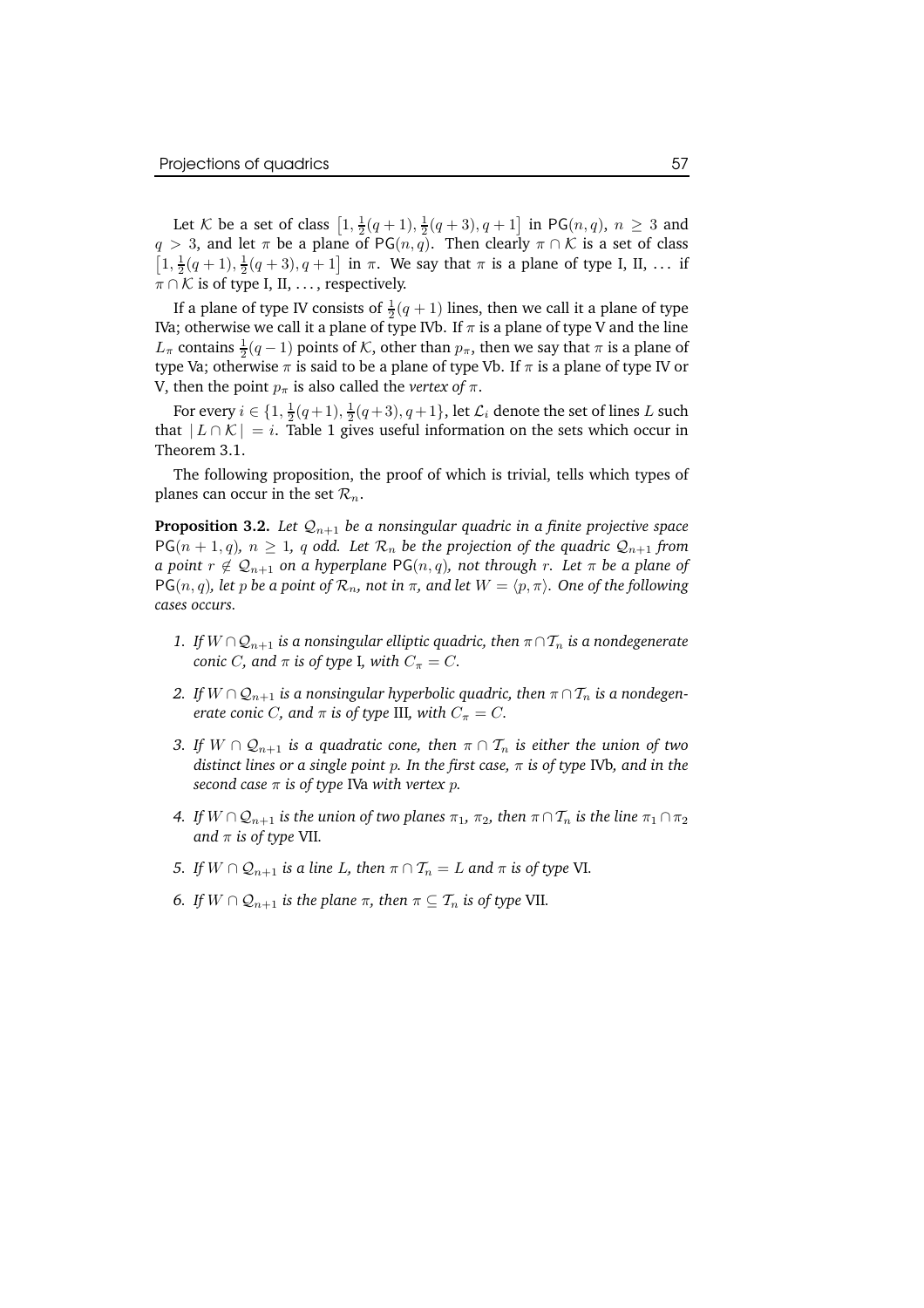| $\pi$         | $ \mathcal{K} \cap \pi $            | $\boldsymbol{p}$                                     | $\mathcal{L}_1$                             | ${\cal L}_{\frac{1}{2}(q+1)}$                                                                                     | $\mathcal{L}_{\frac{1}{2}(q+3)}$                                | $\mathcal{L}_{q+1}$              |
|---------------|-------------------------------------|------------------------------------------------------|---------------------------------------------|-------------------------------------------------------------------------------------------------------------------|-----------------------------------------------------------------|----------------------------------|
| $\bf{I}$      | $\frac{1}{2}q^2 + \frac{1}{2}q + 1$ | $p \in C_{\pi}$                                      | 1                                           | 0                                                                                                                 |                                                                 | $\bf{0}$                         |
|               |                                     | internal to $C_{\pi}$                                | $\boldsymbol{0}$                            |                                                                                                                   | $q$ <sub>1</sub>                                                | $\bf{0}$                         |
|               |                                     | external to $C_{\pi}$                                | $\overline{2}$                              | $\frac{\frac{q+1}{2}}{\frac{q-1}{2}}$                                                                             | $\sqrt{\frac{2}{q-1}}$                                          | $\boldsymbol{0}$                 |
| $\mathbf{II}$ | $\frac{1}{2}q^2 + \frac{1}{2}q + 1$ | $p=p_{\pi}$                                          | $\bf{0}$                                    | $\boldsymbol{q}$                                                                                                  | $\bf{0}$                                                        | $\mathbf{1}$                     |
|               |                                     | $p\in L_\pi\setminus\{p_\pi\}$                       | $\mathbf{1}$                                |                                                                                                                   |                                                                 | $\mathbf{1}$                     |
|               |                                     | internal to $C_{\pi}$                                | $\bf{0}$                                    |                                                                                                                   | $\begin{array}{l}\n\frac{q-1}{2} \\ q+1 \\ 2 \\ 0\n\end{array}$ | $\bf{0}$                         |
|               |                                     | $p \in C_{\pi} \setminus p_{\pi}$                    | $\mathbf{1}$                                |                                                                                                                   |                                                                 | $\overline{0}$                   |
|               |                                     | external, $p \notin L_{\pi}$                         | $\overline{2}$                              | $\begin{array}{c}\n\frac{q-1}{2} \\ q+1 \\ q-1 \\ \hline\n0 \\ q-1 \\ \hline\n0 \\ q+1 \\ \hline\n0\n\end{array}$ | $\frac{q-1}{2}$                                                 | $\overline{0}$                   |
| $\rm III$     | $\frac{1}{2}q^2 + \frac{3}{2}q + 1$ | $p\in C_{\pi}$                                       | $\bf{0}$                                    |                                                                                                                   |                                                                 | $\mathbf{1}$                     |
|               |                                     | external to $C_{\pi}$                                | $\bf{0}$                                    |                                                                                                                   |                                                                 | $\overline{2}$                   |
|               |                                     | internal to $C_{\pi}$                                | $\boldsymbol{0}$                            |                                                                                                                   | $\frac{q}{\frac{q-1}{2}}$                                       | $\overline{0}$                   |
| <b>IVa</b>    | $\frac{1}{2}q^2 + \frac{1}{2}q + 1$ | $p=p_{\pi}$                                          | $\frac{q+1}{2}$                             |                                                                                                                   | $\overline{0}$                                                  | $\frac{q+1}{2}$                  |
|               |                                     | $p \neq p_{\pi}$                                     | $\bf{0}$                                    | $\boldsymbol{q}$                                                                                                  | $\bf{0}$                                                        | $\mathbf{1}$                     |
|               |                                     | $p \notin \mathcal{K}$                               | $\overline{1}$                              | $\boldsymbol{q}$                                                                                                  | $\overline{0}$                                                  | $\overline{0}$                   |
| <b>IVb</b>    | $\frac{1}{2}q^2 + \frac{3}{2}q + 1$ | $p=p_{\pi}$                                          | $\frac{q-1}{2}$                             | $\bf{0}$                                                                                                          | $\bf{0}$                                                        | $\frac{q+3}{2}$                  |
|               |                                     | $p \neq p_{\pi}$                                     | $\bf{0}$                                    | $\bf{0}$                                                                                                          | $\boldsymbol{q}$                                                | $\mathbf{1}$                     |
|               |                                     | $p\not\in\mathcal{K}$                                | $\overline{1}$<br>$q-1$                     | $\boldsymbol{0}$                                                                                                  | q                                                               | $\overline{0}$<br>$q+1$          |
| Va            | $rac{1}{2}q^2+q+\frac{1}{2}$        | $p=p_{\pi}$                                          | $\overline{\mathbf{2}}$                     | $\mathbf{1}$                                                                                                      | $\bf{0}$                                                        | $\overline{2}$                   |
|               |                                     | $p\in L_\pi\setminus\{p_\pi\}$                       | $\bf{0}$                                    | $\mathbf{1}$                                                                                                      | $\pmb{q}$                                                       | $\bf{0}$                         |
|               |                                     | $p \notin L_{\pi}$                                   | $\bf{0}$                                    | $\frac{q+1}{2}$                                                                                                   | $\frac{q-1}{2}$                                                 | $\mathbf{1}$                     |
|               |                                     | $p \in L_{\pi}$                                      | $\boldsymbol{0}$<br>$\overline{1}$          | $q+1$                                                                                                             |                                                                 | $\overline{0}$<br>$\overline{0}$ |
| Vb            |                                     | $p\not\in L_\pi$                                     | $q-1$                                       | $rac{q+1}{2}$                                                                                                     | $\frac{q-1}{2}$                                                 | $q+1$                            |
|               | $\frac{1}{2}q^2+q+\frac{3}{2}$      | $p=p_{\pi}$                                          | $\overline{\mathbf{2}}$<br>$\boldsymbol{0}$ | $\bf{0}$                                                                                                          | $q+1$                                                           | $\overline{2}$<br>$\bf{0}$       |
|               |                                     | $p\in L_\pi\setminus\{p_\pi\}$<br>$p \notin L_{\pi}$ | $\bf{0}$                                    | $\boldsymbol{0}$<br>$\frac{q-1}{2}$                                                                               | $\frac{q+1}{2}$                                                 | $\mathbf{1}$                     |
|               |                                     | $p \in L_{\pi}$                                      | $\boldsymbol{0}$                            |                                                                                                                   | 1                                                               | $\overline{0}$                   |
|               |                                     | $p \notin L_{\pi}$                                   | $\mathbf{1}$                                | $q$ <sub>1</sub><br>$\frac{q-1}{2}$                                                                               | $\frac{q+1}{2}$                                                 | $\overline{0}$                   |
| VI            | $q+1$                               | $p\in L_{\pi}$                                       | $\boldsymbol{q}$                            | $\bf{0}$                                                                                                          | $\bf{0}$                                                        | $\mathbf{1}$                     |
|               |                                     | $p \notin L_{\pi}$                                   | $q+1$                                       | $\overline{0}$                                                                                                    | $\overline{0}$                                                  | $\Omega$                         |
| <b>VII</b>    | $q^2 + q + 1$                       | $\boldsymbol{p}$                                     | $\bf{0}$                                    | $\bf{0}$                                                                                                          | $\bf{0}$                                                        | $q+1$                            |
| <b>VIII</b>   | 12                                  | $\boldsymbol{p}$                                     | $\mathbf{1}$                                | $\overline{\mathbf{4}}$                                                                                           | $\mathbf{1}$                                                    | $\bf{0}$                         |
|               |                                     | $p=p_{\pi}^i$                                        | 4                                           | $\boldsymbol{0}$                                                                                                  | $\overline{2}$                                                  | $\overline{0}$                   |
|               |                                     | $p \neq p_{\pi}^{i}$                                 | 3                                           | 3                                                                                                                 | $\overline{0}$                                                  | $\overline{0}$                   |

Table 1: For each type of plane  $\pi$ , the number of points of  $K$  in  $\pi$  is given. Also, for all points  $p \in \pi$ , the number of lines of  $\mathcal{L}_i$  in  $\pi$  through  $p$  are given,  $i \in \{1, \frac{1}{2}(q+1), \frac{1}{2}(q+3), q+1\}$ . The points  $p \in \mathcal{K}$  are printed in bold.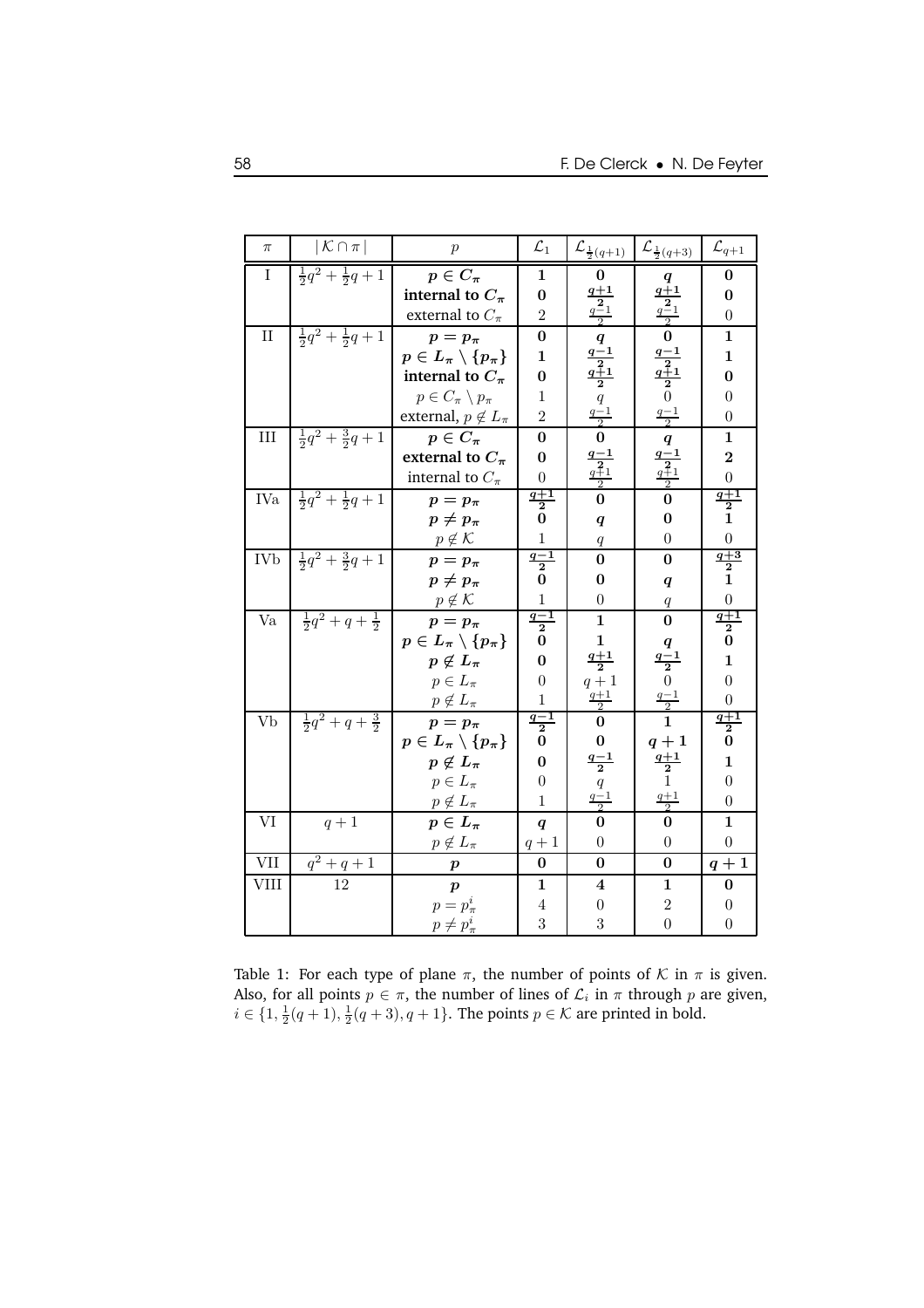### **4 The projective line**

Let K be a set of class  $\left[1, \frac{1}{2}(q + 1), \frac{1}{2}(q + 3), q + 1\right]$  in PG $(n, q)$ ,  $n \ge 3$ ,  $q > 3$ .

**Proposition 4.1.** Let  $\pi$  be a plane of type I or III. A line  $L \subseteq \pi$  is a line of  $\mathcal{L}_{\frac{1}{2}(q+1)}$ *if* and only if L is an external line to the conic  $C_{\pi}$ . In this case  $L \cap K = \mathcal{R}_1^-$ . On  $t$ *he* other hand  $L \in \mathcal{L}_{\frac{1}{2}(q+3)}$  if and only if  $L$  is a secant line to  $C_\pi$ . In this case  $L \cap \mathcal{K} = \mathcal{R}_1^+$ , with  $\mathcal{T}_1 = L \cap C_\pi$ .

*Proof.* Proposition 3.2 says that if  $\pi$  is of type I, then  $\pi \cap \mathcal{K} = \mathcal{R}^-_2$ , and if  $\pi$  is of type III, then  $\pi \cap \mathcal{K} = \mathcal{R}_2^+$ . Hence Proposition 2.1 applies.  $\Box$ 

**Proposition 4.2.** *Let*  $\pi$  *be a plane of type II. A line*  $L \subseteq \pi$  *is a line of*  $\mathcal{L}_{\frac{1}{2}(q+1)}$  *if and only if L is a secant line to the conic*  $C_{\pi}$ *. In this case*  $L \cap \mathcal{K} = \mathcal{P}_1^+ \cup \{p\}$ *, where*  $\mathcal{T}_1 = L \cap C_{\pi}$  and  $p = L \cap L_{\pi}.$  On the other hand  $L \in \mathcal{L}_{\frac{1}{2}(q+3)}$  if and only if  $L$  is *an* external line to  $C_{\pi}$ . In this case  $L \cap \mathcal{K} = \mathcal{R}_1^- \cup \{p\}$ , with  $p = L \cap L_{\pi}$ .

*Proof.* Note that, when we delete from the set  $\pi \cap \mathcal{K}$  the line  $L_{\pi}$  and add the conic  $C_{\pi}$ , then we obtain a set of type I. So we can apply Proposition 4.1.  $\square$ conic  $C_{\pi}$ , then we obtain a set of type I. So we can apply Proposition 4.1.

One can wonder whether the line sections as given in Propositions 4.1 and 4.2 can be projectively equivalent. This question has been discussed (in another context) for instance by J. C. Fisher [8], who proves that  $\mathcal{R}_1^-$  and  $\mathcal{P}_1^+$  are projectively equivalent if and only if  $q \leq 7$ . This implies that when  $q > 7$ , planes of type II cannot occur together with planes of type I or III, as we will prove in the next theorem.

**Theorem 4.3.** Let  $K$  be a set of class  $\left[1, \frac{1}{2}(q + 1), \frac{1}{2}(q + 3), q + 1\right]$  in PG(3, q), q *odd. If there is a plane*  $\pi_1$  *of type* I *or* III, *and a plane*  $\pi_2$  *of type* II, *then*  $q \leq 7$ .

*Proof.* Suppose that there are such planes  $\pi_1$ ,  $\pi_2$ , and that  $q > 7$ . Let  $L = \pi_1 \cap \pi_2$ . Let  $p \in L$  be a point that is not on the conic  $C_{\pi_1}$ . It follows from Table 1 that there are two lines  $L_1, L_2 \in \mathcal{L}_{\frac{1}{2}(q+1)}$  through p, distinct from L, such that  $L_i \subseteq \pi_i$ ,  $i = 1, 2$ . Consider the plane  $\pi = \langle L_1, L_2 \rangle$ . By Proposition 4.1,  $L_1 \cap \mathcal{K}$ and  $L_2 \cap \mathcal{K}$  are projectively equivalent if  $\pi$  is of type I or III. The same holds if  $\pi$ is of type IV or V (note that  $\pi$  cannot be of type VI, VII or VIII as it contains lines of  $\mathcal{L}_{\frac{1}{2}(q+1)}$  and as  $q > 7$ ). By Proposition 4.1,  $L_1 \cap \mathcal{K}$  is projectively equivalent to  $\mathcal{R}_1^-$ , and by Proposition 4.2,  $L_2 \cap \mathcal{K}$  is projectively equivalent to  $\mathcal{P}_1^+ \cup \{p'\}$ for some point  $p' \notin \mathcal{P}_1^+$ . As we assume  $q > 7$ , by the result of Fisher,  $L_1 \cap \mathcal{K}$ and  $L_2 \cap \mathcal{K}$  are not projectively equivalent, so  $\pi$  is of type II. But then  $L_1 \cap \mathcal{K}$ is projectively equivalent to  $\mathcal{P}_1^+ \cup \{p'\}$  for some point  $p' \not\in \mathcal{P}_1^+$ . This contradicts again the result of Fisher.口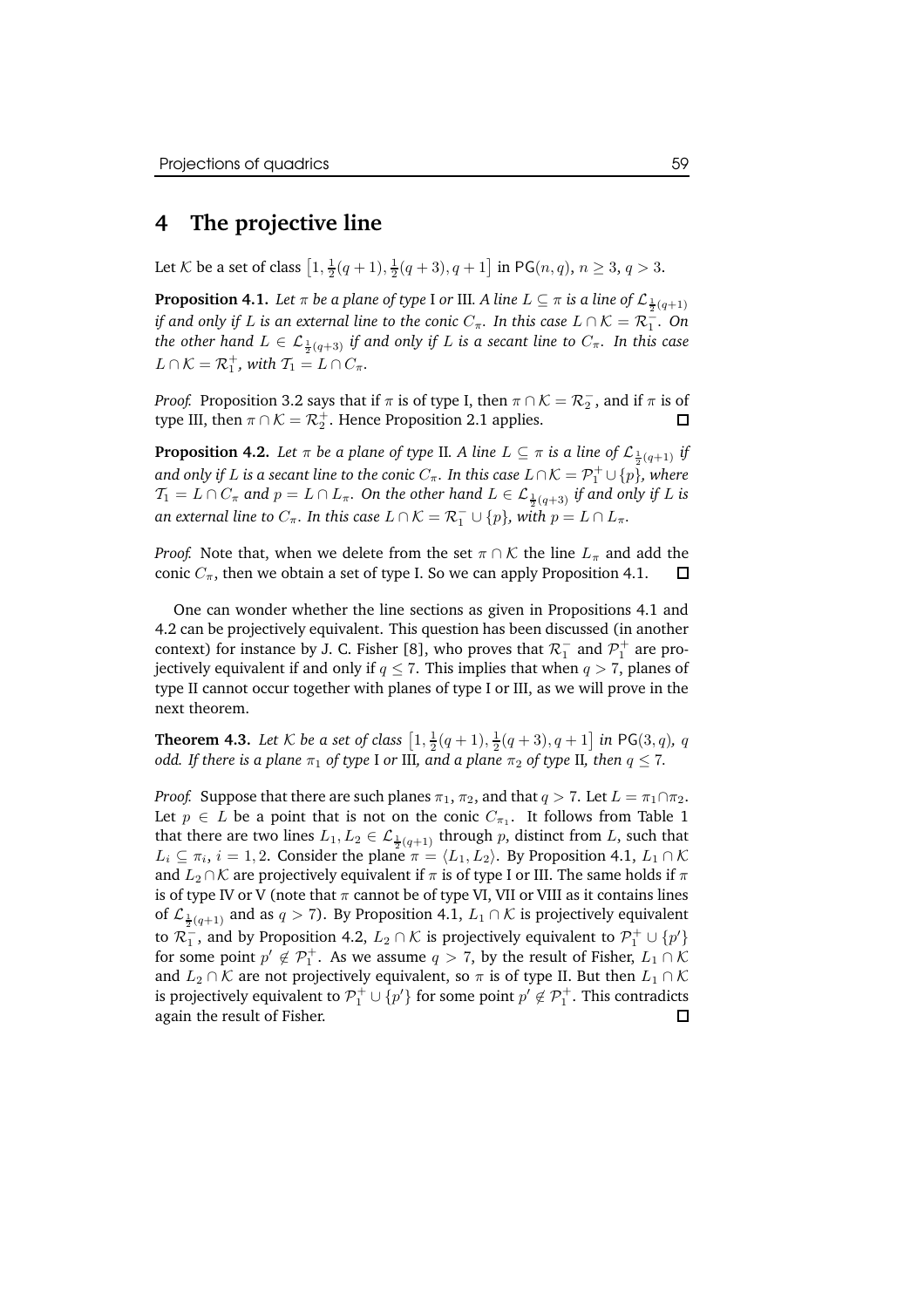#### **5 (Quasi) singularity**

Let  ${\cal K}$  be a set of class  $\left[1,\frac12(q+1),\frac12(q+3),q+1\right]$  in PG $(n,q),\,n\ge 3,\,q$  odd and  $q > 7$ . For every point  $p \in \mathcal{K}$ , let  $\mathcal{A}_p$  be the set of lines  $L \in \mathcal{L}_{\frac{1}{2}(q+1)} \cup \mathcal{L}_{\frac{1}{2}(q+3)}$ through p. The set  $K$  is called *singular* if it has a *singular point*, that is, a point p such that  $A_p$  is empty. The set S of all singular points is always the point set of a subspace of PG( $n, q$ ). Indeed, let  $p, r \in S$ . Then every line through p or r is in  $\mathcal{L}_1 \cup \mathcal{L}_{q+1}$ . By Table 1, every plane through  $L = \langle p, r \rangle$  is of type VI or VII. Hence  $L \subseteq S$ . So S is the point set of an *m*-space U of PG(*n*, *q*). It follows that if K is singular, then either  $m = n$ , so K is the point set of PG $(n, q)$ , or  $0 \leq m \leq n-2$  and K is a cone with vertex U and base a nonsingular set of class  $\left[1, \frac{1}{2}(q+1), \frac{1}{2}(q+3), q+1\right]$  in an  $(n-m-1)$  -space  $V$  skew to  $U.$ 

A point  $p \in \mathcal{K}$  is called a *quasi singular point* if  $\mathcal{A}_p \neq \emptyset$  and  $\mathcal{A}_p$  is contained in a hyperplane of  $PG(n, q)$ . The set K is called *quasi singular* if it is not singular and has a quasi singular point.

**Lemma 5.1.** Let  $K_1$  and  $K_2$  be sets of class  $\left[1, \frac{1}{2}(q + 1), \frac{1}{2}(q + 3), q + 1\right]$  in PG(2, q), q odd and  $q > 5$ , such that  $\mathcal{K}_1 \neq \mathcal{K}_2$  and there is a line L such that  $\mathcal{K}_1 \setminus L = \mathcal{K}_2 \setminus L$ . Then there are lines  $L = L_0, \ldots, L_{\frac{1}{2}(q+1)}$  through a point  $p$  and distinct sets  $\mathcal{K}_1'$  $\text{and } \mathcal{K}'_2 \text{ with } p \in \mathcal{K}'_i \subseteq L_0 \text{ and } |\mathcal{K}'_i| \in \{1, \frac{1}{2}(q+1), \frac{1}{2}(q+3), q+1\}, i = 1, 2 \text{, such}$ that  $\mathcal{K}_i = L_1 \cup \cdots \cup L_{\frac{1}{2}(q+1)} \cup \mathcal{K}'_i$ ,  $i = 1, 2$ .

*Proof.* Let  $\mathcal{L}_i^j$  be the set of lines M such that  $|M \cap \mathcal{K}_j| = i, i \in \{1, q + 1\}$ ,  $j \in \{1, 2\}$ . Let  $M \neq L$  be a line of PG(2, q). Since the symmetric difference  $\mathcal{K}_1 \bigtriangleup \mathcal{K}_2 \subseteq L$ ,  $(M \cap \mathcal{K}_1) \bigtriangleup (M \cap \mathcal{K}_2)$  contains at most one point. So if  $M \in \mathcal{L}_i^1$ , then also  $M \in \mathcal{L}_i^2$ , and moreover  $M \cap \mathcal{K}_1 = M \cap \mathcal{K}_2$ ,  $i = 1, q + 1$ . Using this and Theorem 3.1, it is an easy exercise to prove the lemma.

**Proposition 5.2.** Let  $K$  be a set of class  $\left[1, \frac{1}{2}(q + 1), \frac{1}{2}(q + 3), q + 1\right]$  in PG(3, q), q *odd and* q > 5*. If* K *has a quasi singular point* p*, then* K *consists of the*  $u$ nion of  $\frac{1}{2}(q + 1)$   $p$ lanes through  $a$  line  $L \ni p$ , together with  $a$  set of class  $[1, \frac{1}{2}(q+1), \frac{1}{2}(q+3), q+1]$  *in a plane*  $\pi$  *through L.* 

*Proof.* Let  $\pi$  be a plane through p containing the lines of  $A_p$ . Then  $K \setminus \pi$  is a cone with vertex  $p$  and base a set  $\mathcal X$  in a plane  $\pi' \not\ni p$ . As  $p$  is nonsingular, there exist lines  $L_1$ ,  $L_2$  in  $\pi$ , not through p, such that the projections  $\mathcal{X}_1$  and  $\mathcal{X}_2$  of the sets  $L_1 \cap \mathcal{K}$  and  $L_2 \cap \mathcal{K}$ , respectively, from the point  $p$  on the line  $L' = \pi' \cap \pi$  are distinct. Let  $\pi_i \neq \pi$  be a plane through  $L_i$ ,  $i = 1, 2$ . As  $\mathcal{X} \cup \mathcal{X}_i$  is the projection of  $\pi_i \cap \mathcal{K}$  from p on  $\pi'$ ,  $\mathcal{X} \cup \mathcal{X}_i$  is a set of class  $\left[1, \frac{1}{2}(q+1), \frac{1}{2}(q+3), q+1\right]$  in  $\pi'$ ,  $i = 1, 2$ . However  $\mathcal{X}_1 \neq \mathcal{X}_2$ . It follows from Lemma 5.1 that there are lines  $M_0(=\pi\cap\pi'),\ldots,M_{\frac{1}{2}(q+1)}$  in  $\pi'$  through a point  $p'$  and distinct sets  $\mathcal{X}'_1$  and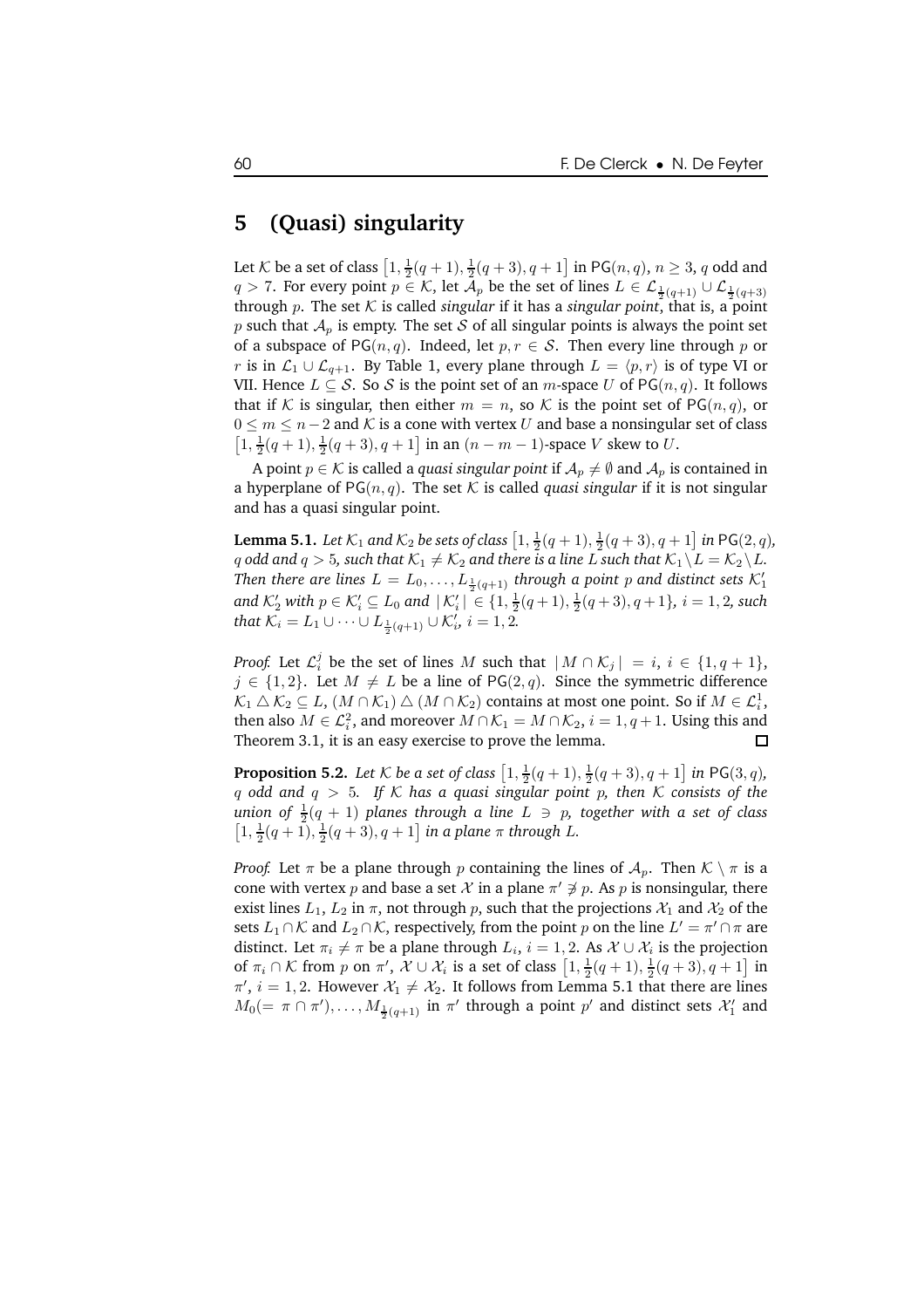$\mathcal{X}'_2$  with  $p' \in \mathcal{X}'_i \subseteq M_0$  and  $|\mathcal{X}'_i| \in \{1, \frac{1}{2}(q+1), \frac{1}{2}(q+3), q+1\}$ , such that  $\mathcal{X} \cup \mathcal{X}_i = M_1 \cup \cdots \cup M_{\frac{1}{2}(q+1)} \cup \mathcal{X}'_i, i = 1, 2.$ 

Let  $M \subseteq \pi'$  be a line through  $p'$ , distinct from  $M_0$ . Then  $M \cap (\mathcal{X} \cup \mathcal{X}_1) =$  $M \cap (\mathcal{X} \cup \mathcal{X}_2)$ , whence  $M \nsubseteq \pi$ . Hence the plane  $\langle p, M \rangle$  is a plane of type VII if  $M = M_i$ , for some  $1 \le i \le \frac{1}{2}(q + 1)$ , and a plane of type VI otherwise. So K consists of the planes  $\langle p, M_i \rangle$ ,  $1 \leq i \leq \frac{1}{2}(q + 1)$ , and a set of points in the plane П  $\langle p, M_0 \rangle$ .

**Corollary 5.3.** Let  $K$  be a set of class  $\left[1, \frac{1}{2}(q + 1), \frac{1}{2}(q + 3), q + 1\right]$  in PG(3, q) *with* q odd and  $q > 5$ . If K is quasi singular, then K consists of the union  $\frac{1}{2}(q+1)$  planes through a line L, together with a nonsingular set of class  $[1, \frac{1}{2}(q+1), \frac{1}{2}(q+3), q+1]$  *in a plane*  $\pi$  *through L.* 

*Proof.* Indeed, the set  $\pi \cap \mathcal{K}$  is nonsingular since otherwise the set  $\mathcal{K}$  would be singular. singular.

# **6 Projective Shult spaces**

We are now almost ready to begin with the actual characterization of projections of quadrics. But in order to characterize projections of quadrics, we clearly need some characterization of quadrics. A very strong result in this sense is the classification of projective Shult spaces.

A *Shult space* S [4] is a partial linear space with the property that for every anti-flag  $\{p,L\}$ , the number  $\alpha(p,L)$  of lines of S through p intersecting L is either 1 or  $|L|$ , where  $|L|$  denotes the number of points on L. If the case  $|L|$ does not occur, then S is called a *generalized quadrangle* (note that this definition includes the degenerate geometries where one line contains all points or all lines contain a common point, which are usually not regarded as generalized quadrangles). The *radical* of a Shult space  $S$  is the set of points of  $S$  which are collinear with all points of S. A Shult space is said to be *degenerate* if its radical is not empty.

A Shult space S is said to be *fully embedded* in a projective space  $PG(n, q)$ ,  $n > 2$ , if the lines of S are lines of the projective space, if the points of S are all the points of  $PG(n, q)$  on the lines of S and if incidence is determined by the projective space.

The Shult spaces fully embedded in  $PG(n, q)$  are completely classified. Projective generalized quadrangle (i.e., fully embedded in a projective space) were classified by Buekenhout and Lefèvre [3], and general projective Shult spaces by Lefèvre-Percsy [17].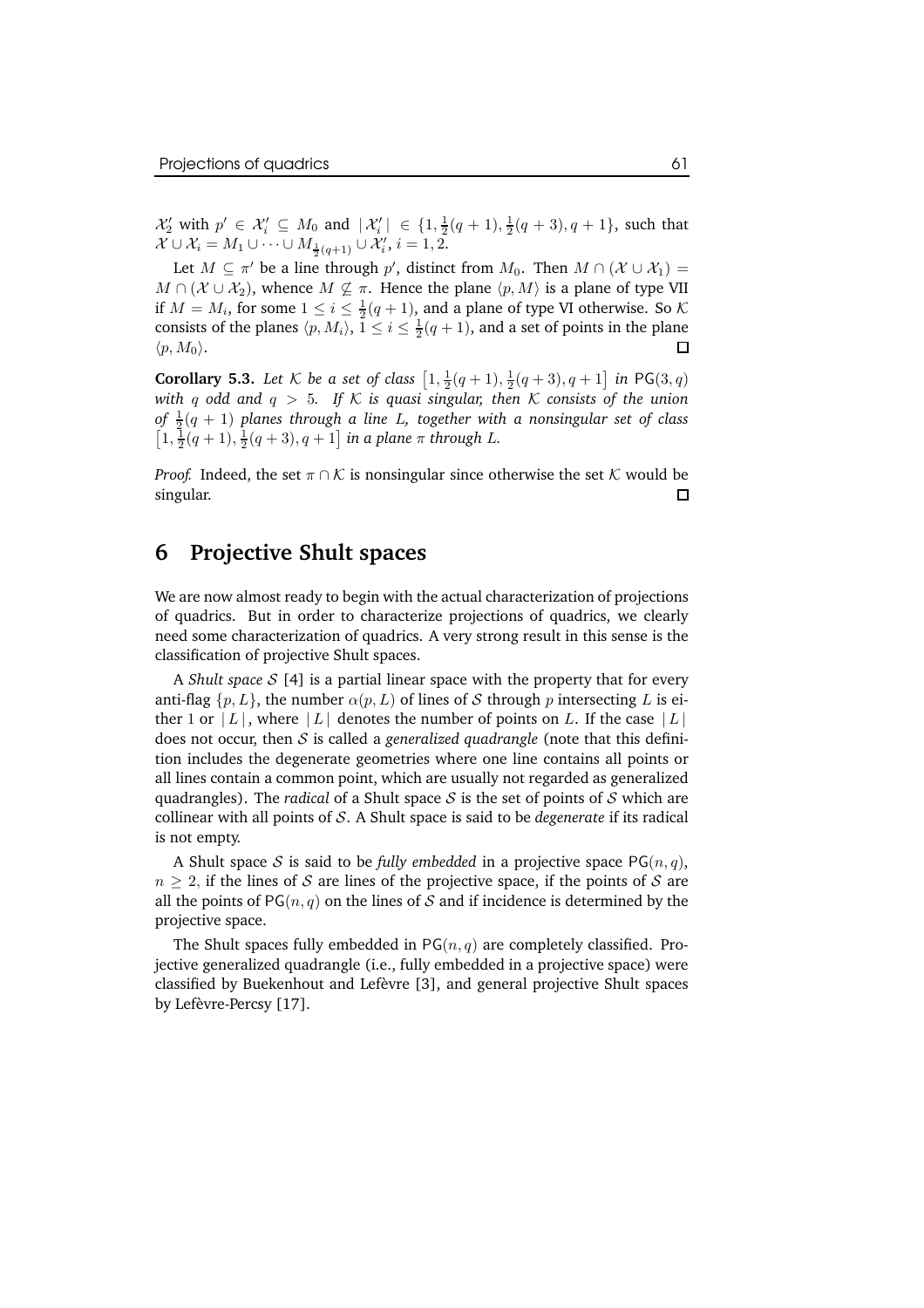**Theorem 6.1 ([3, 17]).** Let S be a Shult space fully embedded in  $PG(n, q)$ . Then *one of the following cases occurs.*

- 1. *S* is the geometry of all points and all lines of  $PG(n, q)$ . The radical is PG(n, q) *itself.*
- *2. The point set of S is the union of k subspaces of dimension*  $m + 1$  *through a given m*-space U,  $k > 1$ ,  $0 \le m \le n - 2$ . The line set is the set of all lines in *these*  $(m + 1)$ *-spaces. The radical of S is U.*
- *3.* S *is formed by the points and lines of a quadric* Q *(of projective index at least one*) *of*  $PG(n, q)$ *,*  $n \geq 3$ *. The radical of S is the space of all singular points of* Q*.*
- *4.* q *is a square and* S *is formed by the points and the lines of a Hermitian variety* H (of *projective index* at *least one*) of  $PG(n, q)$ ,  $n \geq 3$ . The *radical of* S *is the space of all singular points of* H*.*
- *5. The points of* S *are the points of* PG(n, q)*. There is an* m*-space* U *and an* (n − m − 1)*-space* W *skew to* U*, with* m ≥ −1*,* n − m − 1 ≥ 3 *and odd, and a symplectic polarity* β *in* W*, such that the line set is the set of all lines in the*  $(m + 2)$ -spaces *joining* U *to a line of* W *which is totally isotropic with respect to*  $\beta$ *. The radical of*  $S$  *is*  $U$ *.*

# **7 Projective three-space**

In this section, we classify all sets of class  $\left[1,\frac{1}{2}(q+1),\frac{1}{2}(q+3),q+1\right]$  in PG $(3,q)$ ,  $q > 7.$ 

**Proposition 7.1.** *There are no sets of class*  $\left[1, \frac{1}{2}(q + 1), \frac{1}{2}(q + 3)\right]$  *in* PG(3, q),  $q > 5$ . A set of class  $\left[\frac{1}{2}(q + 1), \frac{1}{2}(q + 3), q + 1\right]$  in PG(3, q),  $q > 3$ , is necessarily *the set of all points of*  $PG(3, q)$ *.* 

*Proof.* Suppose that K is a set of class  $\left[1, \frac{1}{2}(q+1), \frac{1}{2}(q+3)\right]$  in PG(3, q),  $q > 5$ . By Theorem 3.1 and Table 1, every plane is of type I. Counting the number of points of K in the planes through a line  $L_1 \in \mathcal{L}_1$  and in the planes through a line  $L_2 \in \mathcal{L}_{\frac{1}{2}(q+1)}$  yields a contradiction.

Suppose that K is a set of class  $\left[\frac{1}{2}(q+1), \frac{1}{2}(q+3), q+1\right]$  in PG(3, q),  $q > 3$ . By Theorem 3.1 and Table 1, every plane is of type III or VII. Suppose there is a plane of type III. Counting the number of points of  $K$  in the planes through a line  $L_1 \in \mathcal{L}_{\frac{1}{2}(q+1)}$  and in the planes through a line  $L_2 \in \mathcal{L}_{\frac{1}{2}(q+3)}$  yields a contradiction. So every plane is of type VII. П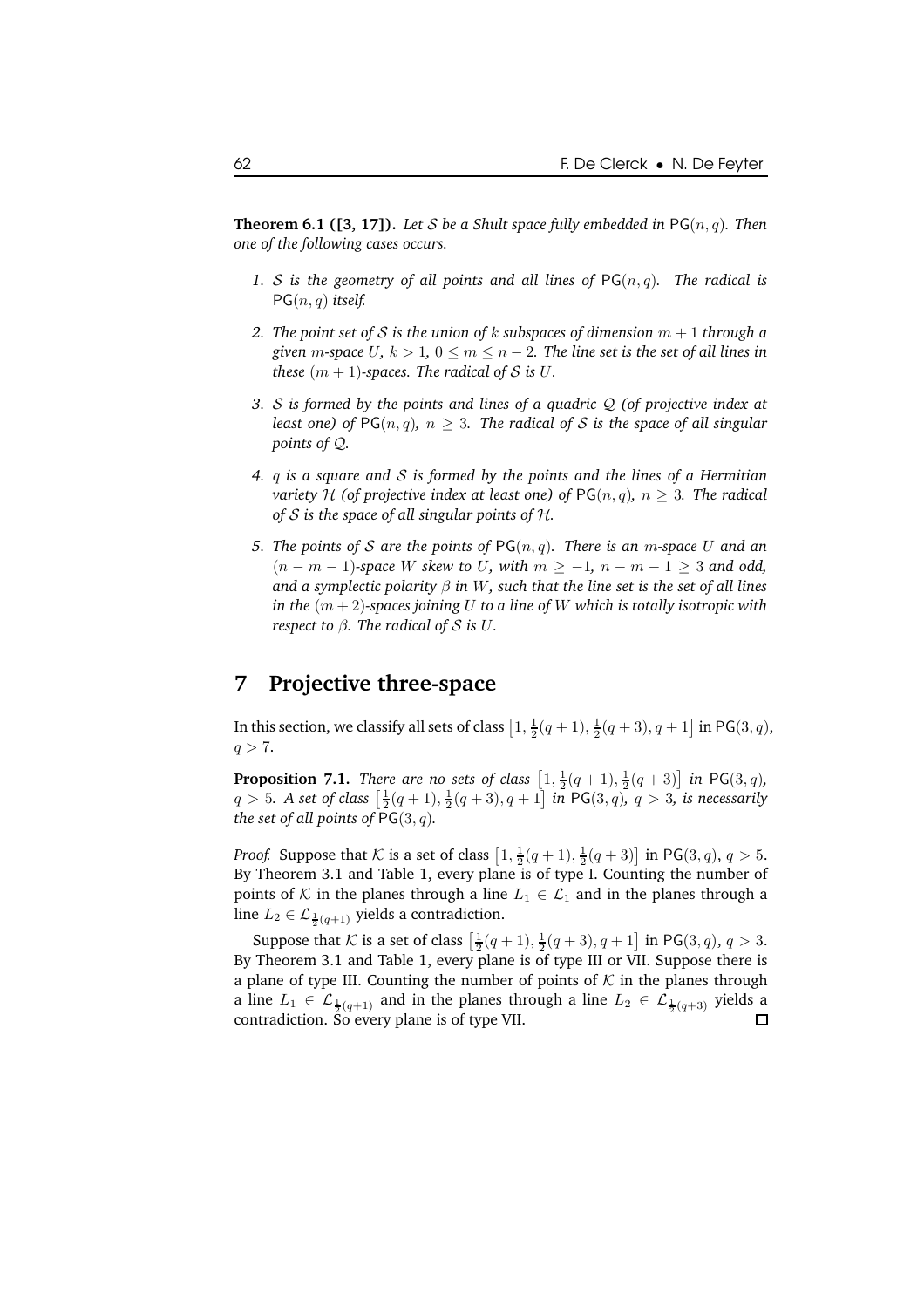**Lemma 7.2.** Let K be a set of class  $\left[1, \frac{1}{2}(q + 1), \frac{1}{2}(q + 3), q + 1\right]$  in PG(3, q), q *odd and*  $q > 5$ *. If there is a point*  $p$  *and a plane*  $\pi$  *<i>through*  $p$  *such that the set*  $\mathcal{A}'_p$ *of lines of* Ap*, not in* π*, has at most* q *elements, then* K *is (quasi) singular.*

*Proof.* If  $\mathcal{A}'_p$  is empty, then p is (quasi) singular, so we are done. Assume  $M \in$  $\mathcal{A}_p'$ . Suppose that  $\pi$  contains at least two lines of  $\mathcal{A}_p$ . By Table 1,  $\pi$  contains at least  $q-1$  lines of  $\mathcal{A}_p$ . Analogously, for every line  $L' \in \mathcal{A}_p$  in  $\pi$ , the plane  $\langle M, L' \rangle$  contains at least  $q-3$  lines of  $\mathcal{A}'_p$ , distinct from M. So  $q \geq |\mathcal{A}'_p| \geq$  $1 + (q - 1)(q - 3)$ , a contradiction.

Hence  $\pi$  contains at most one line of  $\mathcal{A}_p$ . So  $|\mathcal{A}_p| \leq q+1$ . If  $|\mathcal{A}_p| \geq 2$ , then we can choose a plane  $\pi'$  which contains at least two lines of  $\mathcal{A}_p$ . Now  $\mathcal{A}_p\subseteq \pi',$ otherwise we obtain again a contradiction. So  $K$  is quasi singular. If  $|A_p| < 2$ <br>then clearly  $K$  is (quasi) singular. then clearly  $K$  is (quasi) singular.

**Proposition 7.3.** *Let*  $K$  *be a set of class*  $\left[1, \frac{1}{2}(q + 1), \frac{1}{2}(q + 3), q + 1\right]$  *in* PG(3, *q*)*,* q odd and  $q > 5$ . If there are two distinct planes  $\pi_0$ ,  $\pi_1$  of type VI or VII, then K is *(quasi) singular.*

*Proof.* Let  $L_0 = \pi_0 \cap \pi_1$ . Consider a plane  $\pi_2 \neq \pi_i$ ,  $i = 0, 1$ , through  $L_0$ . By Table 1, there is a line  $L \in \mathcal{L}_1 \cup \mathcal{L}_{q+1}$  in  $\pi_2$ , distinct from  $L_0$ . Let  $p = L_0 \cap L$ . Let  $\pi$  be a plane through L, distinct from  $\pi_2$ . Then  $\pi$  contains three lines  $L, \pi \cap \pi_0$ ,  $\pi \cap \pi_1 \in \mathcal{L}_1 \cup \mathcal{L}_{q+1}$  through p. It follows from Table 1 that  $\pi$  is of type IV or V, with  $p_{\pi} = p$ , or of type VI or VII. So  $\pi$  contains at most one line of  $\mathcal{A}_p$ . Hence the set  $\mathcal{A}'_p$  of lines of  $\mathcal{A}_p$ , not in  $\pi_2$  has at most  $q$  elements. By Lemma 7.2, we are done.

**Proposition 7.4.** Let  $K$  be a set of class  $\left[1, \frac{1}{2}(q+1), \frac{1}{2}(q+3), q+1\right]$  in PG(3, q), q odd and  $q > 5$ . If there is a plane  $\pi_0$  of type VI, then K is (quasi) singular.

*Proof.* By Proposition 7.3, we may assume that there are no planes of type VI or VII, distinct from  $\pi_0$ . Let  $L_0 \subseteq \pi_0$  be a line of  $\mathcal{L}_1$ . Every plane through  $L_0$  is of type I, II, IV or V. Suppose that there are distinct planes  $\pi_1$ ,  $\pi_2$  of type I or II through  $L_0$ . Then there is a point  $p \in L_0$ ,  $p \notin \mathcal{K}$ , which is not on  $C_{\pi_i}$ ,  $i = 1, 2$ . Hence there are distinct lines  $L_1, L_2 \in \mathcal{L}_1$  through  $p$ , with  $L_0 \neq L_i \subseteq \pi_i$ ,  $i = 1, 2$ . The plane  $\pi = \langle L_1, L_2 \rangle$  contains three lines  $\pi \cap \pi_0, L_1, L_2 \in \mathcal{L}_1$ . Hence  $\pi$  is of type VI, a contradiction.

So there is at most one plane of type I or II through  $L_0$ , and the other planes through  $L_0$  are of type IV or V. If  $\pi$  is a plane of type IV or V through  $L_0$ , then clearly  $p_{\pi}$  is the unique point p of K on  $L_0$ . So there is at most one line of  $\mathcal{A}_p$  in  $\pi$ . By Lemma 7.2, K is (quasi) singular π. By Lemma 7.2,  $K$  is (quasi) singular.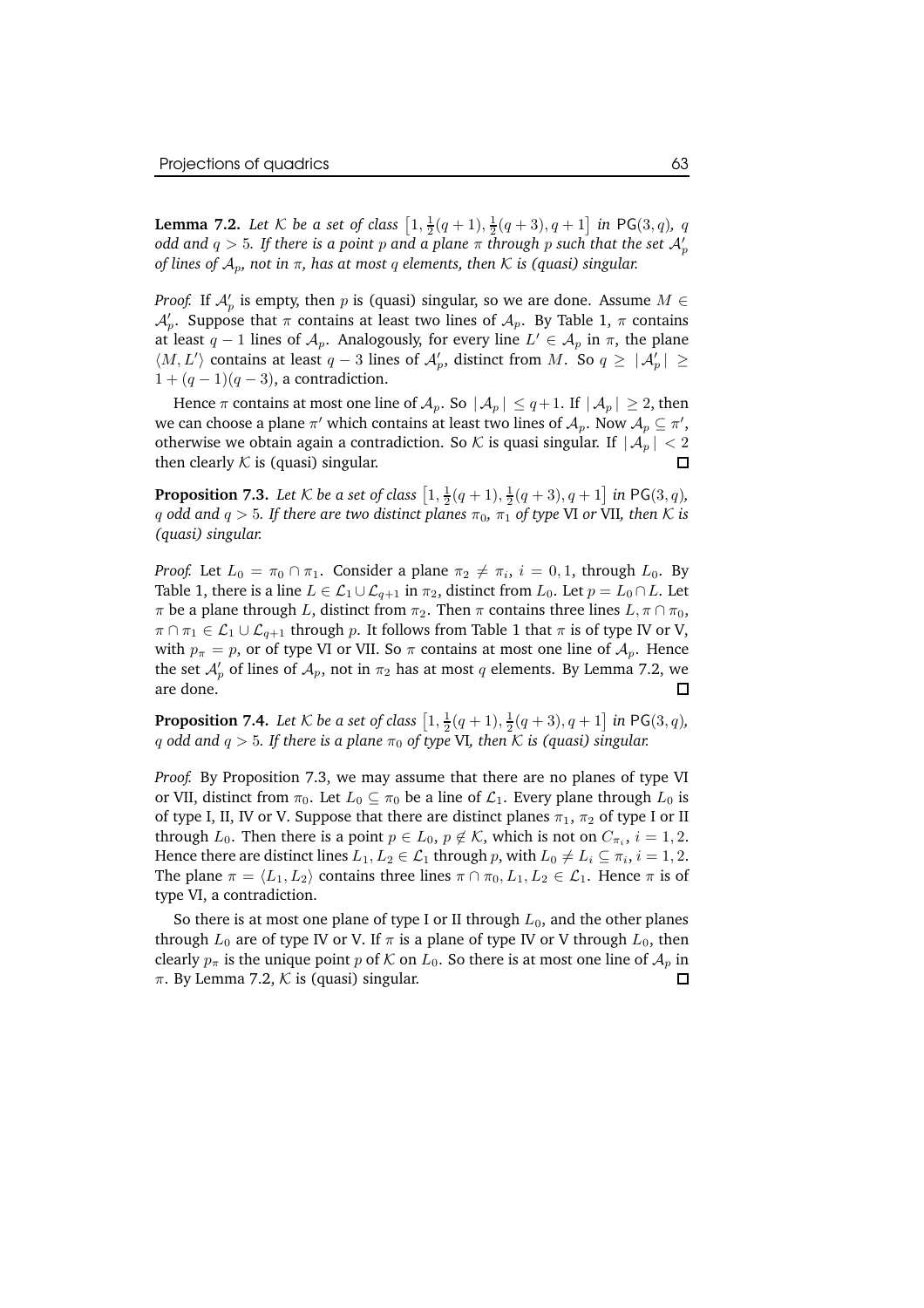**Lemma 7.5.** *Let*  $K$  *be a set of class*  $\left[1, \frac{1}{2}(q + 1), \frac{1}{2}(q + 3), q + 1\right]$  *in* PG(3, *q*)*, q* > 5*. Suppose that there are intersecting lines*  $L_1 \in \mathcal{L}_1$  and  $L_2 \in \mathcal{L}_{q+1}$  *such that neither*  $L_1$  *nor*  $L_2$  *is on a plane of type* VI *or* VII. Then if  $\pi = \langle L_1, L_2 \rangle$ ,

$$
|\mathcal{K}| = \frac{1}{2}q^3 + \frac{1}{2}q^2 + |\mathcal{K} \cap \pi|,
$$

*every* plane *through*  $L_1$  *is of type* I, II *or* IVa, and *every* plane *through*  $L_2$  *is of type* III *or* IVb*.*

*Proof.* Let  $\pi' \neq \pi$  be a plane containing  $L_1$  or  $L_2$ . As  $\pi'$  is not of type VI, VII or VIII, Table 1 yields

$$
\frac{1}{2}q^2+\frac{1}{2}q+1\leq\,|\,\mathcal{K}\cap\pi'\,|\,\leq \frac{1}{2}q^2+\frac{3}{2}q+1.
$$

Counting the points of  $K$  in the planes through  $L_1$  yields

$$
|\mathcal{K}| \ge q\left(\frac{1}{2}q^2 + \frac{1}{2}q\right) + |\mathcal{K} \cap \pi|,
$$

with equality if and only if every plane  $\pi' \neq \pi$  through  $L_1$  contains precisely  $\frac{1}{2}q^2 + \frac{1}{2}q + 1$  points. Counting the points of  ${\cal K}$  in the planes through  $L_2$  yields

$$
|\mathcal{K}| \le q(\frac{1}{2}q^2 + \frac{1}{2}q) + |\mathcal{K} \cap \pi|,
$$

with equality if and only if every plane  $\pi' \neq \pi$  through  $L_2$  contains precisely  $\frac{1}{2}q^2 + \frac{3}{2}q + 1$  points. The lemma follows.

**Theorem 7.6.** Let  $K$  be a set of class  $\left[1, \frac{1}{2}(q + 1), \frac{1}{2}(q + 3), q + 1\right]$  in PG(3, q), q > 7*. If there is a plane of type* VII*, then* K *is (quasi) singular.*

*Proof.* Suppose there is a plane  $\pi_0$  of type VII, and that  $K$  is not (quasi) singular. By Proposition 7.3, there are no planes of type VI, and  $\pi_0$  is the only plane of type VII. As  $q > 7$ , there are no planes of type VIII. As every plane contains a line of  $\mathcal{L}_{q+1}$ , there are no planes of type I. Suppose that there are no planes of type IV or V. By Theorem 4.3, either every plane  $\pi \neq \pi_0$  is of type II, or every plane  $\pi \neq \pi_0$  is of type III. In the first case, the complement of  $K \setminus \pi_0$  is a set of class  $\left[\frac{1}{2}(q+1), \frac{1}{2}(q+3), q+1\right]$ , which contradicts Proposition 7.1. In the second case,  $\mathcal{K}$  is a set of class  $\left[\frac{1}{2}(q+1), \frac{1}{2}(q+3), q+1\right]$ , a contradiction. So there is a plane of type IV or V.

For every plane  $\pi$  of type IV or V, Lemma 7.5 says that  $|K| = \frac{1}{2}q^3 + \frac{1}{2}q^2 + \frac{1}{2}q^3$  $|K \cap \pi|$ . So any two planes of type IV or V contain the same number of points of  $K$ .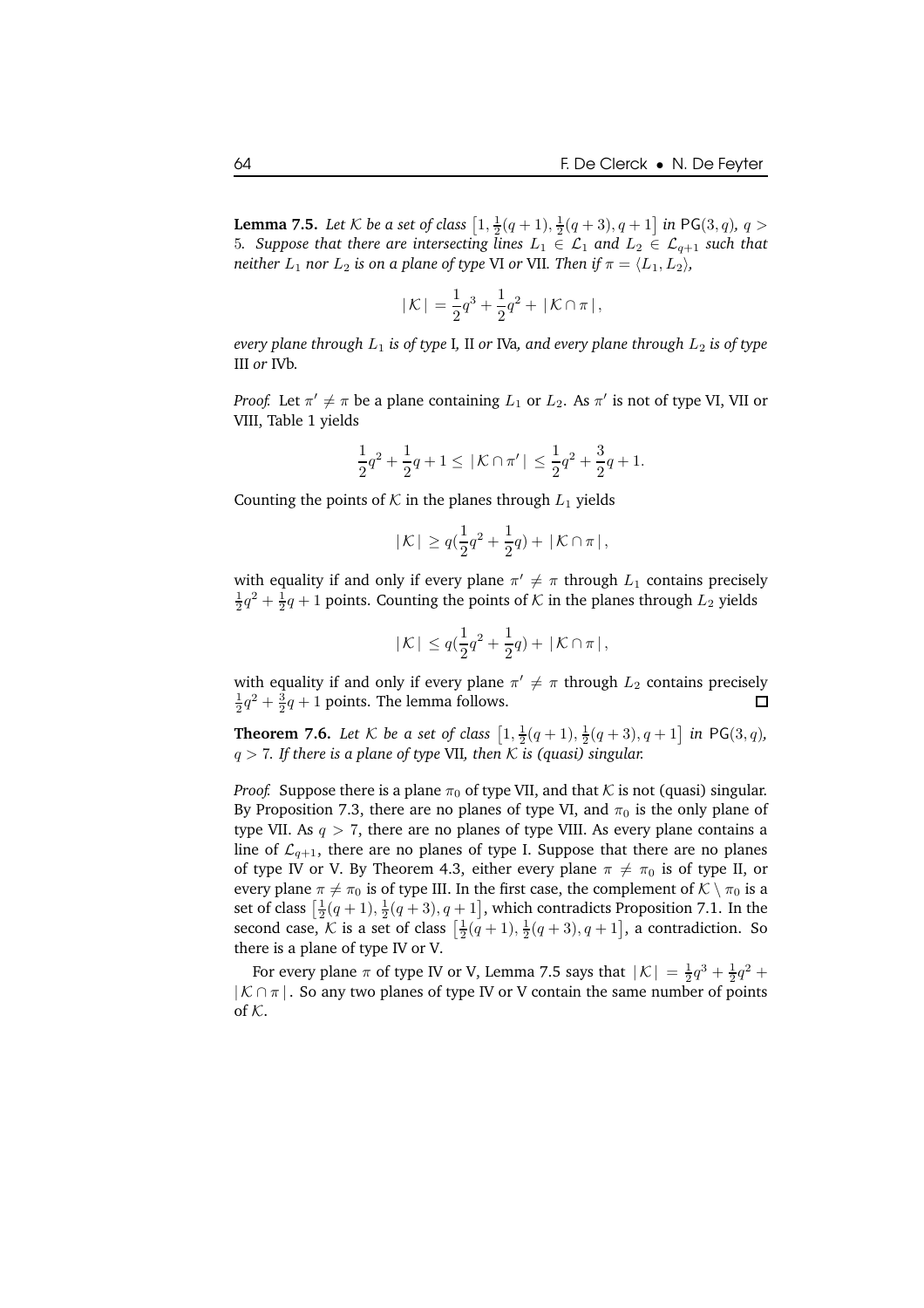Let  $p \in \pi_0$ , and let  $\mathcal{B}_p$  be the set of lines  $L \in \mathcal{L}_1 \cup \mathcal{L}_{q+1}$  through p such that  $L \nsubseteq \pi_0$ . Suppose that  $\mathcal{B}_p$  contains three noncoplanar lines  $L_1, L_2, L_3$ . Then the planes  $\pi_{ij} = \langle L_i, L_j \rangle$ ,  $1 \leq i < j \leq 3$ , are planes of type IV or V. Without loss of generality, we may assume that  $L_1 \in \mathcal{L}_1$  and  $L_2 \in \mathcal{L}_{q+1}$ . Indeed, if  $L_1, L_2, L_3 \in$  $\mathcal{L}_1$  then we may replace  $L_2$  with a line  $L'_2 \subseteq \pi_{12}$  of  $\mathcal{L}_{q+1}$ . If  $L_1, L_2, L_3 \in \mathcal{L}_{q+1}$ , an analogous reasoning applies. Now by Lemma 7.5, the plane  $\pi_{13}$  is of type IVa, and the plane  $\pi_{23}$  is of type IVb. But then  $|K \cap \pi_{13}| \neq |K \cap \pi_{23}|$ , a contradiction. So  $\mathcal{B}_p$  does not contain three noncoplanar lines.

Let  $\pi$  be a plane of type IV or V, and consider two lines  $L_1 \in \mathcal{L}_1$  and  $L_2 \in$  $\mathcal{L}_{q+1}$  of  $\pi$ , where  $L_2 \neq \pi \cap \pi_0$ . Denote the vertex of  $\pi$  by p. By Lemma 7.5, every plane  $\pi' \neq \pi$  through  $L_1$  is of type II or IVa, and every plane  $\pi' \neq \pi$  through  $L_2$  is of type III or IVb. Suppose that there is a plane  $\pi' \neq \pi$  through  $L_1$  or  $L_2$ which is of type IV. As  $\pi' \cap \pi_0 \in \mathcal{L}_{q+1},$   $p$  is the vertex of  $\pi'.$  But then  $\mathcal{B}_p$  contains three noncoplanar lines, a contradiction. So every plane  $\pi' \neq \pi$  through  $L_1$  is of type II, and every plane  $\pi' \neq \pi$  through  $L_2$  is of type III. But this contradicts Theorem 4.3.

**Theorem 7.7.** Let K be a set of class  $\left[1, \frac{1}{2}(q + 1), \frac{1}{2}(q + 3), q + 1\right]$  in PG(3, q),  $q > 7$ . If there is a plane of type V, then K is (quasi) singular.

*Proof.* Suppose that  $\pi_0$  is a plane of type V and that K is not (quasi) singular. By Proposition 7.4 and Theorem 7.6, there are no planes of type VI or VII. As  $q > 7$  there are no planes of type VIII.

We use the notation of Theorem 3.1. Let  $p_0 = p_{\pi_0}$  and let  $L_0 = L_{\pi_0}.$  Consider a line  $L_1 \in \mathcal{L}_1$  of  $\pi_0$ . Suppose there is a line  $L \in \mathcal{L}_{q+1}$  such that  $p_0 \in L \not\subseteq \pi_0$ . Then by Lemma 7.5, every plane  $\pi \neq \langle L_1,L \rangle$  through  $L_1$  is of type I, II or IVa, a contradiction since  $\pi_0$  is of type V. So there is no such line L. On the other hand Lemma 7.5 says that every plane  $\pi \neq \pi_0$  through  $L_1$  is of type I, II or IVa. As  $\pi$  does not contain any line of  $\mathcal{L}_{q+1}$  (such a line would have to intersect  $\pi_0$ in  $p_0$ ),  $\pi$  is of type I. Since  $L_1 \cap \mathcal{K} = \{p_0\}$ ,  $p_0 \in C_{\pi}$ . As this holds for every plane  $\pi \neq \pi_0$  through  $L_1$ , Table 1 yields that every line L such that  $p_0 \in L \not\subseteq \pi_0$ , is a line of  $\mathcal{L}_{\frac{1}{2}(q+3)}$ .

Consider a plane  $\pi \neq \pi_0$  through  $L_0$ . Every line  $L \neq L_0$  in  $\pi$  through  $p_0$  is in  $\mathcal{L}_{\frac{1}{2}(q+3)}$ , and  $L_0 \in \mathcal{L}_{\frac{1}{2}(q+1)} \cup \mathcal{L}_{\frac{1}{2}(q+3)}$ . It follows from Table 1 that  $\pi$  is of type V, and that  $p_0 \in L_{\pi}$ , but  $p_0 \neq p_{\pi}$ . Suppose  $L_{\pi} \neq L_0$ . Then, analogously, every plane through  $L_\pi$  is a plane of type V, so in particular the plane  $\langle L_\pi,L_1\rangle$ is of type V. But every plane through the line  $L_1$ , except  $\pi_0$ , is of type I, a contradiction. So  $L_{\pi} = L_0$  and  $p_0 \neq p_{\pi}$ . So every plane through  $L_0$  is of type V and for any two planes  $\pi, \pi'$  through  $L_0$ ,  $L_{\pi} = L_{\pi'} = L_0$  and  $p_{\pi} \neq p_{\pi'}$ . But  $L_0$  contains at most  $\frac{1}{2}(q+3)$  points of  $K$ , a contradiction. We conclude that  $K$ is (quasi) singular.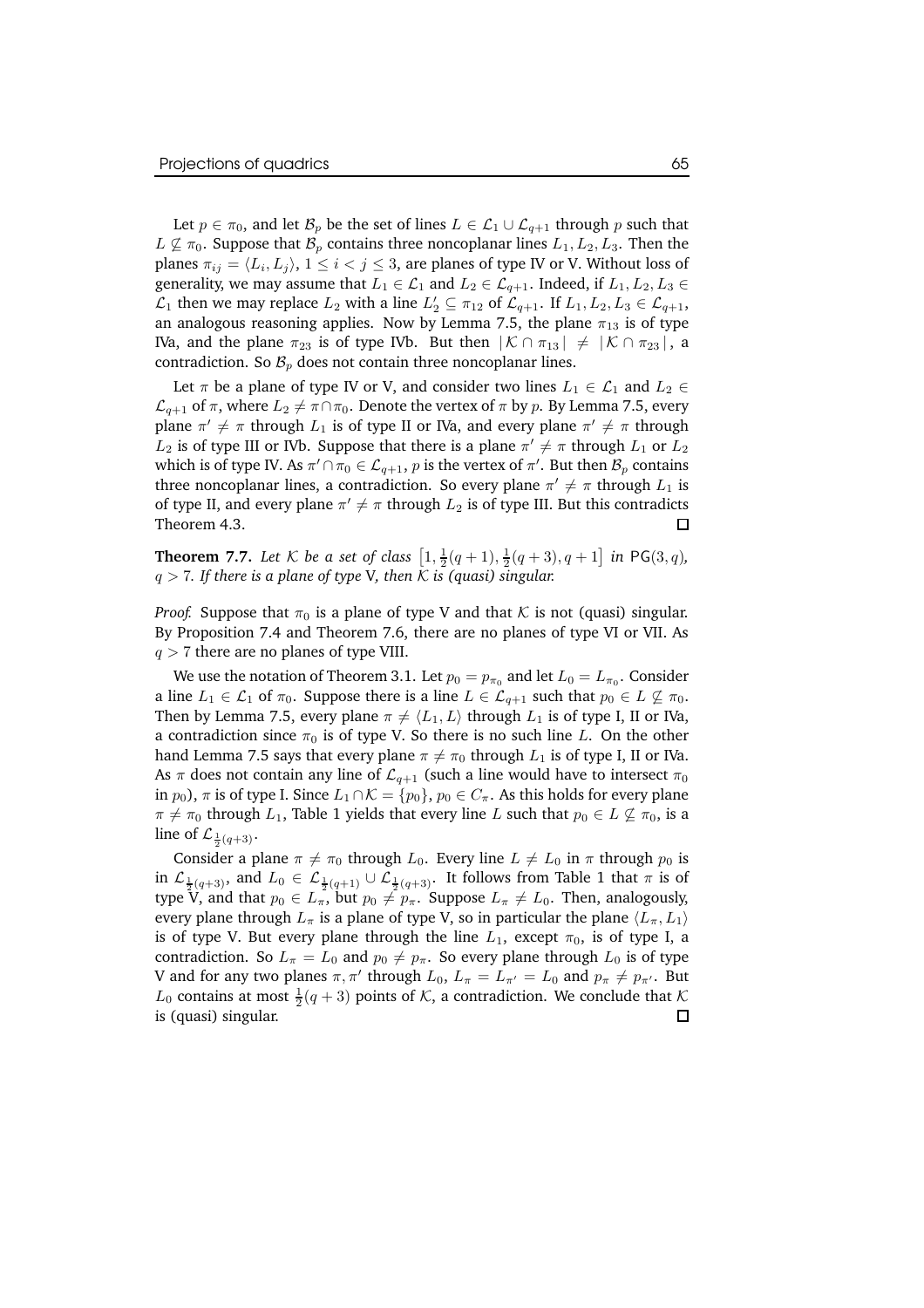In the following theorem, we use a result on ovoids of PG(3, q). A *cap* in  $PG(n, q)$ , is a set of points, no three on a line. A cap in  $PG(3, q)$ ,  $q > 2$ , contains at most  $q^2 + 1$  points. If a cap of PG(3, q),  $q > 2$ , contains  $q^2 + 1$  points, then it is called an *ovoid*. Barlotti [1] showed that every ovoid of  $PG(3, q)$ , q odd, is a nonsingular elliptic quadric.

**Theorem 7.8.** Let K be a set of class  $\left[1, \frac{1}{2}(q + 1), \frac{1}{2}(q + 3), q + 1\right]$  in PG(3, q), q > 7*. If there is a plane of type* IVa *but no planes of type* V*,* VI *or* VII*, then*  $\mathcal{K} = \mathcal{R}_3^-$ .

*Proof.* As  $q > 7$ , there are no planes of type VIII, so every plane is of type I, II, III or IV. Let  $\Pi_{\text{IVa}}$  and  $\Pi_{\text{IVb}}$  be the sets of planes of type IVa and IVb, respectively.

Let  $\pi \in \Pi_{\text{IVa}}$ . Consider two lines  $L_1 \in \mathcal{L}_1$  and  $L_2 \in \mathcal{L}_{q+1}$  in  $\pi$ . Then Lemma 7.5 says that

$$
|\mathcal{K}| = \frac{1}{2}q^3 + q^2 + \frac{1}{2}q + 1.
$$

Now  $\Pi_{\text{IVb}} = \emptyset$ , since otherwise we would have that  $|K| = \frac{1}{2}q^3 + q^2 + \frac{3}{2}q + 1$ , a contradiction. As  $\Pi_{\rm IVb} = \emptyset$ , Lemma 7.5 says that every plane  $\pi' \neq \pi$  through  $L_2$  is of type III. By Theorem 4.3, there are no planes of type II. Lemma 7.5 says that every plane  $\pi' \neq \pi$  through  $L_1$  is of type I or IVa. Note that this holds for any plane  $\pi$  of type IVa and any two lines  $L_1 \in \mathcal{L}_1$  and  $L_2 \in \mathcal{L}_{q+1}$  in  $\pi$ .

Let  $p_0$  be the vertex of a plane  $\pi_0 \in \Pi_{\text{IVa}}$ . Suppose there is a plane  $\pi \neq \pi_0$ of type IVa which intersects  $\pi_0$  in a line  $L_1 \in \mathcal{L}_1$ . Then  $p_0 \in L_1$  and  $p_0$  is the vertex of  $\pi$ . Let L be a line of  $\mathcal{L}_{q+1}$  in  $\pi$ , let  $L'_1 \neq L_1$  be a line of  $\mathcal{L}_1$  in  $\pi_0$  and let  $\pi' = \langle L, L'_1 \rangle$ . Consider  $L'_1$  and a line  $L_2 \in \mathcal{L}_{q+1}$  in  $\pi_0$ . Then by Lemma 7.5,  $\pi'$  is a plane of type I or IVa. As  $\pi'$  contains the line  $L \in \mathcal{L}_{q+1}$ , it is of type IVa. Consider the lines  $L$  and  $L_1$ . Then by Lemma 7.5,  $\pi'$  is a plane of type III, a contradiction. We conclude that every plane  $\pi$  which intersects  $\pi_0$  in a line  $L_1$  ∈  $\mathcal{L}_1$  is of type I. Furthermore since  $L_1 \cap \mathcal{K} = \{p_0\}$ ,  $p_0 \in C_\pi$ . It follows that every line L such that  $p_0 \in L \not\subseteq \pi_0$  is in  $\mathcal{L}_{\frac{1}{2}(q+3)}$ . As we have shown, a plane  $\pi$ intersecting  $\pi_0$  in a line  $L_2 \in \mathcal{L}_{q+1}$  is of type III. Since every line  $L \neq L_2$  through  $p_0$  in  $\pi$  is a line of  $\mathcal{L}_{\frac{1}{2}(q+3)}$ , Table 1 yields that  $p_0 \in C_{\pi}$ .

Let  $\mathcal{P}_{IVa}$  be the set of points  $p_0$  such that there is a plane  $\pi_0 \in \Pi_{IVa}$  with vertex  $p_0$ . Let  $p_0 \in \mathcal{P}_{\text{IVa}}$  and  $\pi_0 \in \Pi_{\text{IVa}}$  such that  $p_0$  is the vertex of  $\pi_0$ . As every plane  $\pi \neq \pi_0$  through  $p_0$  intersects  $\pi_0$  in a line of  $\mathcal{L}_1$  or  $\mathcal{L}_{q+1}$ ,  $\pi_0$  is the only plane of type IVa through  $p_0$ . So a point of  $\mathcal{P}_{IVa}$  is on exactly one plane of type IVa, and conversely, a plane of type IVa contains exactly one point of  $\mathcal{P}_{\text{IVa}}$ .

Consider a plane  $\pi$  of type III and a line  $L \in \mathcal{L}_{q+1}$  in  $\pi$ . Then L is a tangent line to  $C_{\pi}$ . Let p be the point of tangency. As every plane of PG(3, q) is of type I, III or IVa, every plane through  $L$  is of type III or IVa. Counting the points of  $\mathcal K$  in the planes through  $L$  yields that there is exactly one plane  $\pi'$  of type IVa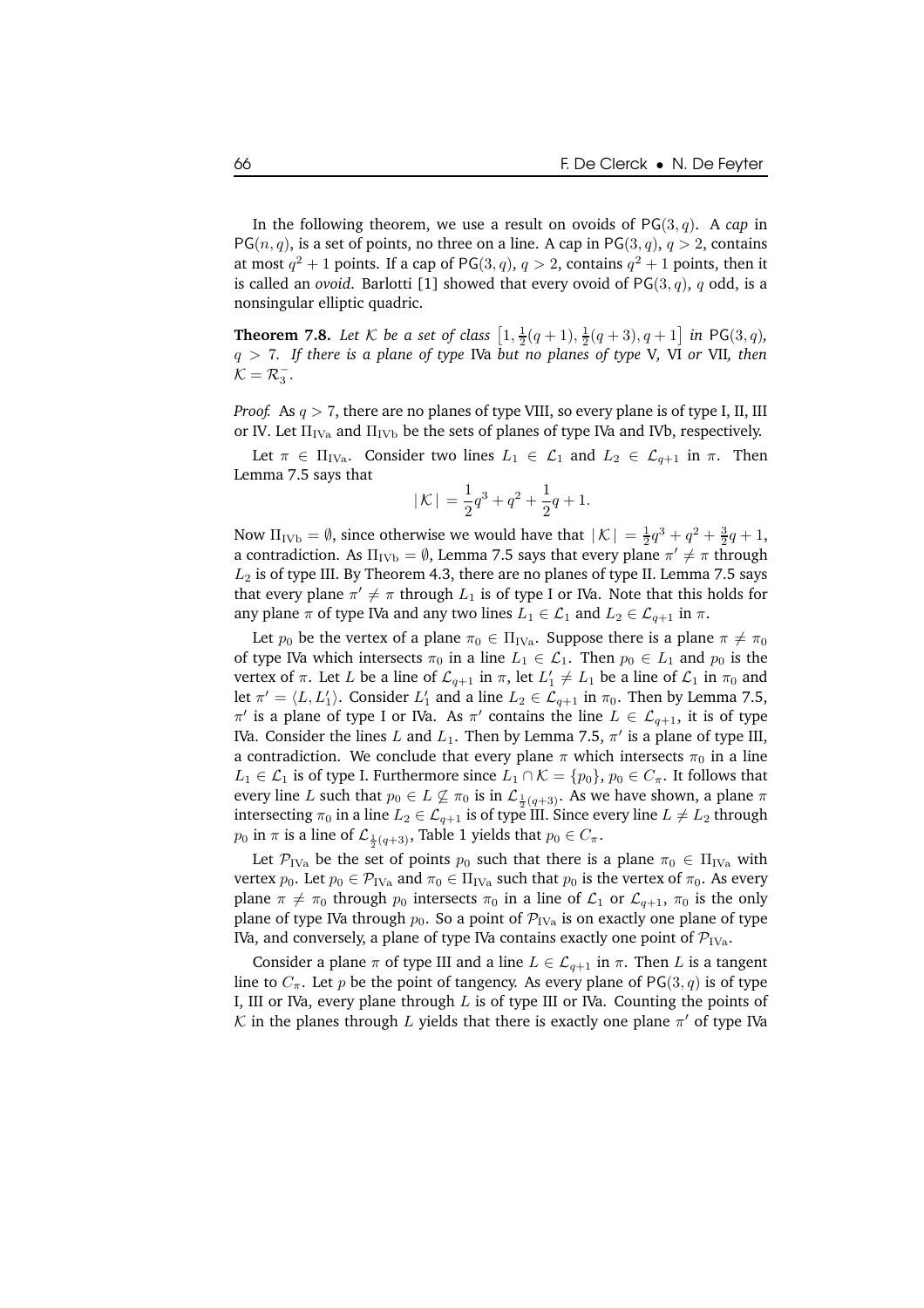through L. As the vertex of  $\pi'$  has to be on the conic  $C_{\pi}$ , it is the point  $p$ . It follows that  $L \cap \mathcal{P}_{\text{IVa}} = \{p\}$ . Hence  $\pi \cap \mathcal{P}_{\text{IVa}} = C_{\pi}$ . As  $\pi$  is an arbitrary plane of type III, we also have  $\pi' \cap \mathcal{P}_{\text{IVa}} = C_{\pi'}$  for each of the  $q-1$  other planes  $\pi'$  of type III through the line L. As  $L \in \mathcal{L}_{q+1}$ , L is a tangent line of the conic  $C_{\pi}$ , for every such plane  $\pi'$ . It follows that  $|\mathcal{P}_{IVa}| = q^2 + 1$ .

Suppose that  $\mathcal{P}_{IVa}$  contains three distinct collinear points  $p_1$ ,  $p_2$ ,  $p_3$ . Let L be the line containing  $p_1, p_2, p_3$ , and let  $L' \neq L$  be a line of  $\mathcal{L}_{q+1}$  through  $p_1$ . Then the plane  $\pi = \langle L,L' \rangle$  is of type III or IVa. Suppose that  $\pi$  is of type IVa. Then  $\pi$  is the unique plane of type IVa through  $p_1$ , and  $p_1$  is the vertex of  $\pi$ . But the same holds for  $p_2$  and  $p_3$ , a contradiction. So  $\pi$  is of type III. Hence  $\pi \cap \mathcal{P}_{IVa} = C_{\pi}$ . But then the nondegenerate conic  $C_\pi$  contains three distinct collinear points  $p_1$ ,  $p_2, p_3$ , a contradiction. It follows that  $\mathcal{P}_{\rm IVa}$  is a cap. Since  $|\,\mathcal{P}_{\rm IVa}| = q^2 + 1$ ,  $\mathcal{P}_{\rm IVa}$ is an ovoid of PG(3, q). By Barlotti [1],  $\mathcal{P}_{IVa}$  is a nonsingular elliptic quadric.

Let  $p_1, p_2 \in \mathcal{K} \setminus \mathcal{P}_{IVa}$ . Then  $L = \langle p_1, p_2 \rangle$  contains at least  $\frac{1}{2}(q+1)$  points of  $K$ . Suppose there is no plane of type III through  $L$ . Then every plane through L is of type I or IVa. So  $|\mathcal{K}| \leq \frac{1}{2}q^3 + \frac{1}{2}(q+1)$ , a contradiction. Hence there is a plane  $\pi$  of type III through L. As we have shown,  $\pi \cap \mathcal{P}_{IVa} = C_{\pi}$ . It follows that there is a path from  $p_1$  to  $p_2$  in the graph  $\Gamma$  on the points off  $\mathcal{P}_{IVa}$ , two points being adjacent if they are on a tangent line to  $\mathcal{P}_{IVa}$ . By Proposition 2.2,  $|\mathcal{K}| = |\mathcal{R}_2^-|$ . Proposition 2.4 implies that  $\mathcal{K} = \mathcal{R}_2^-$ .  $|K| = |\mathcal{R}_3^-|$ . Proposition 2.4 implies that  $K = \mathcal{R}_3^-$ .

**Theorem 7.9.** Let K be a set of class  $\left[1, \frac{1}{2}(q + 1), \frac{1}{2}(q + 3), q + 1\right]$  in PG(3, q), q > 7*. If there is a plane of type* IVb *but no planes of type* V*,* VI *or* VII*, then*  $\mathcal{K} = \mathcal{R}_3^+$ .

*Proof.* As  $q > 7$ , every plane is of type I, II, III or IV. Let  $\Pi_{IVa}$  and  $\Pi_{IVb}$  be the sets of planes of type IVa and IVb, respectively.

Let  $\pi \in \Pi_{\text{IVb}}$ . Consider two lines  $L_1 \in \mathcal{L}_1$  and  $L_2 \in \mathcal{L}_{q+1}$  in  $\pi$ . Then Lemma 7.5 says that

$$
|\mathcal{K}| = \frac{1}{2}q^3 + q^2 + \frac{3}{2}q + 1.
$$

Now  $\Pi_{\text{IVa}} = \emptyset$ , since otherwise we would have that  $|K| = \frac{1}{2}q^3 + q^2 + \frac{1}{2}q + 1$ , a contradiction.

Suppose there is a plane  $\pi$  of type II. Let L be the unique line of  $\mathcal{L}_{q+1}$  in  $\pi$ . As every plane  $\pi' \neq \pi$  through L contains at most  $\frac{1}{2}q^2 + \frac{3}{2}q + 1$  points of K,  $|\mathcal{K}| \leq \frac{1}{2}q^3 + q^2 + \frac{1}{2}q + 1$ , a contradiction. So only planes of type I, III or IVb can occur.

Let  $\pi_0 \in \Pi_{\text{IVb}}$ , and let  $p_0$  be the vertex of  $\pi_0$ . By Lemma 7.5, every plane  $\pi$ which intersects  $\pi_0$  in a line  $L_1 \in \mathcal{L}_1$ , is a plane of type I. Since  $L_1 \cap \mathcal{K} = \{p_0\}$ ,  $p_0 \in C_\pi$ . This means that every line L such that  $p_0 \in L \not\subseteq \pi_0$ , is a line of  $\mathcal{L}_{\frac{1}{2}(q+3)}$ . By Lemma 7.5, every plane  $\pi'$  which intersects  $\pi_0$  in a line  $L_2 \in \mathcal{L}_{q+1}$ ,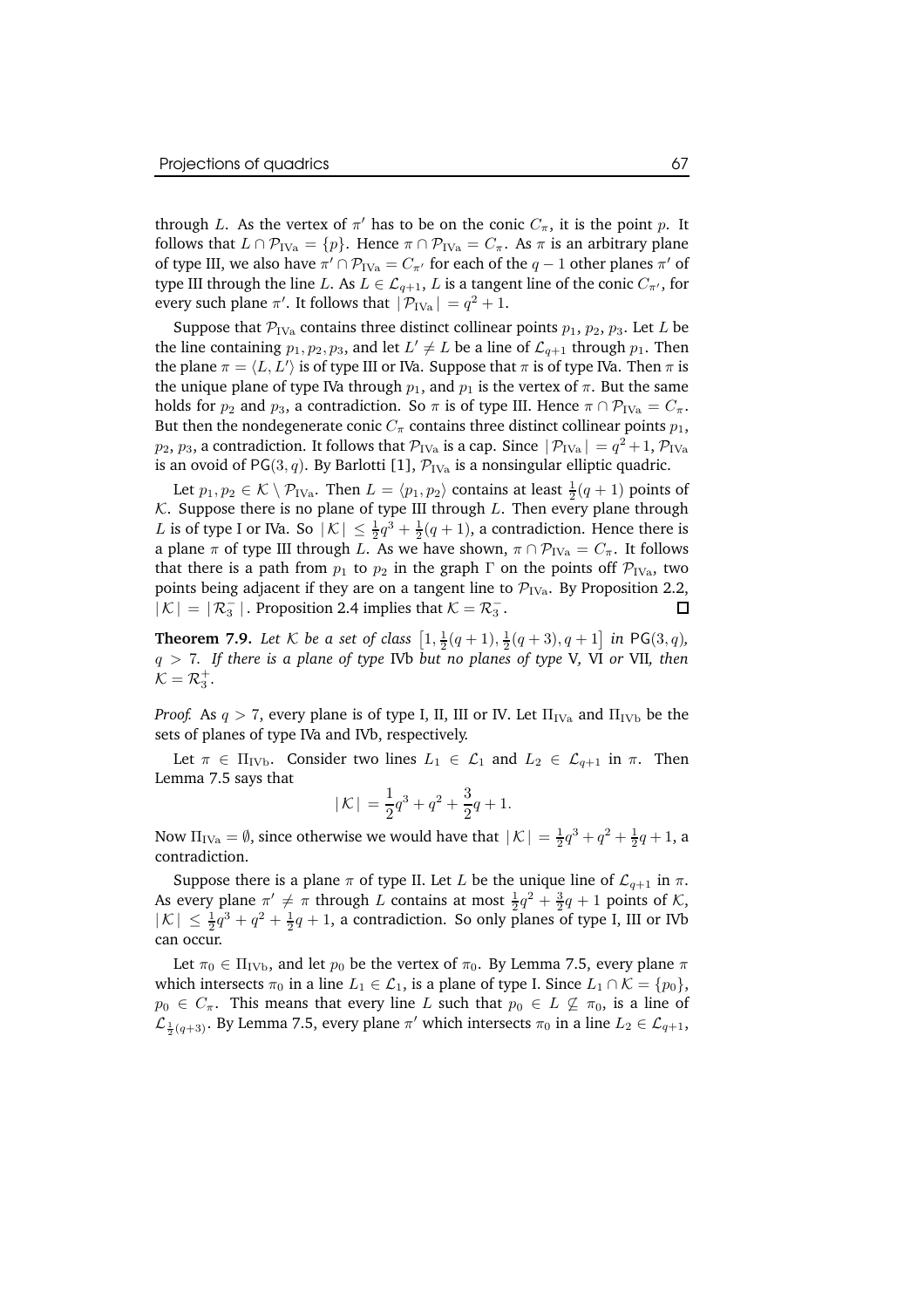is a plane of type III or IVb. If  $\pi'$  is a plane of type III, then since every line  $L \neq L_2$  through  $p_0$  in  $\pi'$  is a line of  $\mathcal{L}_{\frac{1}{2}(q+3)}$ , Table 1 says that  $p_0 \in C_{\pi'}$ .

Let  $\mathcal{P}_{\text{IVb}}$  be the set of points  $p_0$  such that there is a plane  $\pi_0 \in \Pi_{\text{IVb}}$  with vertex  $p_0$ . We have shown that for every plane  $\pi$  of type I or III,  $\pi \cap \mathcal{P}_{\text{IVb}} \subseteq C_{\pi}$ . Let  $\pi$  be a plane of type I, and let  $p \in C_{\pi}$ . Let L be the unique line of  $\mathcal{L}_1$  in  $\pi$ through p. If every plane through L is of type I, then  $|K| = \frac{1}{2}q^3 + q^2 + \frac{1}{2}q + 1$ , a contradiction. So there is a plane  $\pi'$  of type III or IVb through L. Since  $L \in \mathcal{L}_1$ ,  $π'$  is of type IVb. Since  $L ∩ K = {p}$ ,  $p$  is the vertex of  $π$ . So  $π ∩ P<sub>IVb</sub> = C<sub>π</sub>$ .

Let  $\pi_0 \in \Pi_{\text{IVb}}$ , and let  $p_0$  be the vertex of  $\pi_0$ . Let L be a line of  $\pi_0$  not containing  $p_0$ . Then  $L \in \mathcal{L}_{\frac{1}{2}(q+3)}$ . If none of the planes through  $L$  is of type I, then  $|K| = \frac{1}{2}q^3 + \frac{3}{2}q^2 + q + 1$ , a contradiction. So let  $\pi$  be a plane of type I through L. By Table 1, L is a secant line of  $C_\pi$ . So L contains exactly two points of  $P_{\text{IVb}}$ . As this holds for every line L of  $\pi_0$ , not through  $p_0$ , it follows that  $\pi_0 \cap \mathcal{P}_{IVb}$  consists of the points of two distinct lines through  $p_0$ .

Consider the point-line geometry  $S = (\mathcal{P}_{IVb}, \mathcal{L}, I)$ , where  $\mathcal L$  is the set of lines which are contained in  $\mathcal{P}_{\text{IVb}}$ , and I is the natural incidence. Clearly *S* is fully embedded in PG(3, q). We have shown that if  $\pi$  is a plane of type I, then  $\mathcal{P}_{\text{IVb}} \cap$  $\pi = C_{\pi}$ , if  $\pi$  is a plane of type III, then  $\mathcal{P}_{IVb} \cap \pi \subseteq C_{\pi}$ , and if  $\pi$  is a plane of type IVb, then  $P_{\text{IVb}} \cap \pi$  is the union of two distinct lines. Hence for every anti-flag  $\{p,L\}$  of S, there is precisely one line of S through p which intersects L. Every line of S contains  $q + 1$  points. If L is a line of S, then every plane through L is of type IVb, so there are exactly  $q + 1$  lines of S which intersect L. Since every point of L is on at least two lines of S (every point of  $\mathcal{P}_{\text{IVb}}$  is the vertex of some plane of type IVb), it follows that every point of  $L$  is on exactly two lines of S. So S is a generalized quadrangle of order  $(q, 1)$ , fully embedded in PG(3, q), from which follows (see for instance Theorem 6.1) that  $P_{IVb}$  is a nonsingular hyperbolic quadric.

Consider the complement  $K'$  of  $K$  in PG(3, q), and let  $p_1, p_2 \in K'$ . Then the line  $L = \langle p_1, p_2 \rangle$  contains at most  $\frac{1}{2}(q + 3)$  points of K. Suppose there is no plane of type I through L. Then every plane through L contains  $\frac{1}{2}q^2 + \frac{3}{2}q + 1$ points of K, so  $|K| \geq \frac{1}{2}q^3 + \frac{3}{2}q^2 + q + 1$ , a contradiction. Hence there is a plane  $\pi$  of type I through L. As we have shown,  $\pi \cap \mathcal{P}_{IVb} = C_{\pi}$ . It follows that there is a path from  $p_1$  to  $p_2$  in the graph  $\Gamma$  on the points off  $P_{IVa}$ , two points being adjacent if they are on a tangent line to  $\mathcal{P}_{\text{IVa}}$ . So  $\mathcal{K}'$  is contained in a connected components of Γ. By Theorem 2.3 and Proposition 2.4, Γ has two connected components, both projectively equivalent to  $\mathcal{P}_3^+$ . By Proposition 2.2,  $|K'| = |\mathcal{P}_3^+|$ , so these connected components are  $K'$  and  $K \setminus \mathcal{P}_{IVb}$ . Hence  $K = \mathcal{R}_3^+$ .

**Proposition 7.10.** *A set*  $K$  *of class*  $\left[1, \frac{1}{2}(q + 1), \frac{1}{2}(q + 3), q + 1\right]$  *in* PG(3, *q*)*, q* > 7*,*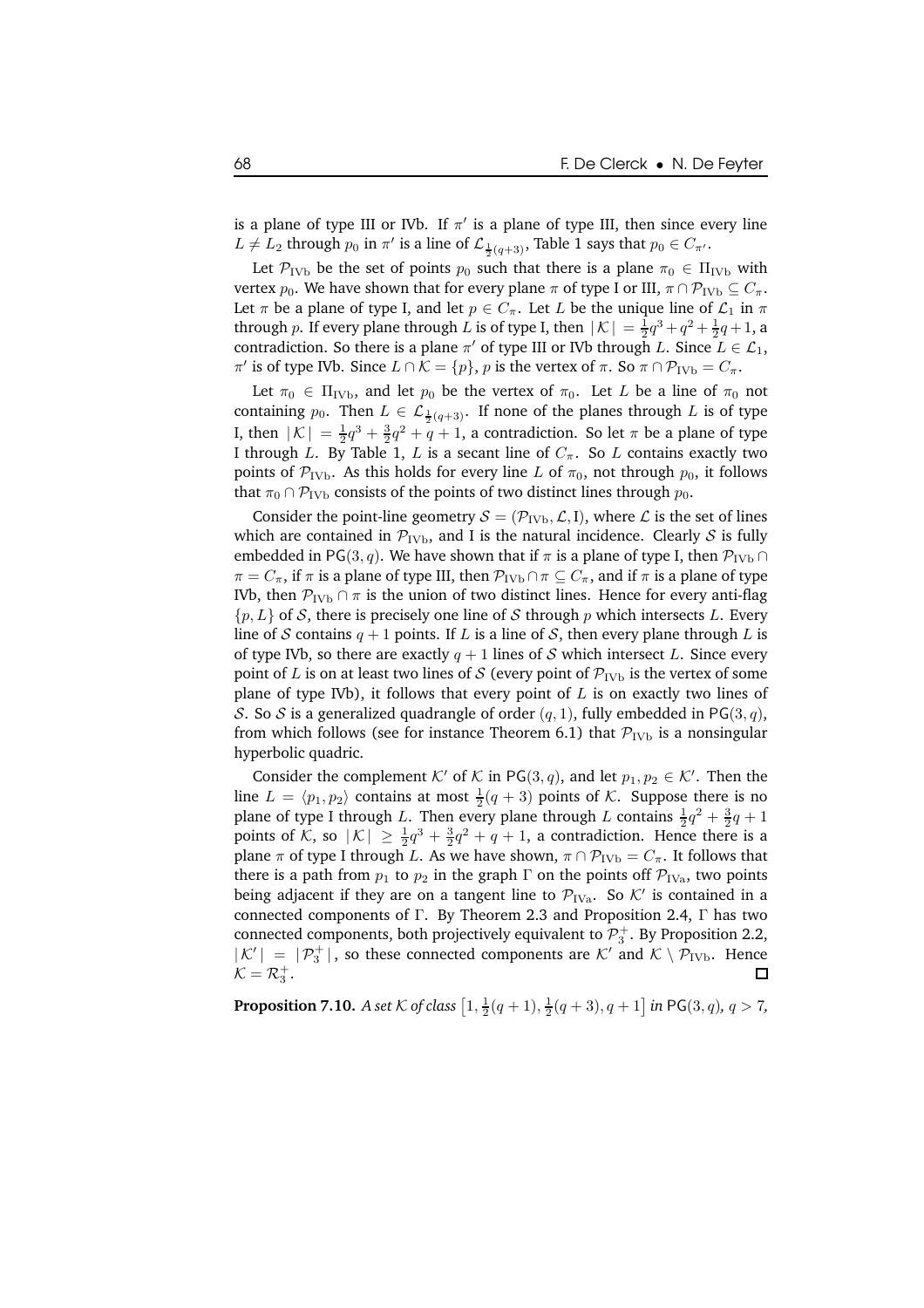*always has a plane of type* IV*,* V*,* VI *or* VII*.*

*Proof.* Suppose that only planes of type I, II or III occur. If there is a plane of type II, then by Theorem 4.3, every plane of  $PG(3, q)$  is of type II. Consider a line  $L_1 \in \mathcal{L}_1$  and a line  $L_2 \in \mathcal{L}_{q+1}$ . Counting the points of K in the planes through the lines  $L_1$  and  $L_2$ , respectively, yields

$$
1 + (q+1)(\frac{1}{2}q^{2} + \frac{1}{2}q) = |\mathcal{K}| = q + 1 + (q+1)(\frac{1}{2}q^{2} - \frac{1}{2}q),
$$

a contradiction. So every plane is of type I or III. By Proposition 7.1, there is at least one plane of each type. So there is a line  $L_1 \in \mathcal{L}_1$  and a line  $L_2 \in \mathcal{L}_{q+1}$ . Since no plane containing  $L_1$  is of type III, and no plane containing  $L_2$  is of type I, we find that

$$
1 + (q+1)(\frac{1}{2}q^{2} + \frac{1}{2}q) = |\mathcal{K}| = q + 1 + (q+1)(\frac{1}{2}q^{2} + \frac{1}{2}q),
$$

a contradiction.

**Theorem 7.11.** Let  $K$  be a set of class  $\left[1, \frac{1}{2}(q + 1), \frac{1}{2}(q + 3), q + 1\right]$  in PG(3, q), q > 7*. Then one of the following cases occurs.*

- *1*.  $K = R_3^-$ .
- 2.  $K = \mathcal{R}_3^+$ .
- *3.* K *is (quasi) singular.*

*Proof.* If there is a plane of type V, VI or VII, then K is (quasi) singular by Theorem 7.7, Proposition 7.4, Theorem 7.6, respectively. If there are no planes of type V, VI or VII, but there is a plane of type IV, then Theorems 7.8 and 7.9 say that  $K = \mathcal{R}_3^-$  or  $\mathcal{K} = \mathcal{R}_3^+$ . Finally Proposition 7.10 says that there is always a plane of type IV, V, VI or VII.  $\Box$ 

We recall that if K is singular, then either K is the point set of  $PG(3, q)$ , or K is a cone with vertex an m-space U of  $PG(3,q)$ ,  $0 \le m \le 1$ , and base a nonsingular set of class  $\left[1, \frac{1}{2}(q + 1), \frac{1}{2}(q + 3), q + 1\right]$  in a  $(3 - m - 1)$ -space V skew to U. If  $K$  is quasi singular, then by Corollary 5.3,  $K$  consists of the union of  $\frac{1}{2}(q+1)$  planes through a line  $L \ni p$ , together with a nonsingular set of class  $\left[1, \frac{1}{2}(q+1), \frac{1}{2}(q+3), q+1\right]$  in a plane  $\pi$  through L.

 $\Box$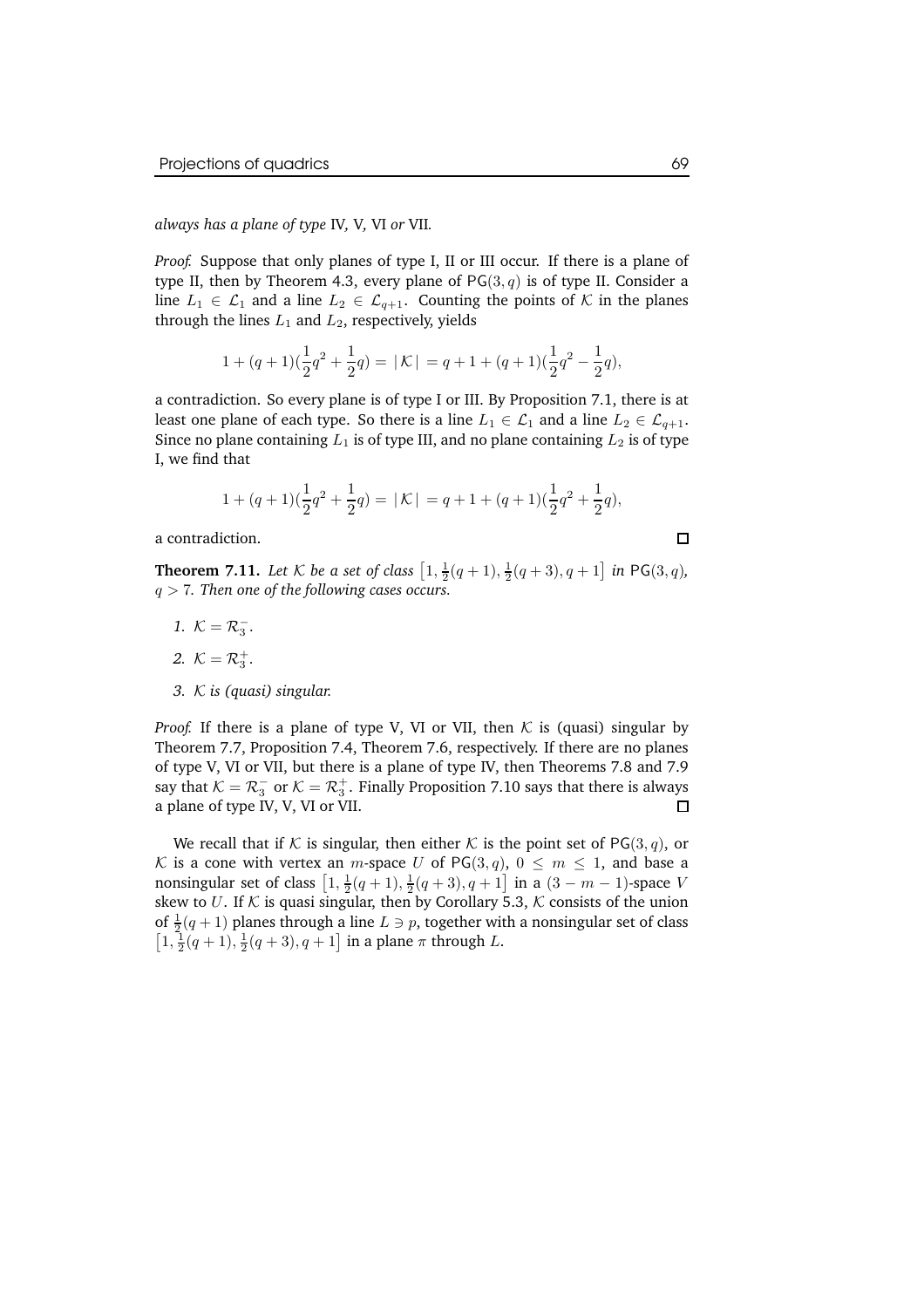#### **8 The general result**

In this section, we prove the Main Theorem. Note that for  $n = 2$  and  $n = 3$ , the Main Theorem holds by Theorems 3.1 and 7.11, respectively. (When  $n = 2$ , a set of type IV, VI or VII is a singular set, and a set of type V is a quasi singular set.) The proof for  $n \geq 4$  goes by induction on the dimension of the projective space  $PG(n, q)$ .

Consider the quasi singular set  $K$  as in case 3 of the Main Theorem. We say that the  $(n - 2)$ -space U is the *vertex* of K.

**Lemma 8.1.** *Consider the set*  $\mathcal{R}_3$  *in <code>PG(3, q), q odd. For every line L ∈ L*  $_{\frac{1}{2}(q+1)}$  ∪</code>  $\mathcal{L}_{\frac{1}{2}(q+3)}$ , there is a plane of type I containing L.

*Proof.* The line  $L \in \mathcal{L}_{\frac{1}{2}(q+1)} \cup \mathcal{L}_{\frac{1}{2}(q+3)}$ , so it is secant or external to the nonsingular quadric  $T_3$ . A plane is of type I or III if and only if it intersects the quadric  $\mathcal{T}_3$  in a nondegenerate conic. Note that every plane is of type I, III or IV.

As L is external or secant to  $\mathcal{T}_3$ , there are at most two planes of type IV through L, and these planes contain at least  $\frac{1}{2}q^2 + \frac{1}{2}q + 1$  points of  $\mathcal{R}_3$ . Suppose that no plane through  $L$  is of type I. Then the other planes through  $L$  are of type III. It follows that

$$
|\mathcal{R}_3| \ge \frac{1}{2}(q+3) + 2\left(\frac{1}{2}q^2 - \frac{1}{2}\right) + (q-1)\left(\frac{1}{2}q^2 + q - \frac{1}{2}\right)
$$
  
=  $\frac{1}{2}q^3 + \frac{3}{2}q^2 - q + 1$ .

But this contradicts Proposition 2.2.

**Theorem 8.2.** Let  $n \geq 4$ , and suppose that the Main Theorem holds in PG(m, q), q odd and  $q > 7$ , for all  $2 \le m < n$ . Let K be a set of class  $\left[1, \frac{1}{2}(q+1), \frac{1}{2}(q+3),\right.$  $q + 1$  *in* PG(n, q), q odd and  $q > 7$ . If there is a plane of type II or V, then every *subspace* of dimension  $3 \leq m < n$  intersects K in a (quasi) singular set.

*Proof.* If there is an *m*-space  $U, 3 < m < n$ , such that  $K \cap U$  is not (quasi) singular, then by the Main Theorem  $K \cap U = \mathcal{R}_m$ , so U contains a 3-space W such that  $K \cap W$  is not (quasi) singular. Hence it suffices to show that every 3-space intersects  $K$  in a (quasi) singular set.

Suppose there is a plane  $\pi$  of type II or V, and a 3-space W such that  $\mathcal{K} \cap W$ is not (quasi) singular. By Theorem 7.11,  $K \cap W = \mathcal{R}_3$ . Note that by Theorem 7.11, and since  $\mathcal{R}_3$  only has planes of type I, III or IV, every 3-space  $W'$ through  $\pi$  intersects  $\mathcal K$  in a (quasi) singular set. So  $\pi \not\subseteq W$ .

Assume that  $\pi$  intersects W in a line  $L \in \mathcal{L}_{\frac{1}{2}(q+1)} \cup \mathcal{L}_{\frac{1}{2}(q+3)}$ . By Lemma 8.1, there is a plane  $\pi'$  of type I in W through L. Let  $W' = \langle \pi, \pi' \rangle$ . Then  $W' \cap \mathcal{K}$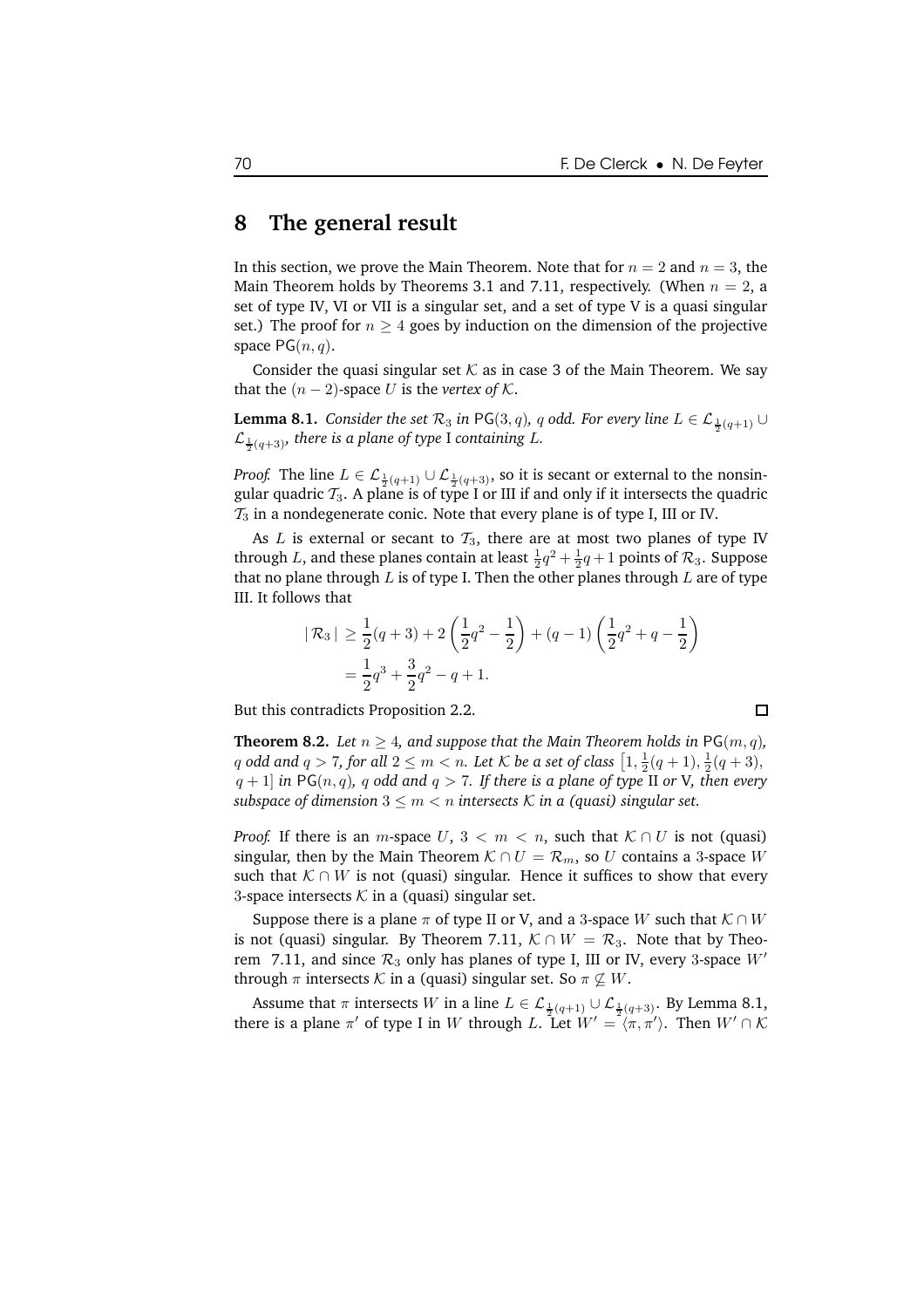is (quasi) singular. Since  $\pi'$  is of type I,  $W' \cap \mathcal{K}$  is not quasi singular (indeed, a quasi singular set in PG $(3,q)$  contains a plane, but  $\pi' \cap \mathcal{K}$  does not contain any line). So  $W' \cap \mathcal{K}$  is singular. But  $\pi$  is of type II or V and  $\pi'$  is of type I, a contradiction.

Assume that  $\pi$  intersects W in a line  $L \in \mathcal{L}_1 \cup \mathcal{L}_{q+1}$ . Then either  $L \subseteq \mathcal{T}_3$  or L is tangent to  $\mathcal{T}_3$ , where  $\mathcal{T}_3$  is the nonsingular quadric which corresponds to  $K \cap W = \mathcal{R}_3$ . In any case there is a plane  $\pi' \subseteq W$  through L which is tangent to  $\mathcal{T}_3$ . Hence  $\pi'$  is of type IV. Let  $W' = \langle \pi, \pi' \rangle$ . Then  $W' \cap \mathcal{K}$  is (quasi) singular. Since  $L \in \mathcal{L}_1 \cup \mathcal{L}_{q+1}$ , the vertex  $p$  of  $\pi'$  is on  $L$ . Suppose  $W' \cap \mathcal{K}$  is singular. Then p is a singular point. But  $\pi \cap \mathcal{K}$  is nonsingular and  $p \in \pi$ , a contradiction. So  $W' \cap \mathcal{K}$  is quasi singular. Let  $M$  be the line of intersection of the  $\frac{1}{2}(q+1)$  planes of  $W'$  contained in  $\mathcal{K}$ , and let  $\pi'' \subseteq W'$  be the unique plane through  $M$  which is not of type VI or VII. Then  $\pi' \neq \pi''$  (otherwise  $K \cap W'$  would be singular), so M intersects  $\pi'$  in the vertex  $p$  of  $\pi'$ . Let  $r$  be a point on the line  $\pi' \cap \pi''$ ,  $r \notin M$ . Let  $L''$  be a line of  $\mathcal{L}_{\frac{1}{2}(q+1)} \cup \mathcal{L}_{\frac{1}{2}(q+3)}$  through  $r$  in  $\pi''$  and  $L'$  a line through  $r$  in  $\pi', L' \nsubseteq \pi''$ . Then  $\langle L', L'' \rangle$  is a plane of type V which intersects W in the line  $L' \in \mathcal{L}_{\frac{1}{2}(q+1)} \cup \mathcal{L}_{\frac{1}{2}(q+3)}$ . This yields a contradiction.

Assume that  $\pi$  intersects W in a point p. Let L be a line of  $\mathcal{L}_{\frac{1}{2}(q+1)} \cup \mathcal{L}_{\frac{1}{2}(q+3)}$ in W through p, and let  $W' = \langle \pi, L \rangle$ . Then  $W' \cap \mathcal{K}$  is (quasi) singular. If  $\hat{W}' \cap \hat{\mathcal{K}}$ is singular, then it is a cone with vertex a point  $r \notin \pi$  and base  $\pi \cap \mathcal{K}$ . Since  $L \in \mathcal{L}_{\frac{1}{2}(q+1)} \cup \mathcal{L}_{\frac{1}{2}(q+3)}, r \notin L$ . So there is a plane  $\pi'$  of the same type as  $\pi$ through L in W'. This yields a contradiction.

So  $W' \cap \mathcal{K}$  is quasi singular. Hence  $W' \cap \mathcal{K}$  consists of  $\frac{1}{2}(q+1)$  planes through a line M and a nonsingular set of class  $\left[1, \frac{1}{2}(q+1), \frac{1}{2}(q+3), q+1\right]$  in a plane  $\pi'$  through M. As  $L \in \mathcal{L}_{\frac{1}{2}(q+1)} \cup \mathcal{L}_{\frac{1}{2}(q+3)}$ ,  $L \neq M$ . If  $L \subseteq \pi'$  then every plane  $\pi'' \neq \pi'$  through L in W' is of type V. If  $L \not\subseteq \pi'$  then  $L \cap M = \emptyset$ . Let  $r = L \cap \pi'$ . Since  $\pi' \cap \mathcal{K}$  is nonsingular, there is a line  $L' \in \mathcal{L}_{\frac{1}{2}(q+1)} \cup \mathcal{L}_{\frac{1}{2}(q+3)}$  in  $\pi'$  through *r*. Now  $\pi'' = \langle L, L' \rangle$  is a plane of type V. We obtain again a contradiction.

Assume finally that  $\pi$  is skew to W. Let  $p \in W \setminus \mathcal{K}$  and let  $W' = \langle \pi, p \rangle$ . Then  $W' \cap \mathcal{K}$  is (quasi) singular. If  $W' \cap \mathcal{K}$  is singular, then p is not the vertex since  $p \notin \mathcal{K}$ . So there is a plane  $\pi'$  through  $p$  in  $W'$  of the same type as  $\pi$ . This yields a contradiction.

So  $W' \cap \mathcal{K}$  is quasi singular. Let M be the line of intersection of the planes of W' contained in K. Since  $p \notin \mathcal{K}$ ,  $p \notin M$ . Now a contradiction follows from the fact that there is a plane of type V through  $p$  in  $W^{\prime}.$ 

**Theorem 8.3.** Let  $n > 4$ , and suppose that the Main Theorem holds in PG(m, q), q odd and  $q > 7$ , for all  $2 \le m < n$ . Let K be a set of class  $\left[1, \frac{1}{2}(q+1), \frac{1}{2}(q+3),\right.$  $q + 1$  *in* PG(n, q), q odd and  $q > 7$ . If every subspace of dimension  $3 \leq m < n$ *intersects* K *in a (quasi) singular set, then* K *is (quasi) singular.*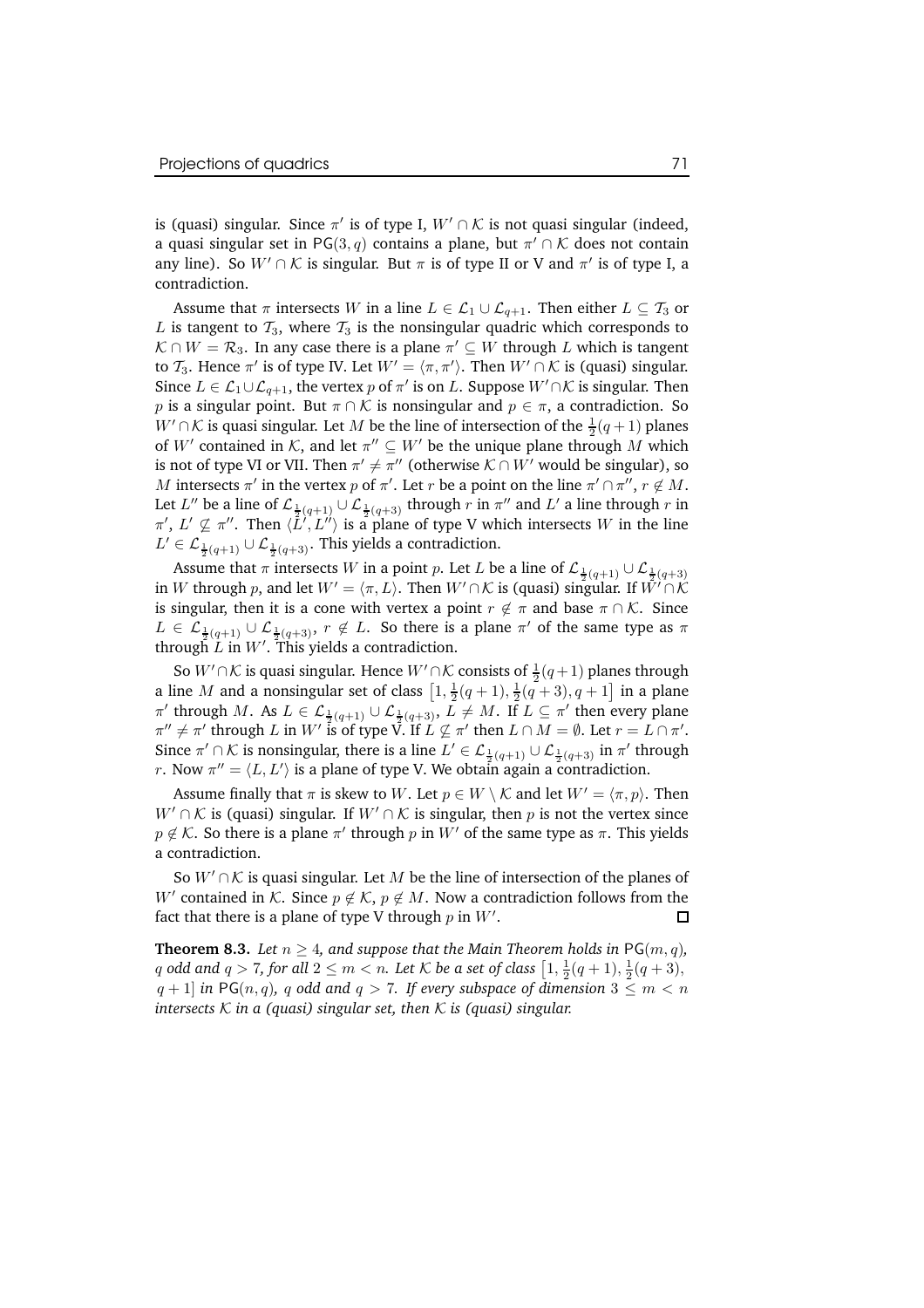*Proof.* For every point  $p \in \mathcal{K}$ , let  $\mathcal{B}_p$  denote the set of lines of  $\mathcal{L}_1 \cup \mathcal{L}_{q+1}$  through p. So  $\mathcal{B}_p$  is the complement of  $\mathcal{A}_p$  in the set of lines through p.

We may assume that there is a hyperplane U such that  $K \cap U$  is not the point set of U or an  $(n-2)$ -space. As every subspace of dimension  $3 \leq m < n$ is (quasi) singular,  $K \cap U$  is one of the following (note that we use the Main Theorem).

- 1. K ∩ U is a cone with vertex an  $(n-4)$ -space and base a plane of type I, II or III.
- 2. K ∩ U is a cone with vertex an  $(n-3)$ -space and base a set of  $\frac{1}{2}(q+1)$  or  $\frac{1}{2}(q+3)$  points on a line.
- 3. K∩U is quasi singular, or  $K \cap U$  is a cone with vertex an m-space,  $0 \le m \le$  $n-4$ , and base a quasi singular set in an  $(n-m-2)$ -space skew to this mspace. In both cases,  $K \cap U$  consists of  $\frac{1}{2}(q+1)$  subspaces of dimension  $n-2$ through an  $(n-3)$ -space and a set of class  $\left[1, \frac{1}{2}(q+1), \frac{1}{2}(q+3), q+1\right]$  in an  $(n-2)$ -space through this  $(n-3)$ -space.

In any case, there is an  $(n-2)$ -space  $U_0 \subseteq U$  such that there is a set of  $(n-3)$ spaces  $\mathcal{V} = \{V_1, \ldots V_{\frac{1}{2}(q+1)}\}$  through a common  $(n-4)$ -space  $W_0$ , and a set  $K_0$  of class  $\left[1, \frac{1}{2}(q + 1), \frac{1}{2}(q + 3), q + 1\right]$  in an  $(n − 3)$ -space  $V_0 \notin V$  through  $W_0$ , such that  $U_0 \cap \mathcal{K} = V_1 \cup \cdots \cup V_{\frac{1}{2}(q+1)} \cup \mathcal{K}_0$ .

Let  $p \in W_0$ , and consider the quotient space PG $(n, q)/p \cong PG(n-1, q)$ . Then  $U_0/p$  is an  $(n-3)$ -space in PG $(n, q)/p$ , and  $(U_0/p) \setminus (V_0/p) \subseteq \mathcal{B}_p$ .

Let  $U'$  be a hyperplane through  $U_0$ . Suppose that  $U' \cap \mathcal{K}$  is a cone with vertex an  $(n-4)$ -space W' and base a plane of type I, II or III. If  $W' \nsubseteq U_0$  then  $U_0 \cap \mathcal{K}$ would be a cone with vertex the  $(n-5)$ -space  $W' \cap U_0$  and base a plane of type I, II or III, a contradiction. So  $W' \subseteq U_0$ . Hence  $W' = W_0$ . So  $p \in W'$ , and  $U'/p\subseteq \mathcal{B}_p.$ 

Suppose that  $K \cap U'$  is a cone with vertex an  $(n-3)$ -space  $W'$  and base a set of  $\frac{1}{2}(q+1)$  or  $\frac{1}{2}(q+3)$  points on a line. If  $W' \subseteq U_0$ , then either  $U_0 \subseteq \mathcal{K}$ or  $U_0 \cap \mathcal{K} = W'$ , a contradiction. So  $W' \nsubseteq U_0$ , and hence  $W_0 = W' \cap U_0$ . So  $p \in W'.$  It follows that  $U'/p \subseteq \mathcal{B}_p$ .

Suppose that  $K \cap U'$  consists of  $\frac{1}{2}(q+1)$  subspaces of dimension  $n-2$  through an  $(n-3)$ -space V' and a set of class  $\left[1, \frac{1}{2}(q+1), \frac{1}{2}(q+3), q+1\right]$  in an  $(n-2)$ space  $U''$  through  $V'$ . Suppose that  $V' \nsubseteq U_0$ . Then clearly  $W_0 = V' \cap U_0$ . If  $V' \subseteq U_0$ , then necessarily  $U_0 = U''$ . Since  $V' \subseteq \mathcal{K}$  and  $U_0 \cap \mathcal{K} = V_1 \cup \cdots \cup$  $V_{\frac{1}{2}(q+1)}\cup\mathcal{K}_0,\,V'\in\mathcal{V}\cup\{V_0\},$  so  $W_0\subseteq V'.$  In any case,  $W_0\subseteq V',$  and hence  $(\overline{\overline{U}}^q/p) \setminus (U''/p) \subseteq \mathcal{B}_p.$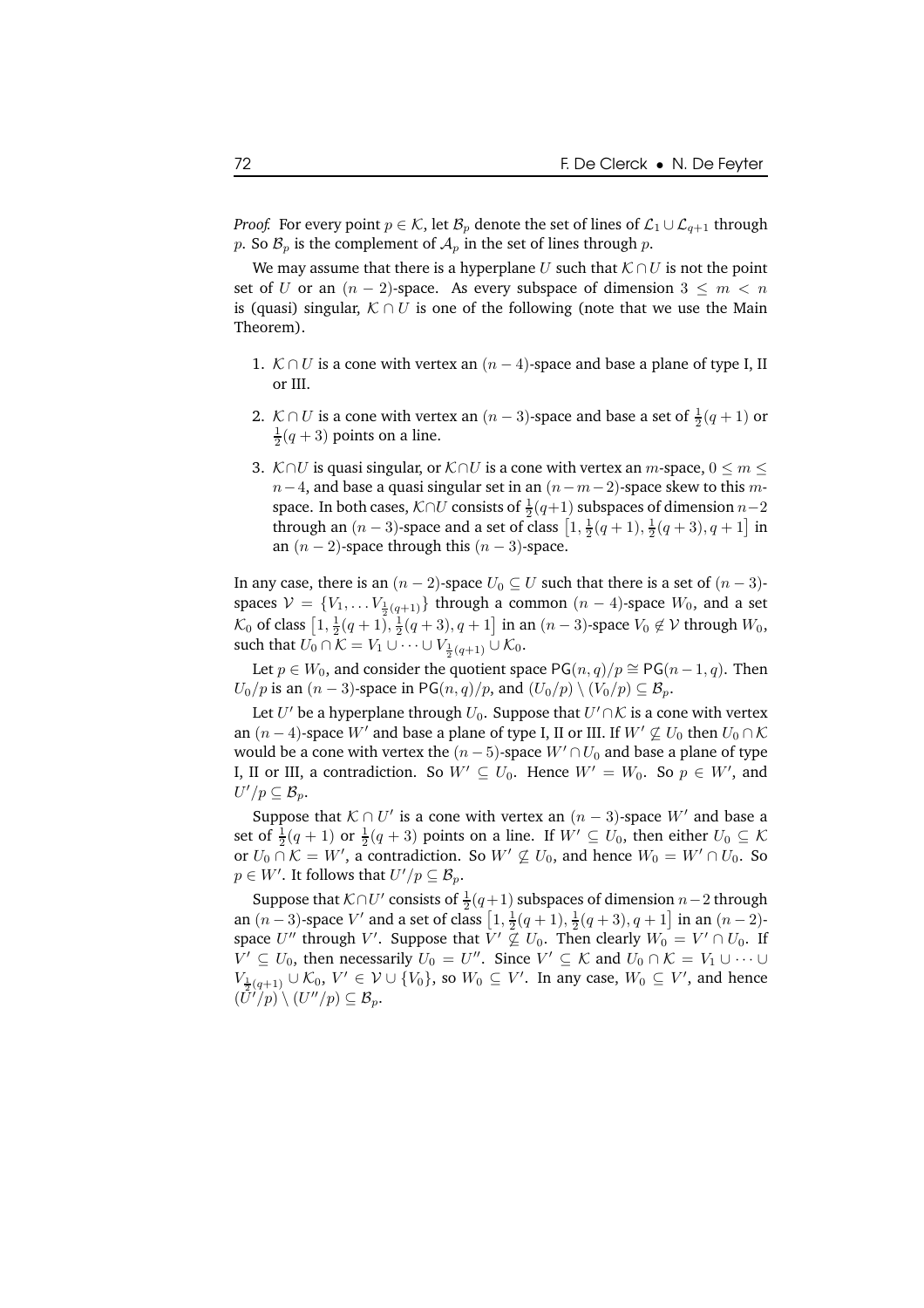We conclude that for every hyperplane  $U'$  through  $U_0$ , the set  $(U'/p) \cap A_p$  is contained in a subspace of codimension zero in  $U'/p$ . Hence

$$
|\mathcal{A}_p| \le \frac{q^{n-1}-1}{q-1}.
$$
 (1)

Suppose that K is not (quasi) singular. Then  $A_n$  spans PG $(n, q)/p$ . Let U be a hyperplane of PG( $n, q$ ) containing p such that  $A_p \cap (U/p)$  spans  $U/p$ .

If  $U \cap K$  is a cone with vertex an  $(n-4)$ -space W and base a plane of type I, II or III, then  $p \notin W$ . Let  $\pi \ni p$  be a plane skew to W. Table 1 says that there are at least  $q-1$  lines of  $\mathcal{A}_p$  in  $\pi$ . So  $|\mathcal{A}_p \cap (U/p)| \ge q^{n-2} - q^{n-3}$ .

If  $U \cap K$  is a cone with vertex an  $(n-3)$ -space V and base a set of  $\frac{1}{2}(q+1)$ or  $\frac{1}{2}(q+3)$  points on a line, then  $p \notin V$  and  $| \mathcal{A}_p \cap (U/p)| = q^{n-2}$ .

Suppose that  $K \cap U$  consists of  $\frac{1}{2}(q+1)$  subspaces of dimension  $n-2$  through an  $(n-3)$ -space V and a set of class  $\left[1, \frac{1}{2}(q+1), \frac{1}{2}(q+3), q+1\right]$  in an  $(n-2)$ space U' through V. Then  $p \notin V$  and  $| \mathcal{A}_p \cap (U/p)| \geq q^{n-2}$ .

We conclude that  $|\mathcal{A}_p \cap (U/p)| \ge q^{n-2} - q^{n-3}$  for every hyperplane such that  $A_p \cap (U/p)$  spans  $U/p$ . Using (1) and the fact that  $A_p$  spans PG $(n, q)/p$ , a contradiction follows easily contradiction follows easily.

**Lemma 8.4.** *Consider the set*  $\mathcal{R}_n$  *in* PG(n, q),  $n > 3$ , q odd. For every point p of  $PG(n, q)$  and *every* hyperplane  $U \ni p$ , there is a plane  $\pi$  of type I or III, such that  $p \in \pi \nsubseteq U$ .

*Proof.* A plane is of type I or III if and only if it intersects the quadric  $\mathcal{T}_n$  in a nondegenerate conic. The lemma follows from the fact that  $\mathcal{T}_n$  is a nonsingular quadric. quadric.

**Lemma 8.5.** *Let*  $n \geq 2$ , *and suppose that the Main Theorem holds in* PG(*m, q*), *q odd* and  $q > 7$ , for all  $2 \le m \le n$ .

Let  $\mathcal{K}_1$  and  $\mathcal{K}_2$  be sets of class  $\left[1, \frac{1}{2}(q + 1), \frac{1}{2}(q + 3), q + 1\right]$  in PG $(n, q)$ , q odd *and*  $q > 7$ , *such that*  $K_1 \neq K_2$  *and there is a hyperplane* U *such that*  $K_1 \setminus U =$  $\mathcal{K}_2 \backslash U$ . Then there is a set of  $\frac{1}{2}(q+1)$  hyperplanes  $\mathcal{U} = \{U_1, \dots U_{\frac{1}{2}(q+1)}\}$  through a *common*  $(n-2)$ -space U', and sets K'<sub>1</sub> and K'<sub>2</sub> of class  $\left[1, \frac{1}{2}(q+1), \frac{1}{2}(q+3), q+1\right]$ in a hyperplane  $U_0 \notin \mathcal{U}$  through  $U'$ , such that  $\mathcal{K}_j = U_1 \cup \cdots \cup U_{\frac{1}{2}(q+1)} \cup \mathcal{K}'_j$ ,  $j = 1, 2.$ 

*Proof.* If  $n = 2$ , the lemma holds by Lemma 5.1. Suppose that the lemma holds for all  $2 \leq n' < n$ .

Let  $\mathcal{L}_i^j$  be the set of lines L such that  $|L \cap \mathcal{K}_j| = i, i \in \{1, q + 1\}, j \in \{1, 2\}.$ Clearly a line  $L \not\subseteq U$  is in  $\mathcal{L}_i^1$  if and only if it is in  $\mathcal{L}_i^2$ ,  $i \in \{1, q+1\}$ .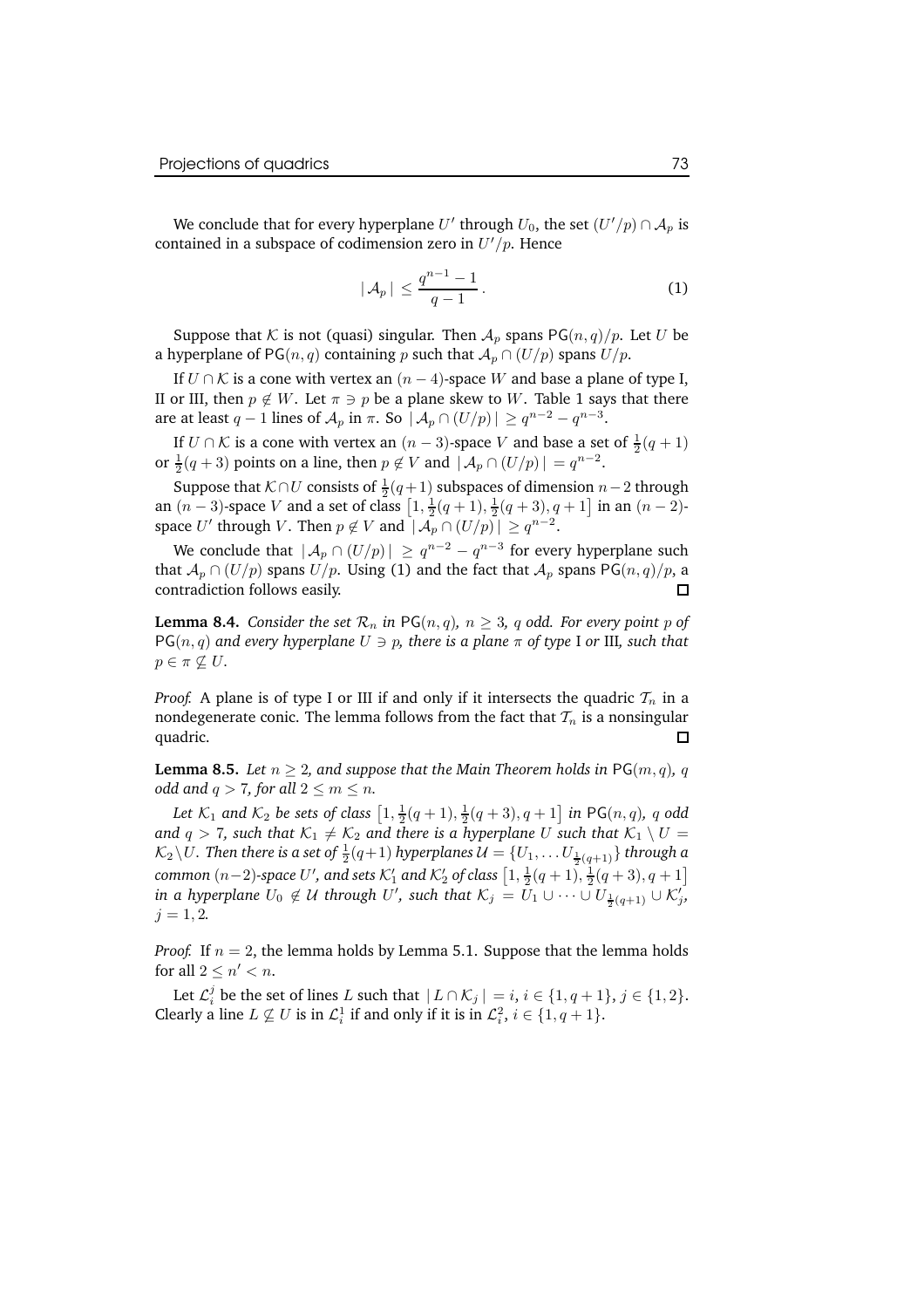As we assume that the Main Theorem holds for PG( $n, q$ ),  $\mathcal{K}_1$  as well as  $\mathcal{K}_2$  is of one of the types described in the Main Theorem.

Suppose that  $K_1$  is not (quasi) singular. Then  $K_1$  is projectively equivalent to  $\mathcal{R}_n$ . Let  $p \in U$  be a point in the symmetric difference  $\mathcal{K}_1 \triangle \mathcal{K}_2$ . By Lemma 8.4, there is a plane  $\pi$  such that  $p \in \pi \nsubseteq U$  and  $\pi \cap \mathcal{K}_1$  is of type I or III. Let  $L = \pi \cap U$ . Then  $\pi \cap \mathcal{K}_1 \neq \pi \cap \mathcal{K}_2$ , but  $(\pi \cap \mathcal{K}_1) \setminus L = (\pi \cap \mathcal{K}_2) \setminus L$ . Lemma 5.1 yields a contradiction.

So both  $K_1$  and  $K_2$  are (quasi) singular. Next, we show that  $K_1$  and  $K_2$ contain  $\frac{1}{2}(q+1)$  hyperplanes through a given  $(n-2)$ -space. We do this for  $\mathcal{K}_1$ . If  $K_1$  is quasi singular, then we are done since we assume the Main Theorem holds.

Suppose that  $K_1$  is singular, and let V be the subspace of singular points. Clearly  $K_1 \neq PG(n, q)$ . So V has dimension  $m \leq n - 2$ . Let  $p \in V$ , and let L be a line of  $\mathcal{L}_1^1$  such that  $p \in L \not\subseteq U$ . Then  $L \in \mathcal{L}_1^2$ , so  $p \in \mathcal{K}_2$ . Hence  $V \subseteq \mathcal{K}_2$ .

Let  $V'$  be an  $(m + 1)$ -space through  $V, V' \nsubseteq U$ . Then either  $V' \cap \mathcal{K}_1 = V$  or  $V' \subseteq \mathcal{K}_1$ . So every line  $L \subseteq V'$  is in  $\mathcal{L}_1^1 \cup \mathcal{L}_{q+1}^1$ . It follows that  $V' \cap \mathcal{K}_1 = V' \cap \mathcal{K}_2$ .

Suppose that  $V \not\subseteq U$ . Let  $p \in U \setminus V$ , and let  $V' = \langle p, V \rangle$ . Then  $V' \not\subseteq U$ , so  $V' \cap \mathcal{K}_1 = V' \cap \mathcal{K}_2$ , and so p is not in the symmetric difference  $\mathcal{K}_1 \triangle \mathcal{K}_2$ . But now  $K_1 \triangle K_2 = \emptyset$ , a contradiction. So  $V \subseteq U$ .

Let W be an  $(n-m-1)$ -space skew to V, which contains a point  $p \in \mathcal{K}_1 \triangle \mathcal{K}_2$ . If  $n - m - 1 = 1$  then  $\mathcal{K}_1$  consists of some hyperplanes through the  $(n - 2)$ space V, so we are done. So we may assume  $2 \leq n - m - 1 \leq n - 1$ . Let  $\mathcal{K}'_j = \mathcal{K}_j \cap W$ ,  $j = 1, 2$ . Then  $\mathcal{K}'_1 \neq \mathcal{K}'_2$ , and  $U \cap W$  is an  $(n - m - 2)$ -space such that  $\mathcal{K}'_1 \setminus (U \cap W) = \mathcal{K}'_2 \setminus (U \cap W)$ . By the induction hypothesis,  $\mathcal{K}'_1$  contains  $\frac{1}{2}(q+1)$  subspaces of dimension  $n-m-2$  through a common  $(n-m-3)$ subspace, and we are done.

We have shown that there is a set  $\mathcal{U}_j$  of  $\frac{1}{2}(q+1)$  hyperplanes contained in  $\mathcal{K}_j$ , all containing a given  $(n-2)$ -space  $U'_j$ ,  $j = 1, 2$ . In fact it also follows that there is a set  $\mathcal{V}_j$  of  $\frac{1}{2}(q-1)$  hyperplanes through  $U'_j$ , which intersect  $\mathcal{K}_j$  in  $U'_j$ only,  $j = 1, 2$ . Let  $W_j$  be the unique hyperplane through  $U'_j$  not contained in  $\mathcal{U}_j$ or  $V_j$ ,  $j = 1, 2$ . We show that  $U'_1 = U'_2$ .

Let  $p$  be a point of PG $(n, q) \setminus U'_1$ . Then the only lines through  $p$  which are possibly in  $\mathcal{L}_1^1$  or  $\mathcal{L}_{q+1}^1$ , are the lines joining  $p$  to a point of  $U'_1$ .

Let  $p \in U'_2$ . Then every line through p, except possibly the lines contained in  $W_2$  but not in  $U_2'$ , is a line of  $\mathcal{L}_1^2$  or  $\mathcal{L}_{q+1}^2$ . Hence every line through p, not contained in  $W_2$  or U, is in  $\mathcal{L}_1^1$  or  $\mathcal{L}_{q+1}^1$ . If  $p \notin U'_1$ , counting the number of lines of  $\mathcal{L}^1_1\cup\mathcal{L}^1_{q+1}$  through  $p$  yields

$$
\frac{q^n-1}{q-1}-\frac{q^{n-1}-1}{q-1}-q^{n-2}\leq \frac{q^{n-1}-1}{q-1},
$$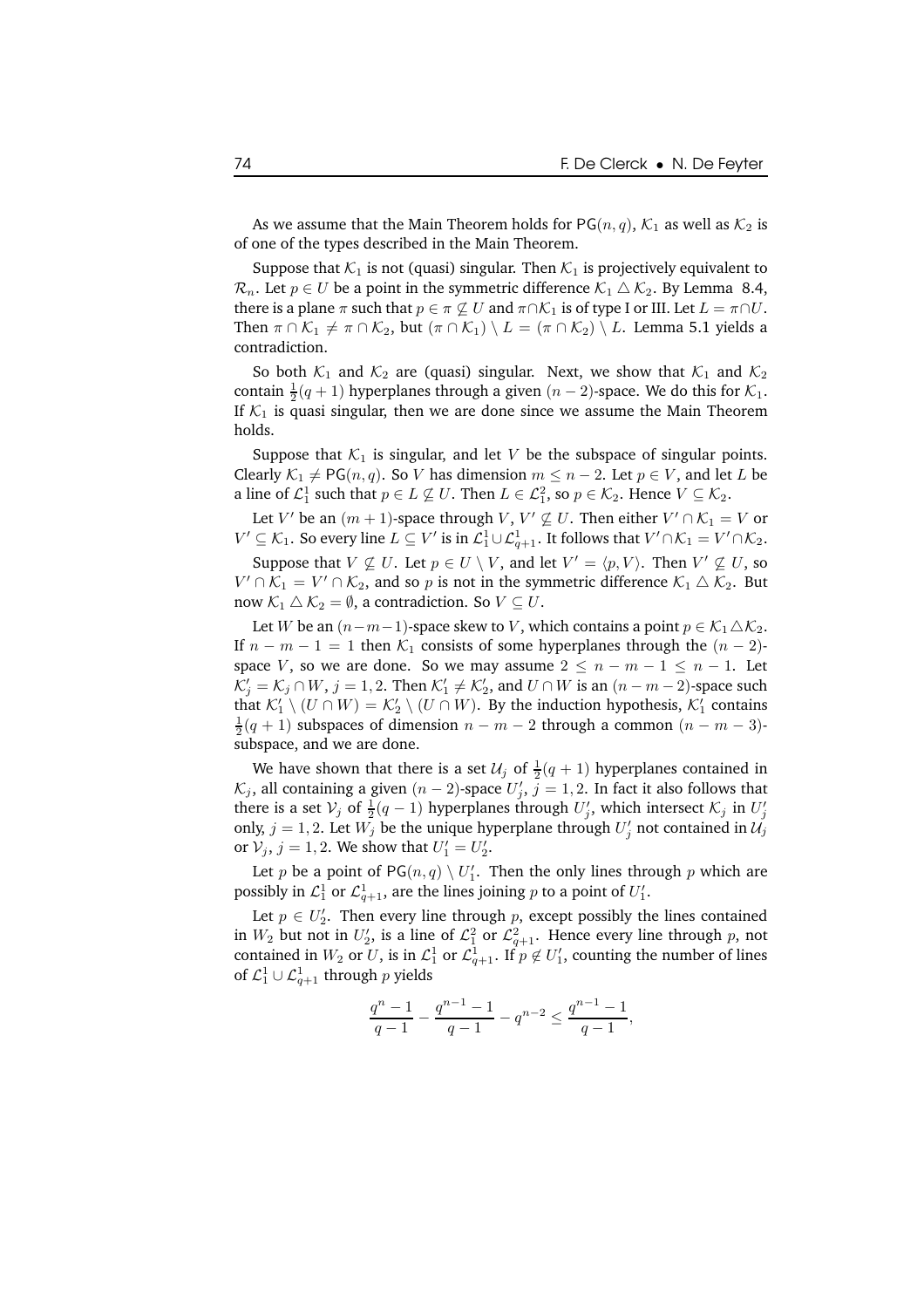a contradiction. So  $U_2' \subseteq U_1'$ , whence  $U_1' = U_2'$ . The lemma follows.

**Theorem 8.6.** *Let*  $n \geq 3$ *, and suppose that the Main Theorem holds in*  $PG(m, q)$ *,* q odd and  $q > 7$ , for all  $2 \le m < n$ . Let K be a set of class  $\left[1, \frac{1}{2}(q+1), \frac{1}{2}(q+3),\right.$  $(q + 1)$  *in* PG(n, q), q odd and  $q > 7$ . If there is a quasi singular point p, then K  $\alpha$  *consists of*  $\frac{1}{2}(q+1)$  *hyperplanes through a common*  $(n-2)$ *-space*  $U_0' \ni p$  *and a set* of class  $\left[1,\frac{1}{2}(q+1),\frac{1}{2}(q+3),q+1\right]$  in a hyperplane  $U_0\supseteq U'_0$ ,  $U_0$  distinct from *the*  $\frac{1}{2}(q+1)$  *hyperplanes contained in K.* 

*Proof.* Let U be a hyperplane through p containing the lines of  $A_p$ . Then  $K\setminus U$  is a cone with vertex  $p$  and base a set  $\mathcal X$  in a hyperplane  $U'\not\ni p$ . As  $p$  is nonsingular, there is a line  $L \in \mathcal{A}^p$  in  $U$ . Let  $U_1$  and  $U_2$  be hyperplanes not containing  $p$  such that  $U_1 \cap L \in \mathcal{K}$  and  $U_2 \cap L \notin \mathcal{K}$ , respectively. Let  $V_i = U_i \cap U$ , and let  $\mathcal{X}_i$  be the projection of  $V_i \cap \mathcal{K}$  from  $p$  on  $U',$   $i=1,2.$  Then  $\mathcal{X}_i \cup \mathcal{X}$  is the projection of  $U_i \cap \mathcal{K}$ from p on U',  $i = 1, 2$ . Hence  $\mathcal{X}_i \cup \mathcal{X}$  is a set of class  $\left[1, \frac{1}{2}(q+1), \frac{1}{2}(q+3), q+1\right]$ in  $U', i = 1, 2$ . Let  $V' = U' \cap U$ . Then  $\mathcal{X}_1 \cup \mathcal{X} \neq \mathcal{X}_2 \cup \mathcal{X}$ , and  $(\mathcal{X}_1 \cup \mathcal{X}) \setminus V' =$  $(\mathcal{X}_2 \cup \mathcal{X}) \setminus V'$ . So Lemma 8.5 applies: there is a set of  $\frac{1}{2}(q+1)$  distinct  $(n-2)$ spaces  $\mathcal{W} = \{W_1, \ldots W_{\frac{1}{2}(q+1)}\}$  of  $U'$  through a common  $(n-3)$ -space  $W'$ , and sets  $\mathcal{K}_1'$  and  $\mathcal{K}_2'$  of class  $\left[1, \frac{1}{2}(q+1), \frac{1}{2}(q+3), q+1\right]$  in an  $(n-2)$ -space  $W_0 \not\in \mathcal{W}$ of  $U'$  through  $W'$ , such that  $\mathcal{X}_i \cup \mathcal{X} = W_1 \cup \cdots \cup W_{\frac{1}{2}(q+1)} \cup \mathcal{K}'_i$ ,  $i = 1, 2$ .

Suppose that  $W' \subseteq V'$ . Consider the point  $p' = L \cap V'$ . Then  $p' \in \mathcal{X}_1$  and  $p' \notin \mathcal{X}_2$ . As

$$
\mathcal{X}_1 \bigtriangleup \mathcal{X}_2 = (\mathcal{X}_1 \cup \mathcal{X}) \bigtriangleup (\mathcal{X}_2 \cup \mathcal{X}) = \mathcal{K}_1' \bigtriangleup \mathcal{K}_2',
$$

 $p' \in \mathcal{K}'_1 \bigtriangleup \mathcal{K}'_2$  and so  $p' \in W_0$ . So  $W_0 = V'$ , whence  $\mathcal{X} = (W_1 \cup \cdots \cup W_{\frac{1}{2}(q+1)}) \setminus \mathcal{X}'$  $V'.$  So  $\mathcal K$  consists of  $\frac{1}{2}(q+1)$  hyperplanes  $\langle p,W_1\rangle,\ldots,\langle p,W_{\frac{1}{2}(q+1)}\rangle$  through the  $(n-2)$ -space  $U'_0 = \langle p, W' \rangle$  and a set of class  $\left[1, \frac{1}{2}(q+1), \frac{1}{2}(q+3), q+1\right]$  in the hyperplane  $U_0 = U$ .

Suppose that  $W' \not\subseteq V'$ . Let  $U'_0 = \langle p, W' \rangle$ , and let  $U''$  be a hyperplane through  $U_0'$ . If  $U'' \cap U'$  is an element of W, then  $(U'' \cap U') \setminus U \subseteq \mathcal{X}$ , so  $U'' \setminus U \subseteq \mathcal{K}$ , whence  $U'' \subseteq \mathcal{K}$ . If  $U'' \cap U' \notin \mathcal{W} \cup \{W_0\}$ , then  $((U'' \cap U') \setminus U) \cap \mathcal{X} = W' \setminus U$ , so  $(U'' \setminus U) \cap \mathcal{K} = U'_0 \setminus U$ , whence  $U'' \cap \mathcal{K} = U'_0$ . It follows that  $\mathcal K$  consists of  $\frac{1}{2}(q+1)$  hyperplanes  $\langle p, W_1\rangle, \ldots, \langle p, W_{\frac{1}{2}(q+1)}\rangle$  through the  $(n-2)$ -space  $U_0'$  and a set of class  $[1, \frac{1}{2}(q + 1), \frac{1}{2}(q + 3), q + 1]$  in the hyperplane  $U_0 = \langle p, W_0 \rangle$ .  $\Box$ 

**Theorem 8.7.** *Let*  $n \geq 4$ *, and suppose that the Main Theorem holds in*  $PG(m, q)$ *,* q odd and  $q > 7$ , for all  $2 \leq m < n$ . Let K be a nonsingular set of class  $\left[1, \frac{1}{2}(q+1), \frac{1}{2}(q+3), q+1\right]$  *in* PG $(n, q)$ *, q odd and*  $q > 7$ *. If there are no planes of type* II *or* V, then either  $K = \mathcal{R}_n^+$  *or*  $\mathcal{K} = \mathcal{R}_n^-$ .

*Proof.* Consider the set T of points p such that there is a plane  $\pi$  of type I or III containing p, such that, using the notation of Theorem 3.1,  $p \in C_{\pi}$ . Then

 $\Box$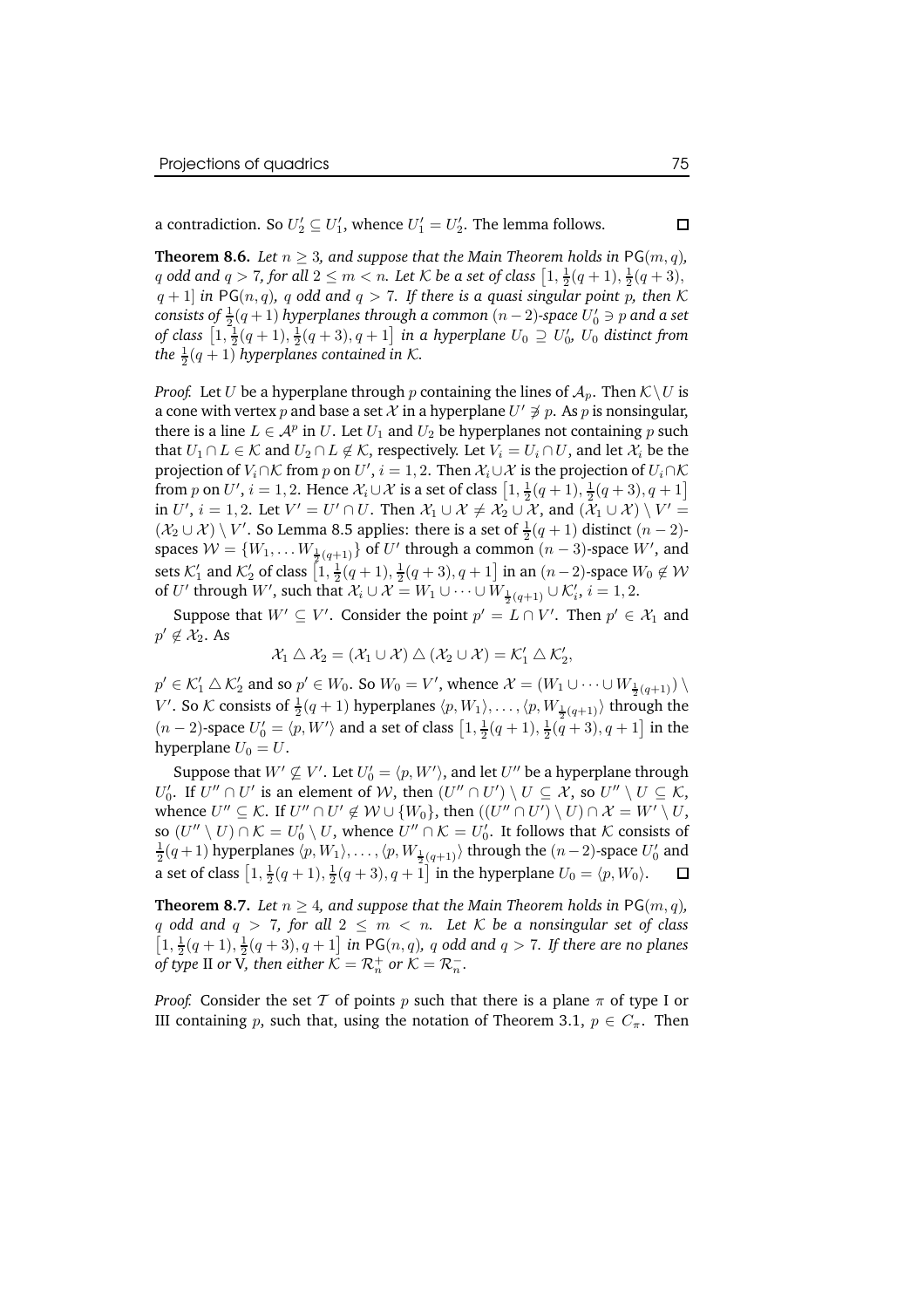certainly  $\mathcal{T} \neq \emptyset$ . Indeed,  $\mathcal{T} = \emptyset$  would imply that every plane is of type IV, VI or VII. As the Main Theorem holds in every subspace U of dimension  $2 \le m < n$  of PG(*n*, *q*), this means that  $U \cap K$  is singular, for every U of dimension  $2 \le m < n$ . Now Theorem 8.3 says that  $K$  is (quasi) singular, hence singular as there are no planes of type V. But we assumed that  $K$  is nonsingular, a contradiction. So there is at least one plane of type I or III, and  $T \neq \emptyset$ .

Suppose that there are two distinct planes  $\pi_1$ ,  $\pi_2$  of type I or III and a point  $p \in \pi_1 \cap \pi_2$  such that  $p \in C_{\pi_1}$  and  $p \notin C_{\pi_2}$ . Suppose that  $W = \langle \pi_1, \pi_2 \rangle$  is a 3-space. By Theorem 7.11, only the following possibilities can occur.

- 1.  $W \cap K = \mathcal{R}_3$ . Then there is a nonsingular quadric  $\mathcal{T}_3$  in W such that for every plane  $\pi$  of type I or III in  $W$ ,  $C_{\pi} = \pi \cap T_3$  (Proposition 3.2). Clearly this contradicts our assumptions.
- 2.  $W \cap K$  is singular. Then  $W \cap K$  is a cone with vertex a point  $p_0$  and base the set  $\pi_1 \cap \mathcal{K}$  in the plane  $\pi_1$ . It follows that  $C_{\pi_2}$  is the intersection of  $\pi_2$ with the cone with vertex  $p_0$  and base  $C_{\pi_1}$ , a contradiction.
- 3. *W* ∩  $K$  is quasi singular. This is impossible as there are no planes of type V.

In each case, a contradiction follows. So  $W = \langle \pi_1, \pi_2 \rangle$  is a 4-space. By Table 1, there is a line  $L \in \mathcal{L}_{\frac{1}{2}(q+3)}$  such that  $p \in L \subseteq \pi_2$ . Let  $W' = \langle \pi_1, L \rangle$ . By Theorem 7.11, and since there are no planes of type V, only the following possibilities can occur.

- 1.  $W' \cap \mathcal{K} = \mathcal{R}_3$ . Then Lemma 8.1 says there is a plane  $\pi$  of type I such that  $L\subseteq \pi\subseteq W'.$
- 2.  $W' \cap \mathcal{K}$  is a cone with vertex a point  $p_0$  and base the set  $\pi_1 \cap \mathcal{K}$  in the plane  $\pi_1$ . As  $L \in \mathcal{L}_{\frac{1}{2}(q+3)}, p_0 \notin L$ . Hence there is a plane  $\pi$  of the same type as  $\pi_1$  such that  $\overline{L} \subseteq \pi \subseteq W'$ .

In each case, there is a plane  $\pi$  of type I or III such that  $\langle \pi_1, \pi \rangle$  and  $\langle \pi, \pi_2 \rangle$ are 3-spaces. Since  $p \in C_{\pi_1}$ ,  $p \in C_{\pi}$ . Since  $p \notin C_{\pi_2}$ ,  $p \notin C_{\pi}$ . Again, we obtain a contradiction. It follows that for every plane  $\pi$  of type I or III, we have  $\pi \cap T = C_{\pi}$ .

We show that for every line  $L \in \mathcal{L}_{q+1}$ , either  $L \cap \mathcal{T}$  is a single point, or  $L \subseteq \mathcal{T}$ . Suppose there is a plane  $\pi$  of type III which contains L. Then L is a tangent line to  $C_{\pi} = T \cap \pi$ , so  $L \cap T$  consists of a single point.

Suppose there is a 3-space  $W \supseteq L$  such that  $W \cap K = \mathcal{R}_3$ . Let  $\mathcal{T}_3$  be the nonsingular quadric which corresponds to  $\mathcal{R}_3$ . Since for every plane  $\pi \subseteq W$  of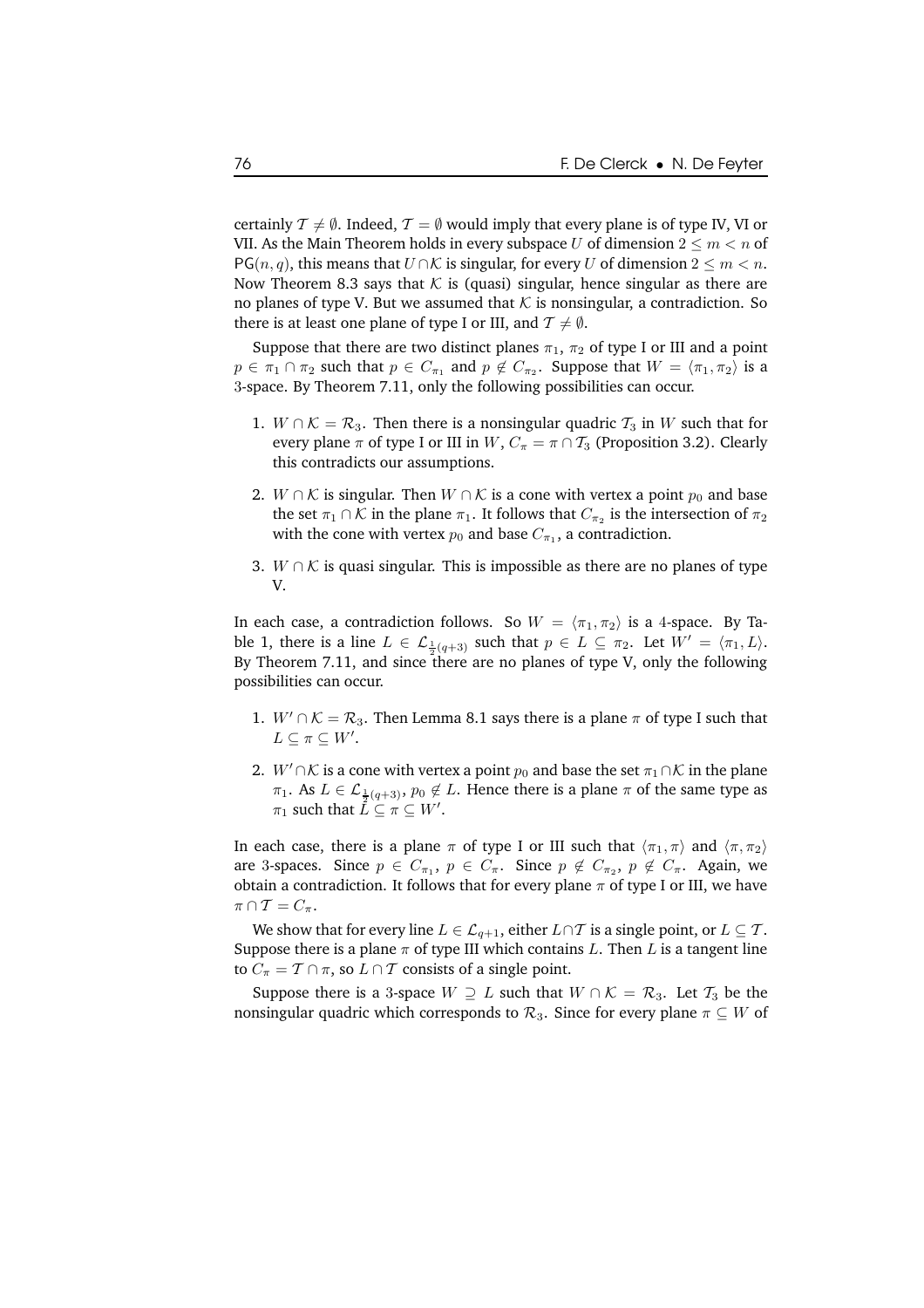type I or III, we have  $\pi \cap T = C_{\pi} = \pi \cap T_3$  (Proposition 3.2),  $W \cap T = T_3$ . As  $L \in \mathcal{L}_{q+1}, L \cap \mathcal{T}_3 \in \{1, q+1\}$  (Proposition 2.1). Hence  $L \cap \mathcal{T} \in \{1, q+1\}.$ 

Suppose there is no plane of type III through L and no 3-space  $W \supseteq L$  such that  $W \cap K = \mathcal{R}_3$ . As  $L \in \mathcal{L}_{q+1}$ , there is no plane of type I which contains L. So every plane through  $L$  is of type IV, VI or VII. If every plane through  $L$  is of type VI or VII, then every point of L is singular, a contradiction. Let  $\pi \supseteq L$  be a plane of type IV, with vertex the point  $p_0 \in L$ . By Theorem 7.11 and since there are no planes of type V,  $W \cap K$  is singular for every 3-space  $W \supseteq \pi$ . Now for every 3-space  $W \supset \pi$ ,  $p_0$  is in the vertex of  $W \cap K$ . Hence  $p_0$  is a singular point of K, a contradiction. We conclude that  $|L \cap T| \in \{1, q+1\}$  for every line  $L \in \mathcal{L}_{q+1}$ .

Consider the point-line geometry  $S = (T, \mathcal{L}, I)$ , where  $\mathcal{L}$  is the set of lines contained in T. Note that  $\mathcal{L} \subseteq \mathcal{L}_{q+1}$ . Clearly S is fully embedded in PG(n,q). We prove that S is a Shult space. Let  $\{p, L\}$  be an anti-flag of S, and let  $\pi =$  $\langle p,L\rangle$ . Since  $L \subseteq \mathcal{T}$ ,  $\pi$  cannot be of type I or III. Since  $L \cup \{p\} \subseteq \mathcal{T} \subseteq \mathcal{K}$ ,  $\pi$ cannot be of type VI. So  $\pi$  is of type IV or VII. Suppose that  $\pi$  is of type IV, and let  $p_0$  be the vertex of  $\pi$ . Then  $p_0 \in L$ , so  $p \neq p_0$ . Then  $M = \langle p, p_0 \rangle$  is the unique line of  $\mathcal{L}_{q+1}$  in  $\pi$  through p. Since  $p, p_0 \in M \cap \mathcal{T}$ ,  $M \subseteq \mathcal{T}$ , so  $M \in \mathcal{L}$ . It follows that  $\alpha(p, L) = 1$ . Suppose that  $\pi$  is of type VII. Then every line M in  $\pi$ through p contains at least two points of T, whence  $M \in \mathcal{L}$ . So  $\alpha(p, L) = q + 1$ . It follows that  $S$  is a Shult space.

Suppose that T is contained in a hyperplane U of  $PG(n, q)$ . Let  $\pi$  be a plane of type I or III. Then  $\pi \subseteq U$ . Let W be a 3-space such that  $\pi \subseteq W \nsubseteq U$ . By Theorem 7.11 and since there are no planes of type V, either  $W \cap \mathcal{K} = \mathcal{R}_3$  or  $W \cap \mathcal{K}$  is a cone with vertex a point  $p_0 \notin \pi$  and base  $\pi \cap \mathcal{K}$ . In any case,  $W \cap \mathcal{T}$ spans  $W$ , so  $T \nsubseteq U$ , a contradiction.

So S is a Shult space fully embedded in  $PG(n, q)$ , but not contained in a hyperplane of  $PG(n, q)$ . By Theorem 6.1, and since there is a plane which intersects  $\mathcal T$  in a nondegenerate conic,  $\mathcal T$  is either a nonsingular quadric or a singular quadric, that is, a cone with vertex an *m*-space  $U, 0 \le m \le n-3$ , and base a nonsingular quadric  $\mathcal{T}'$  in an  $(n-m-1)$ -space  $U'$  skew to  $U$ . Suppose that  $\mathcal T$ is singular. We show that this implies that  $K$  is singular.

Let L be a line joining a point  $p \in U$  with a point  $r \in U'$ . As q is odd and  $\mathcal{T}'$ is a nonsingular quadric, there is a plane  $\pi$  with  $r \in \pi \in U'$  such that  $\pi \cap U'$  is a nondegenerate conic. Since  $\pi \cap \mathcal{T}' = \pi \cap \mathcal{T}$  is a nondegenerate conic, and since every line of  $\mathcal{L}_{q+1}$  contains one or  $q+1$  points of T,  $\pi$  cannot be of type IV, VI or VII. So  $\pi$  is of type I or III, with  $C_{\pi} = \pi \cap \mathcal{T}$ .

Consider the 3-space  $W = \langle p, \pi \rangle$ . Then  $W \cap T$  is the cone with vertex p and base the conic  $\pi \cap \mathcal{T}'$ . Analogously as before, a plane  $\pi'$  with  $p \notin \pi' \subseteq W$  is of type I or III, with  $C_{\pi'} = \pi' \cap \mathcal{T}$ . By Theorem 7.11,  $W \cap \mathcal{K}$  is a cone with vertex  $p$ and base  $\pi \cap \mathcal{K}$ . Hence  $L \cap \mathcal{K} = \{p\}$  if  $r \notin \mathcal{K}$  and  $L \subseteq \mathcal{K}$  if  $r \in \mathcal{K}$ . Since this holds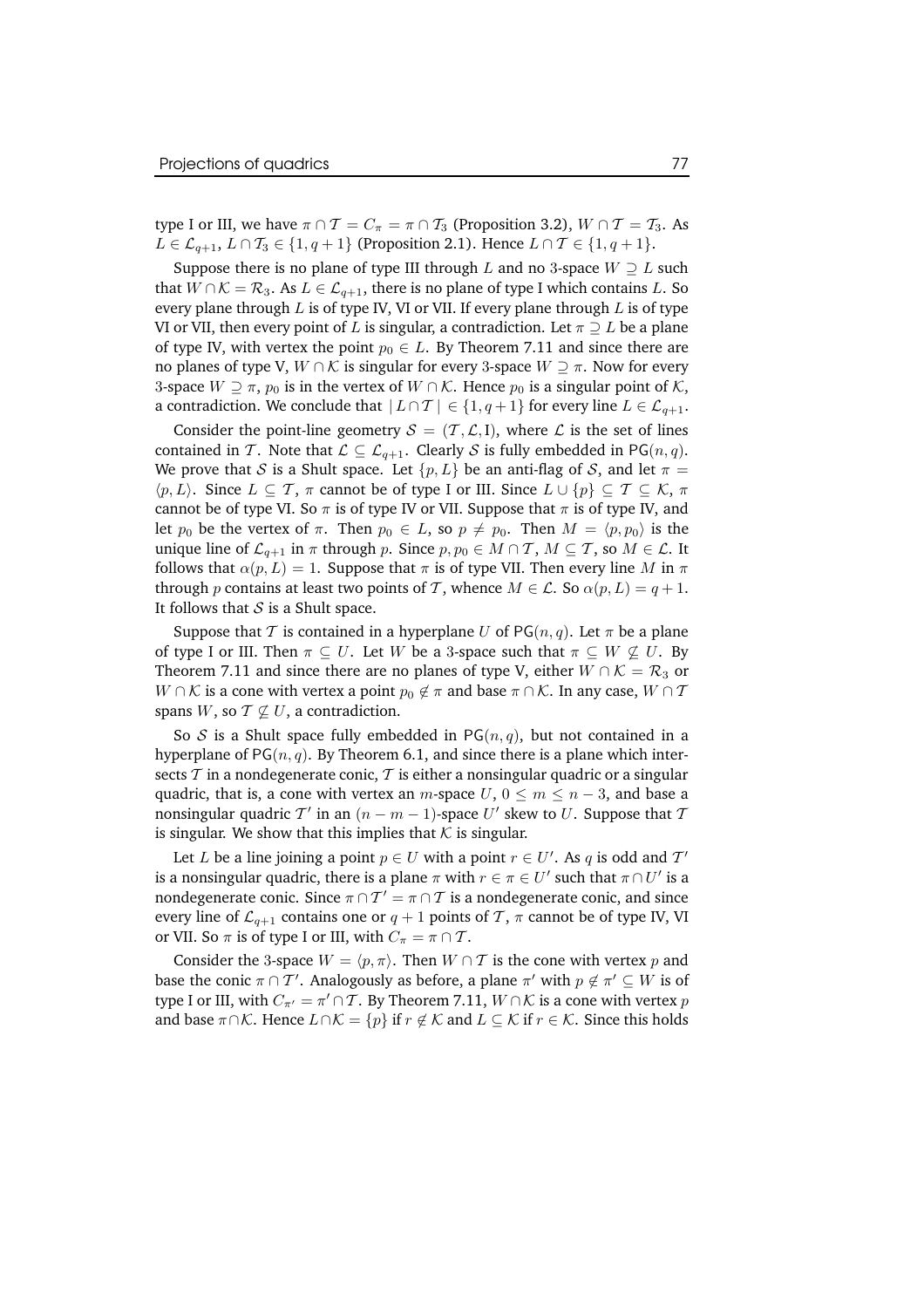for every line L which joins a point of U with a point of U', it follows that K is a cone with vertex  $U$  and base  $\mathcal{K} \cap U'$ . But we assumed that  $\mathcal K$  is nonsingular, a contradiction. So  $T$  is a nonsingular quadric.

Let L be a tangent line to T at a point p. Let  $\pi$  be a plane containing L, but not contained in the tangent hyperplane  $p^{\perp}$  to  $\mathcal T$  at  $p$ . Then  $\pi \cap \mathcal T$  is a nondegenerate conic. Hence  $\pi$  is of type I or III, with  $C_{\pi} = \pi \cap \mathcal{T}$ . So L is tangent to  $C_{\pi}$  at p, whence  $L \in \mathcal{L}_1 \cup \mathcal{L}_{q+1}$ .

Let  $p \in \mathcal{K} \setminus \mathcal{T}$ , and let  $\Gamma$  be the graph on the points off  $\mathcal{T}$ , two points being adjacent if they are on a tangent line to T. As remarked earlier, the graph  $\Gamma$ has two connected components. As every tangent line to T is in  $\mathcal{L}_1 \cup \mathcal{L}_{q+1}$ , the connected component of Γ which contains p is a subset of K. For the same reason, the other connected component of  $\Gamma$  is either disjoint from  $K$ , or also contained in  $K$ . But the second possibility cannot occur as this would imply that K is the point set of PG(*n*, *q*), which is singular. So K consists of T and one of the two connected components of the graph  $\Gamma$ . By Theorem 2.3,  $K = \mathcal{R}_n$ .  $\Box$ the two connected components of the graph Γ. By Theorem 2.3,  $K = \mathcal{R}_n$ .

#### **Proof of the Main Theorem.**

*Proof.* When  $n = 2$  and  $n = 3$ , the proof is given by Theorems 3.1 and 7.11, respectively. Suppose that  $n \geq 4$  and the theorem holds for all  $2 \leq m < n$ .

If there are no planes of type II or V, then Theorem 8.7 says that either  $K$ is singular, or  $K = \mathcal{R}_n^+$  or  $\mathcal{K} = \mathcal{R}_n^-$ . If there is a plane of type II or V, then Theorems 8.3 and 8.2 imply that  $K$  is either singular or quasi singular. If  $K$  is singular, then either  $K = PG(n, q)$ , or K is a cone with vertex an m-space U and base a nonsingular set of class  $[1, \frac{1}{2}(q + 1), \frac{1}{2}(q + 3), q + 1]$  in an  $(n - m - 1)$ space skew to  $U, 0 \le m \le n-2$ . Finally, Theorem 8.6 says that if K is quasi singular, then K consists of  $\frac{1}{2}(q + 1)$  hyperplanes through a common  $(n - 2)$ space U and a nonsingular set of class  $\left[1, \frac{1}{2}(q+1), \frac{1}{2}(q+3), q+1\right]$  in another hyperplane through  $U$ .  $\Box$ 

### **References**

- [1] **A. Barlotti**, Un'estensione del teorema di Segre-Kustaanheimo, *Boll. Un. Mat. Ital. (3)* **10** (1955), 498–506.
- [2] **R. C. Bose**, Strongly regular graphs, partial geometries and partially balanced designs, *Pacific J. Math.* **13** (1963), 389–419.
- [3] **F. Buekenhout** and **C. Lefevre `** , Generalized quadrangles in projective spaces, *Arch. Math. (Basel)* **25** (1974), 540–552.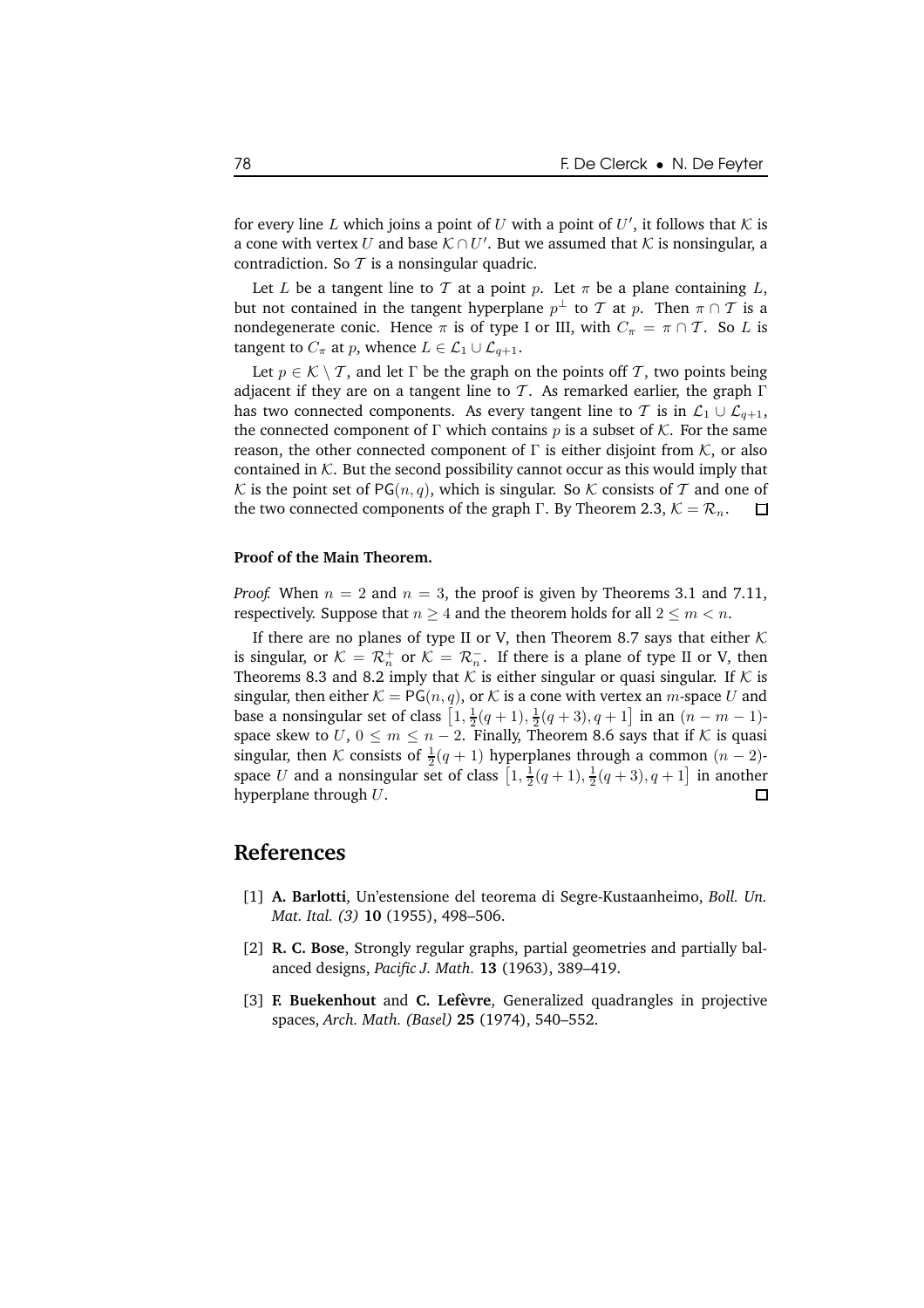- [4] **F. Buekenhout** and **E. Shult**, On the foundations of polar geometry, *Geometriae Dedicata* **3** (1974), 155–170.
- [5] **F. De Clerck** and **N. De Feyter**, A characterization of the sets of external and internal points of a conic. To appear in *Proceedings of GAC3*, special issue of *European Journal of Combinatorics*.
- [6] **I. Debroey** and **J. A. Thas**, On semipartial geometries, *J. Combin. Theory Ser. A* **25** (1978), no. 3, 242–250.
- [7] **M. Delanote**, A new semipartial geometry, *J. Geom.* **67** (2000), no. 1–2, 89–95.
- [8] **J. C. Fisher**, Conics, order, and k-arcs in AG(2, q) with q odd, *J. Geom.* **32** (1988), no. 1–2, 21–39.
- [9] **D. G. Glynn**, On the characterization of certain sets of points in finite projective geometry of dimension three, *Bull. London Math. Soc.* **15** (1983), no. 1, 31–34.
- [10] **J. W. P.** Hirschfeld and **X.** Hubaut, Sets of even type in  $PG(3, 4)$ , alias the binary (85, 24) projective geometry code, *J. Combin. Theory Ser. A* **29** (1980), no. 1, 101–112.
- [11] **J. W. P.** Hirschfeld, **X.** Hubaut and **J.** A. Thas, Sets of type  $(1, n, q + 1)$ in finite projective spaces of even order q, *C. R. Math. Rep. Acad. Sci. Canada* **1** (1978/79), no. 3, 133–136.
- [12] **J. W. P. Hirschfeld** and **J. A. Thas**, The characterization of projections of quadrics over finite fields of even order, *J. London Math. Soc. (2)* **22** (1980), no. 2, 226–238.
- [13]  $\_\_\_\_\_$ , Sets of type  $(1, n, q+1)$  in PG $(d, q)$ , *Proc. London Math. Soc.* (3) **41** (1980), no. 2, 254–278.
- [14] , *General Galois geometries*, Oxford Mathematical Monographs. The Clarendon Press Oxford University Press, New York (1991). Oxford Science Publications.
- [15] **X. Hubaut** and **R. Metz**, A class of strongly regular graphs related to orthogonal groups, in *Combinatorics '81 (Rome, 1981)*, *Ann. Discrete Math.* **18** (1983), 469–472.
- [16] **X. L. Hubaut**, Strongly regular graphs, *Discrete Math.* **13** (1975), no. 4, 357–381.